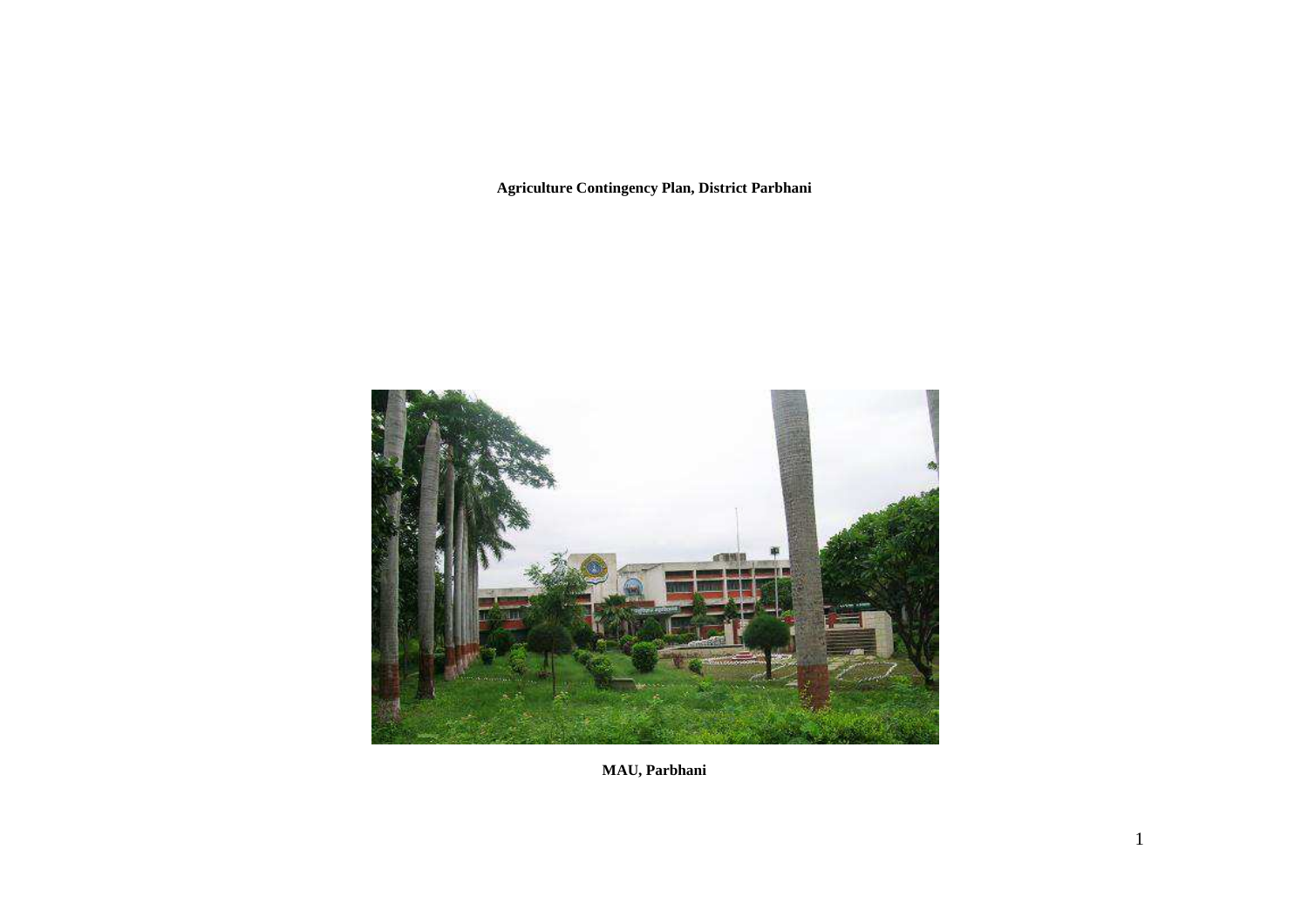|     | 1.0 District Agriculture profile                         |                                                                                    |                                                                                                    |                 |  |  |
|-----|----------------------------------------------------------|------------------------------------------------------------------------------------|----------------------------------------------------------------------------------------------------|-----------------|--|--|
| 1.1 | <b>Agro-Climatic/Ecological Zone</b>                     |                                                                                    |                                                                                                    |                 |  |  |
|     | Agro Ecological Sub Region (ICAR)                        | Deccan Plateau, Hot Semi-Arid Eco-Region (6.2)                                     |                                                                                                    |                 |  |  |
|     | Agro-Climatic Region (Planning Commission)               | Western Plateau and Hills Region (IX)                                              |                                                                                                    |                 |  |  |
|     | Agro Climatic Zone (NARP)                                | Central Maharashtra plateau Zone (MH-7)                                            |                                                                                                    |                 |  |  |
|     | List all the districts or part thereof falling under the |                                                                                    | 1. Aurangabad 2.Jalana 3. Parbhani 4. Hingoli 5. Beed 6. Osmanabad                                 | 7. Latur        |  |  |
|     | <b>NARP</b> Zone                                         | 8. Nanded 9. Dhule 10. Buldhana 11. Amravathi 12. Jalgaon<br>13. Akola 14. Yeotmal |                                                                                                    |                 |  |  |
|     | Geographic coordinates of district                       | Latitude                                                                           | Longitude                                                                                          | Altitude        |  |  |
|     |                                                          | $19^{\circ}$ 15' 28.04" N                                                          | $76^{\circ}$ 46'25.47'' E                                                                          | 407 m above MSL |  |  |
|     | Name and address of the concerned ZRS / ZARS /           | Marathwada Agriculture University Parbhani                                         |                                                                                                    |                 |  |  |
|     | RARA / RRA / RRTTS                                       | National Agricultural Research Project,                                            |                                                                                                    |                 |  |  |
|     |                                                          | Paithan Road, Aurangabad 500431 (Maharashtra)                                      |                                                                                                    |                 |  |  |
|     | Mention the KVK located in the district                  |                                                                                    | Jeevan Joti Charitable Trust, Rajiv Gandhi, Krishi Vigyan Kendra, Jintur road, Parbhani - 431 402. |                 |  |  |
|     | Nearest AMFU unit                                        | AMFU, Parbhani 431 402                                                             |                                                                                                    |                 |  |  |

## **State: Maharashtra Agriculture Contingency Plan: Parbhani District**

| 1.2 | Rainfall                                        | Normal RF(mm) | Normal Rainy days (number) | Normal Onset (Specify week | Normal Cessation (Specify week and |
|-----|-------------------------------------------------|---------------|----------------------------|----------------------------|------------------------------------|
|     |                                                 |               |                            | and month)                 | month)                             |
|     | $SW$ monsoon (June - Sep):                      | 804.9         |                            | June 1st week (23MW)       | October 1st week (40MW)            |
|     | NE monsoon (Oct - Dec):                         | 96.2          |                            |                            |                                    |
|     | Winter $( Jan - Feb)$ :                         | 12.2          |                            |                            |                                    |
|     | Summer (Mar - May):                             | 44.3          |                            |                            |                                    |
|     | Annual                                          | 957.6         | 44                         |                            |                                    |
|     | (Source: Meteorology Department, MAU, Parbhani) |               |                            |                            |                                    |

| 1.3 | <b>Land use</b>  | Geographical | Cultivable | Forest | Land under       | Permanent | Cultivable | Land under       | Barren and   | Current | Other   |
|-----|------------------|--------------|------------|--------|------------------|-----------|------------|------------------|--------------|---------|---------|
|     | pattern of the   | area(000 ha) | area       | area   | non-             | pastures  | waste      | Misc. tree crops | uncultivable | fallows | fallows |
|     | district (latest |              |            |        | agricultural use |           | land       | and groves       | land         |         |         |
|     | statistics)      |              |            |        |                  |           |            |                  |              |         |         |
|     | Area             | 631.1        | 583.682    | 6.4    | 28.7             | 13.3      | 22.8       |                  | 8.1          | 36.7    | 28.2    |

Source: Agriculture Statistical Information Maharashtra Sate 2005-2006 (Part – II)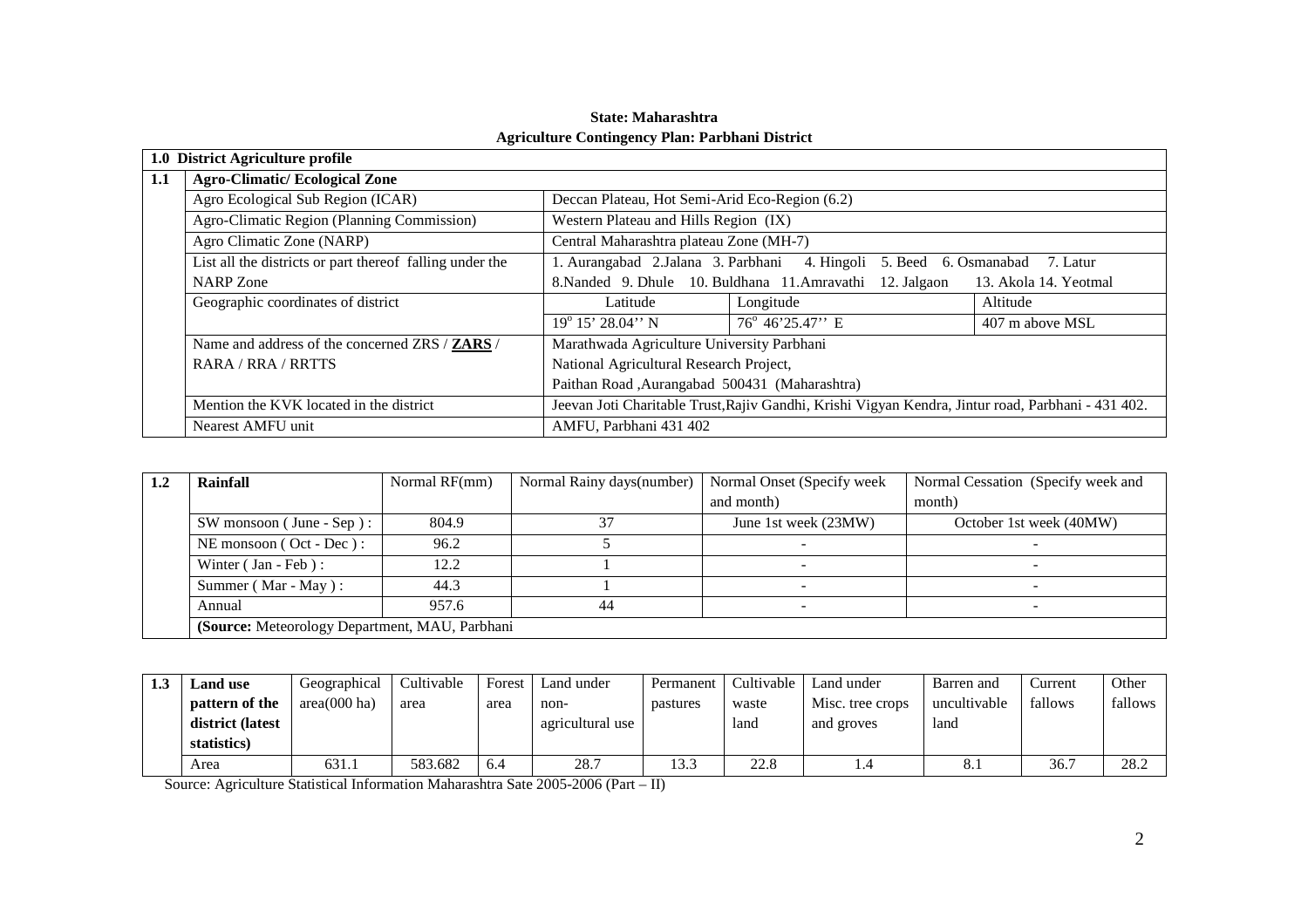| 1.4 | <b>Major Soils types</b> | $^{\circ}000$ ha<br>Area | Percent $(\% )$ of total |
|-----|--------------------------|--------------------------|--------------------------|
|     | 1. Deep black soils      | 413.1.                   | 53.79                    |
|     | 2. Medium deep soils     | 327<br>ا پير             | $\sim$<br><b>T.4</b>     |
|     | 3.Shallow soils          | 222<br>344.IJ            | 41.94                    |

**(Source:** NBSS and LUP, Nagpur

| -- | <b>Agricultural land use</b> | <b>'000 ha</b><br>Area ( | Cropping intensity $\%$ |
|----|------------------------------|--------------------------|-------------------------|
|    | Net sown area                | 518.782                  | 120                     |
|    | Area sown more than once     | 103.75                   |                         |
|    | Gross cropped area           | 622.53                   |                         |

| 1.6 | <b>Irrigation</b>                                            | Area ('000 ha)               |                          | Percent (%)              |
|-----|--------------------------------------------------------------|------------------------------|--------------------------|--------------------------|
|     | Net Irrigated area                                           | 131.77                       |                          | $\overline{\phantom{a}}$ |
|     | Gross irrigated area                                         | 182.269                      |                          | $\overline{\phantom{a}}$ |
|     | Rainfed area                                                 | 387.01                       |                          |                          |
|     | <b>Sources of Irrigation</b>                                 | <b>Number</b>                | Area ('000 ha)           | (%)                      |
|     | Canals                                                       | $\overline{\phantom{a}}$     | 86.774                   | ÷                        |
|     | Tanks                                                        | $\overline{\phantom{a}}$     | 16.102                   | ÷                        |
|     | Open wells                                                   |                              | 28.895                   |                          |
|     | Bore wells                                                   | ٠                            | $\overline{\phantom{a}}$ | ۰                        |
|     | Lift irrigation                                              | ٠                            |                          | ۰                        |
|     | Other sources (Farm ponds)                                   | $\overline{\phantom{a}}$     | $\overline{\phantom{a}}$ | ÷                        |
|     | Total                                                        |                              | 131.771                  | 25                       |
|     | No. of tractors                                              | $\overline{\phantom{a}}$     | $\overline{\phantom{a}}$ | ÷                        |
|     | Pump sets                                                    | $\overline{a}$               | $\overline{\phantom{a}}$ | ۰                        |
|     | Micro-irrigation (2009 - 10) Drip0.14 and sprinkler 1.3 7 ha | $\sim$                       | 1.51                     | $\sim$                   |
|     | Groundwater availability and use                             | No. of blocks                | % area                   | <b>Quality of water</b>  |
|     | Over exploited                                               |                              | $\overline{\phantom{a}}$ | safe                     |
|     | Critical                                                     | $\qquad \qquad \blacksquare$ | $\overline{\phantom{a}}$ | safe                     |
|     | Semi-critical                                                | $\overline{\phantom{a}}$     |                          | safe                     |
|     | Safe                                                         | $\overline{\phantom{a}}$     | $\overline{\phantom{a}}$ | safe                     |
|     | Waste water availability and use                             | ٠                            |                          |                          |

\* Over-exploited: groundwater utilization > 100%; critical: 90-100% semi-critical: 70-90%; safe: < 70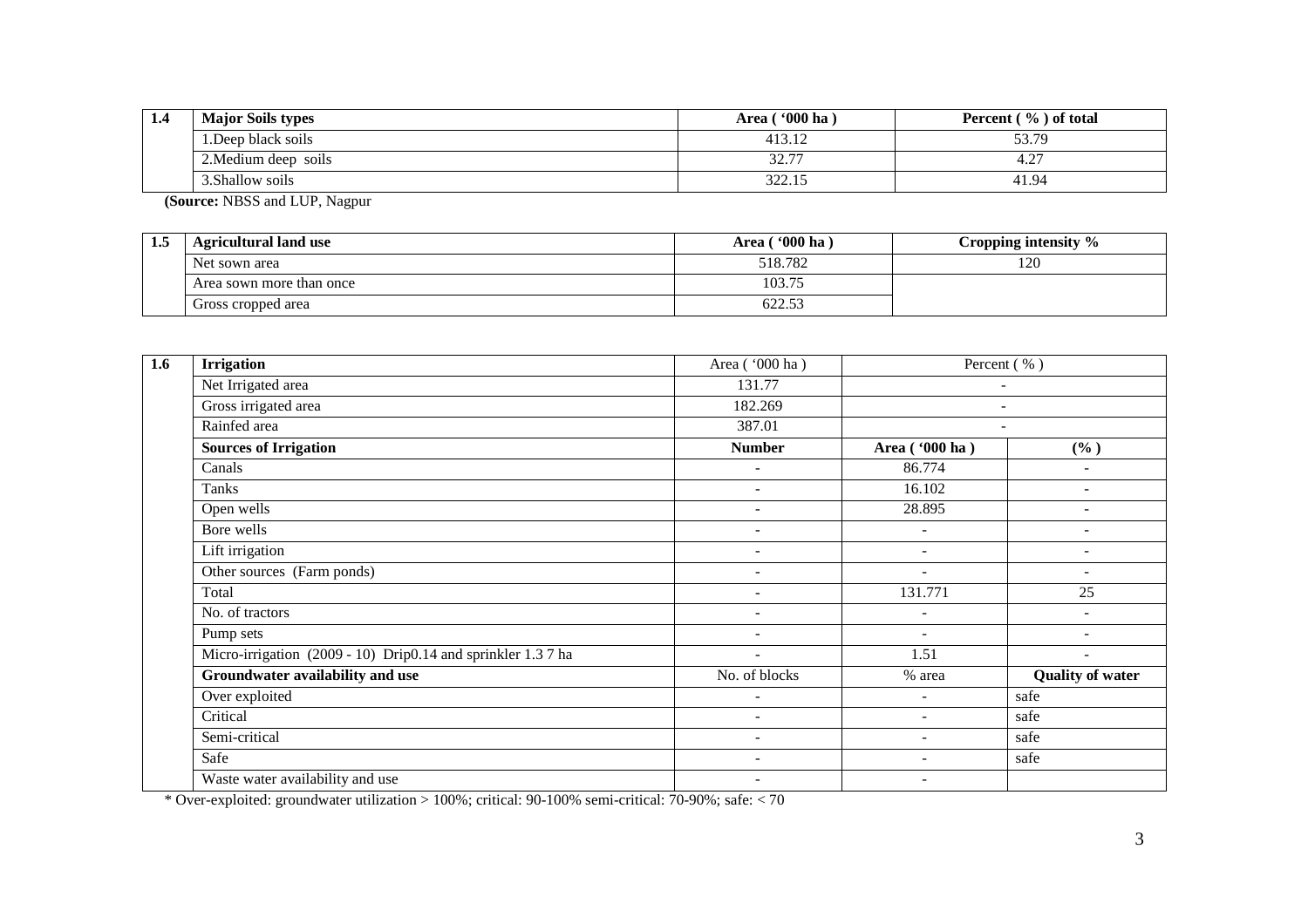**Area under major field crops & horticulture etc.** 

| <b>Major Field Crops cultivated</b>    |                          | Area ('000 ha)              |                          |                          |                          |                   |                     |                |              |
|----------------------------------------|--------------------------|-----------------------------|--------------------------|--------------------------|--------------------------|-------------------|---------------------|----------------|--------------|
|                                        |                          | Kharif                      |                          |                          | Rabi                     |                   | <b>Summer</b>       |                |              |
|                                        | <b>Irrigated</b>         | Rainfed                     | <b>Total</b>             | <b>Irrigated</b>         | <b>Rainfed</b>           | <b>Total</b>      | <b>Irrigated</b>    |                | <b>Total</b> |
| Cotton                                 | $\sim$                   | 192.1                       | 192.1                    | $\omega$                 | $\overline{a}$           | $\overline{a}$    | $\equiv$            | $\mathbf{r}$   | 192.1        |
| Sorghum                                | $\overline{\phantom{a}}$ | 90.2                        | 90.2                     | $\blacksquare$           | 168.8                    | 168.8             | $\mathbb{L}$        | $\mathbf{r}$   | 259.0        |
| Soybean                                | $\blacksquare$           | 63.4                        | 63.4                     | $\overline{\phantom{a}}$ | $\overline{a}$           |                   | $\bar{\mathcal{L}}$ | $\mathbb{L}$   | 63.4         |
| Green gram                             | $\sim$                   | 62.9                        | 62.9                     | $\omega$                 | $\overline{a}$           | $\overline{a}$    | $\overline{a}$      | $\equiv$       | 62.9         |
| <b>Black</b> gram                      | $\overline{\phantom{a}}$ | 16.7                        | 16.7                     | $\sim$                   | $\blacksquare$           | ÷.                | $\blacksquare$      | $\blacksquare$ | 16.7         |
| Pigeon pea                             | $\overline{\phantom{a}}$ | 58.2                        | 58.2                     | $\mathbf{r}$             | $\overline{\phantom{a}}$ | $\overline{a}$    | ÷,                  | $\blacksquare$ | 58.2         |
| Wheat                                  | $\sim$                   | $\sim$                      | $\equiv$                 | 42.7                     | $\mathbf{r}$             | 42.7              | $\blacksquare$      | $\blacksquare$ | 42.7         |
| Gram                                   | $\blacksquare$           | $\blacksquare$              | $\overline{a}$           | $\blacksquare$           | 46.8                     | 46.8              | $\blacksquare$      | $\blacksquare$ | 46.8         |
| Safflower                              | $\overline{\phantom{a}}$ | $\sim$                      | $\overline{\phantom{a}}$ | $\blacksquare$           | 27.1                     | $\overline{27.1}$ | $\blacksquare$      | $\blacksquare$ | 27.1         |
| Sunflower                              | $\overline{\phantom{a}}$ | $\sim$                      | $\overline{a}$           | 8.9                      | $\overline{\phantom{a}}$ | 8.9               | $\blacksquare$      | $\blacksquare$ | 8.9          |
| Groundnut                              | $\mathbb{Z}^2$           | $\mathbf{r}$                | $\overline{a}$           | $\mathbf{r}$             | $\overline{a}$           | $\overline{a}$    | 4.9                 | $\mathbb{Z}^2$ | 4.9          |
| Sugarcane                              | $\mathbf{r}$             |                             | $\overline{\phantom{a}}$ | 15.6                     | $\blacksquare$           | 15.6              |                     |                | 15.6         |
| <b>Horticulture crops - Fruits</b>     |                          | Total area (000 ha) 2008-09 |                          | <b>Irrigated</b>         |                          |                   | Rainfed             |                |              |
| Mango                                  |                          | 13.82                       |                          |                          |                          |                   |                     |                |              |
| Sweet orange                           |                          | 8.32                        |                          | $\blacksquare$           |                          |                   | $\blacksquare$      |                |              |
| Orange                                 |                          | 2.89                        |                          | $\blacksquare$           |                          |                   | $\blacksquare$      |                |              |
| Sapota                                 |                          | 2.09                        |                          |                          | $\overline{a}$           |                   | $\overline{a}$      |                |              |
| Lime                                   |                          | 1.21                        |                          |                          | $\blacksquare$           |                   |                     | $\blacksquare$ |              |
| <b>Horticulture crops - Vegetables</b> |                          | Total area (000 ha)         |                          |                          | <b>Irrigated</b>         |                   |                     | <b>Rainfed</b> |              |
| <b>Brinjal</b>                         |                          | 1.32                        |                          |                          |                          |                   |                     |                |              |
| Tomato                                 |                          | 1.22                        |                          |                          | $\blacksquare$           |                   |                     | $\blacksquare$ |              |
| Onion                                  |                          | 0.83                        |                          |                          | $\blacksquare$           |                   |                     | $\blacksquare$ |              |
| Okra                                   |                          | 0.56                        |                          |                          | $\overline{a}$           |                   |                     | $\blacksquare$ |              |
| Cauliflower                            |                          | 0.34                        |                          | $\blacksquare$           |                          |                   |                     | $\blacksquare$ |              |
| <b>Medicinal and Aromatic crops</b>    |                          | <b>Total area</b>           |                          | <b>Irrigated</b>         |                          | <b>Rainfed</b>    |                     |                |              |
| Chilli                                 |                          | 1.13                        |                          |                          |                          |                   |                     |                |              |
| Turmeric                               |                          | 0.80                        |                          |                          | $\blacksquare$           |                   |                     | $\blacksquare$ |              |
| Ginger                                 |                          | 0.05                        |                          |                          | $\blacksquare$           |                   |                     | $\blacksquare$ |              |
| Garlic                                 |                          | 0.43                        |                          | $\sim$                   |                          |                   | $\sim$              |                |              |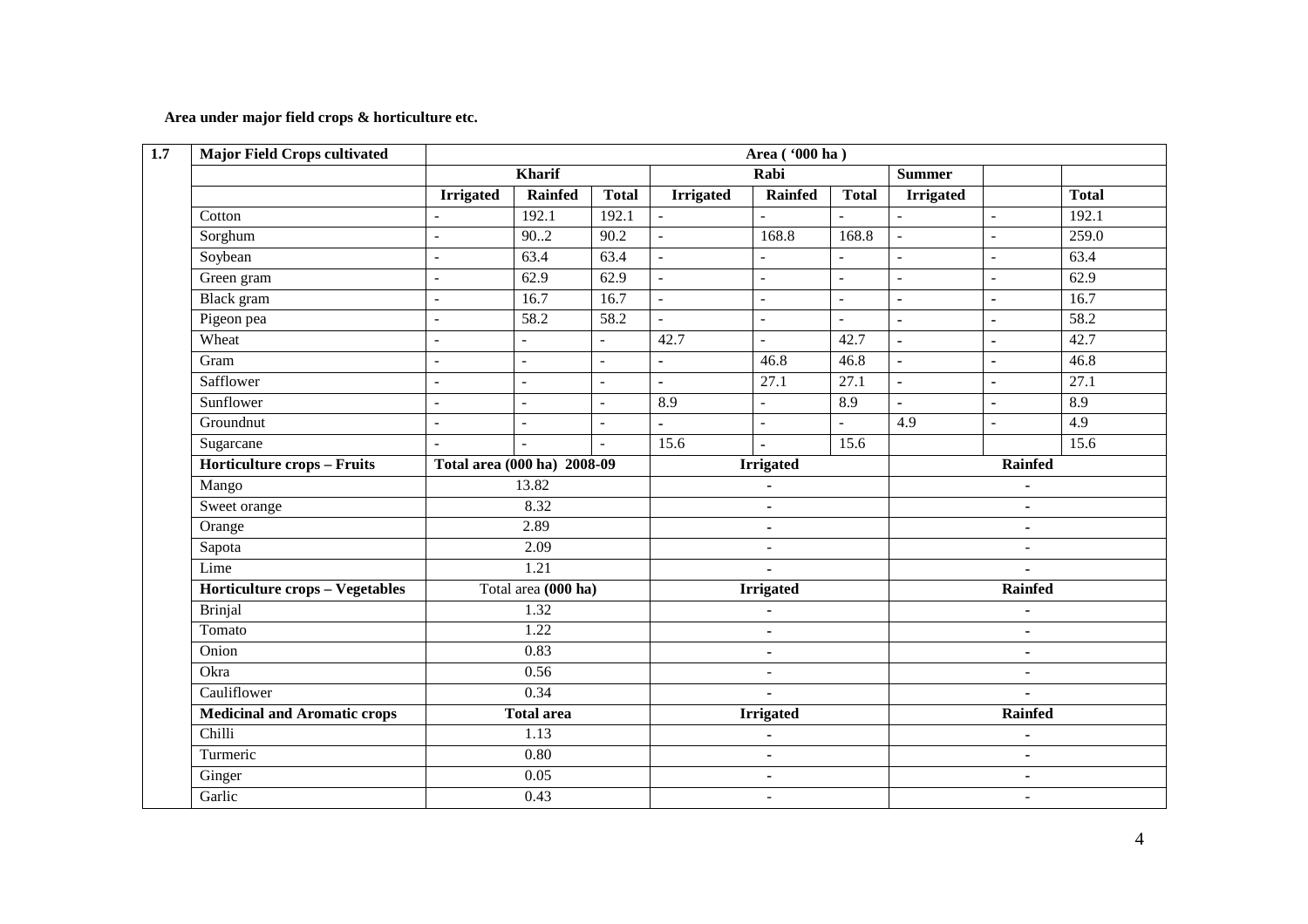| Floriculture            |                   | $\blacksquare$           | $\blacksquare$           |
|-------------------------|-------------------|--------------------------|--------------------------|
| Marigold                | 0.028             | $\blacksquare$           | ۰                        |
| Rose                    | 0.017             | $\blacksquare$           | $\blacksquare$           |
| Aster                   | 0.012             | $\blacksquare$           | ۰                        |
| Mogra                   | 0.011             | $\overline{\phantom{a}}$ | $\overline{\phantom{a}}$ |
| Gelirdia                | 0.006             | $\blacksquare$           | $\blacksquare$           |
| <b>Plantation Crops</b> | <b>Total area</b> | <b>Irrigated</b>         | <b>Rainfed</b>           |
| Not Applicable          |                   |                          |                          |
| <b>Fodder crops</b>     | <b>Total area</b> | <b>Irrigated</b>         | <b>Rainfed</b>           |
| Sorghum                 |                   |                          |                          |
| Maize                   | NA                | $\blacksquare$           | $\blacksquare$           |
| Lucern                  | <b>NA</b>         | $\blacksquare$           | $\blacksquare$           |
| Berseem                 | NA                | $\blacksquare$           | ۰                        |
| Gajraj                  | NA                | $\overline{\phantom{a}}$ | $\overline{\phantom{a}}$ |
| Total fodder crop area  | NA                | $\blacksquare$           | ۰                        |
| Grazing land            | NA                | $\sim$                   | $\sim$                   |
| Sericulture etc         | ۰.                | $\blacksquare$           | ۰                        |
| Others (Specify)        | $\sim$            | $\blacksquare$           | ۰                        |

| 1.8  | Livestock                     | <b>Number ('000)</b>     |              |                    |  |  |  |  |  |
|------|-------------------------------|--------------------------|--------------|--------------------|--|--|--|--|--|
|      | Cattle                        | 367.725                  |              |                    |  |  |  |  |  |
|      | <b>Buffaloes</b> total        | 134.042                  |              |                    |  |  |  |  |  |
|      | Commercial dairy farms        | $\overline{\phantom{a}}$ |              |                    |  |  |  |  |  |
|      | Goat                          | 192.744                  |              |                    |  |  |  |  |  |
|      | Sheep                         | 22.964                   |              |                    |  |  |  |  |  |
|      | Others (Camel, pig, Yak etc.) | $\overline{\phantom{0}}$ |              |                    |  |  |  |  |  |
| 1.9  | <b>Poultry</b>                | $\overline{\phantom{0}}$ |              |                    |  |  |  |  |  |
|      | Commercial                    | 208.587                  |              |                    |  |  |  |  |  |
|      | Backyard                      | $\overline{\phantom{a}}$ |              |                    |  |  |  |  |  |
| 1.10 | <b>Fisheries</b>              | Area (ha)                | Yield (t/ha) | Production (tones) |  |  |  |  |  |
|      | Brackish water                | NA.                      | <b>NA</b>    | <b>NA</b>          |  |  |  |  |  |
|      | Fresh water                   | 9.635                    | 0.0934       | 900                |  |  |  |  |  |

Source: Maharashtra Animal and Fishery Sciences University, Nagpur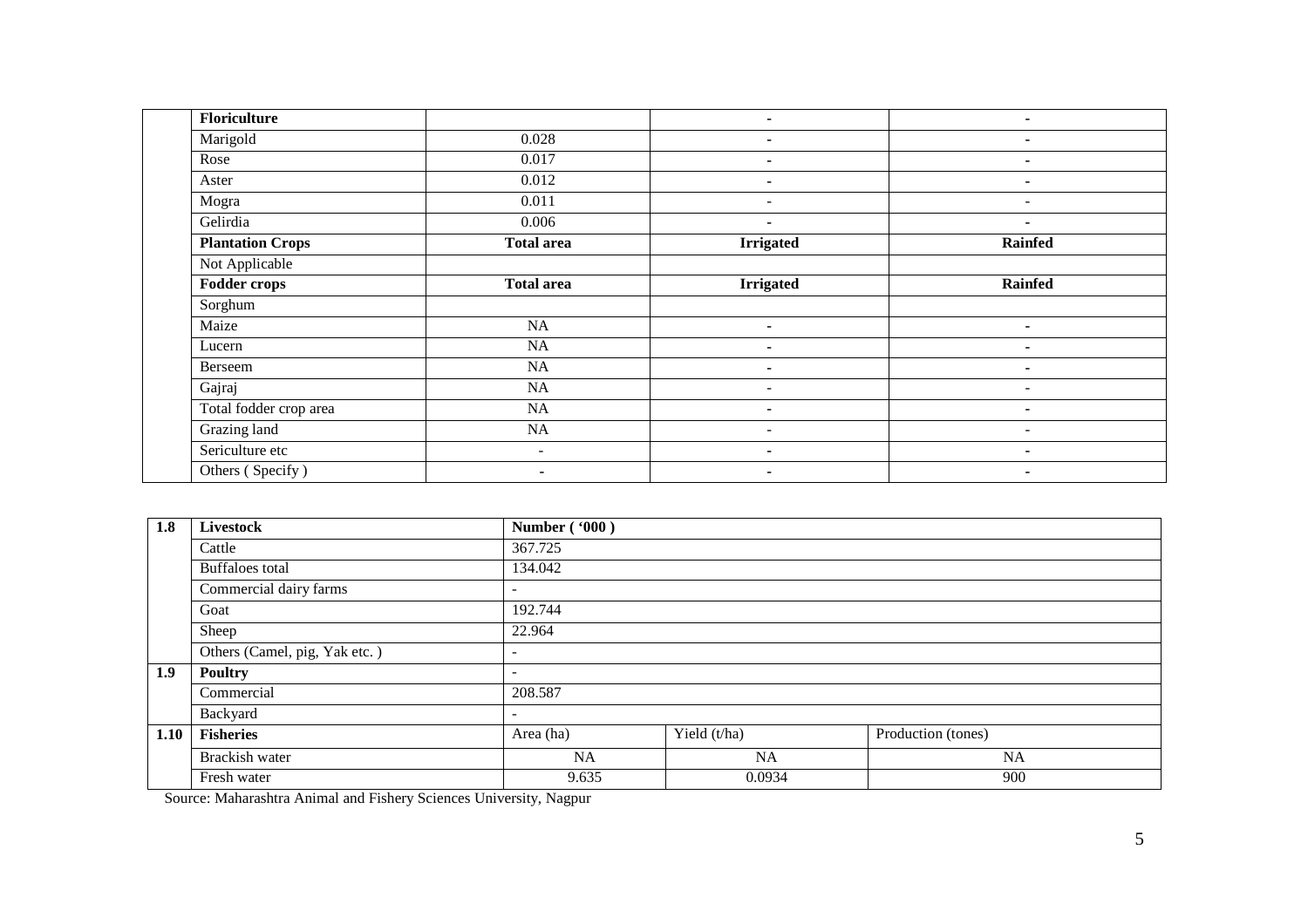| $\overline{1.11}$ | <b>Production and Productivity</b>               |                          | Kharif            |                           | Rabi                     |                          | Summer                   |                   | Total             |  |
|-------------------|--------------------------------------------------|--------------------------|-------------------|---------------------------|--------------------------|--------------------------|--------------------------|-------------------|-------------------|--|
|                   | of major crops                                   |                          |                   |                           |                          |                          |                          |                   |                   |  |
|                   | (Average of last 5 years:                        | Production               | Productivity      | Production                | Productivity             | Production               | Productivity             | Production        | Productivity      |  |
|                   | $(2004 \text{ to } 2008)$                        | (900 t)                  | (kg/ha)           | (900 t)                   | (kg/ha)                  | (900 t)                  | (kg/ha)                  | (900 t)           | (kg/ha)           |  |
|                   | Cotton                                           | 322.1                    | 285               |                           | $\blacksquare$           |                          |                          | 322.1             | 285               |  |
|                   | Sorghum                                          | 97.2                     | 1078              | $\mathbb{L}^{\mathbb{N}}$ | $\bar{\mathbf{r}}$       | Ĭ.                       | $\overline{a}$           | 251.7             | 1004              |  |
|                   | Soybean                                          | 64.9                     | 1023              |                           | $\sim$                   | Ĭ.                       | $\overline{a}$           | 64.9              | 1023              |  |
|                   | Green gram                                       | 23.3                     | 371               | $\mathbf{r}$              | $\mathbf{r}$             | $\overline{a}$           | $\overline{\phantom{a}}$ | 23.3              | 371               |  |
|                   | Pigeon pea                                       | 31.3                     | 538               | $\sim$                    | $\sim$                   | $\overline{a}$           | $\mathbf{r}$             | 31.3              | 538               |  |
|                   | Rabi sorghum                                     | $\overline{a}$           | $\overline{a}$    | 154.5                     | 930                      | $\equiv$                 | $\blacksquare$           | 154.5             | 930               |  |
|                   | Wheat                                            | $\blacksquare$           | ÷.                | 60.3                      | 1463                     | $\blacksquare$           | $\blacksquare$           | 60.3              | 1463              |  |
|                   | Gram                                             | $\overline{\phantom{a}}$ | $\overline{a}$    | 30.5                      | 633                      | $\overline{a}$           | $\blacksquare$           | 30.5              | 633               |  |
|                   | Safflower                                        | $\sim$                   | ÷                 | 22.4                      | 620                      | $\overline{\phantom{a}}$ | $\mathbf{r}$             | $\overline{22.4}$ | 620               |  |
|                   | Sunflower                                        | $\overline{a}$           | $\overline{a}$    | 5.1                       | 619                      | $\overline{\phantom{0}}$ | $\blacksquare$           | $\overline{5.1}$  | 619               |  |
|                   | Groundnut                                        | $\sim$                   | ÷.                | $\blacksquare$            | $\overline{a}$           | $\overline{5.4}$         | 1159                     | 5.4               | 1159              |  |
|                   | Sunflower                                        | $\overline{\phantom{a}}$ | ÷.                | $\blacksquare$            | $\equiv$                 | 0.3                      | 648                      | 0.3               | 648               |  |
|                   | Maize                                            | $\overline{a}$           |                   | $\mathbf{r}$              | $\overline{a}$           | 0.3                      | 1067                     | 0.3               | 1067              |  |
|                   | Source : JDA's ZREAC report kharif & rabi, 2010) |                          |                   |                           |                          |                          |                          |                   |                   |  |
|                   | Major Horticultural crops mt/ha                  |                          |                   |                           |                          |                          |                          |                   |                   |  |
|                   | Mango                                            | 50.60                    | 6.25              | $\blacksquare$            | $\blacksquare$           | $\blacksquare$           | $\blacksquare$           | 50.60             | 6.25              |  |
|                   | Sweet orange                                     | 1.34                     | 30.0              | $\blacksquare$            | $\blacksquare$           | $\blacksquare$           | $\blacksquare$           | 1.34              | $\overline{30.0}$ |  |
|                   | Orange                                           | 0.292                    | $\overline{20.0}$ | $\blacksquare$            | $\blacksquare$           | ä,                       | $\blacksquare$           | 0.292             | $\overline{20.0}$ |  |
|                   | Sapota                                           | 0.106                    | $\overline{10.0}$ |                           | $\overline{a}$           |                          |                          | 0.106             | 10.0              |  |
|                   | Lime                                             | 0.33                     | $\overline{5.00}$ | $\sim$                    | $\blacksquare$           | $\overline{a}$           | $\overline{a}$           | 0.33              | 5.00              |  |
|                   | Banana                                           |                          |                   | $\overline{a}$            | $\mathbf{r}$             | $\overline{a}$           | $\overline{a}$           |                   |                   |  |
|                   | <b>Horticulture crops - Vegetables</b>           |                          |                   |                           |                          | $\overline{a}$           | $\overline{a}$           | $\overline{a}$    | $\mathbf{r}$      |  |
|                   | <b>Brinjal</b>                                   | 11.92                    | 9                 | $\overline{a}$            | $\overline{a}$           | $\overline{a}$           | $\overline{a}$           | 11.92             | 9                 |  |
|                   | Tomato                                           | 8.575                    | $\overline{7}$    | $\sim$                    | $\overline{\phantom{a}}$ | $\overline{a}$           | $\mathbf{r}$             | 8.575             | $\overline{7}$    |  |
|                   | Onion                                            | 6.640                    | 8                 | $\overline{a}$            | $\overline{a}$           | $\overline{a}$           | $\blacksquare$           | 6.640             | $8\,$             |  |
|                   | Okra                                             | 2.240                    | 4                 | $\blacksquare$            | $\blacksquare$           | ä,                       | $\blacksquare$           | 2.240             | $\overline{4}$    |  |
|                   | Cauliflower                                      | 2.79                     | 8                 | $\blacksquare$            | $\blacksquare$           | $\blacksquare$           | $\blacksquare$           | 2.79              | $8\,$             |  |
|                   | <b>Medicinal and Aromatic crops</b>              |                          |                   |                           |                          |                          | $\blacksquare$           |                   |                   |  |
|                   | Chilli                                           | 6.78                     | 6                 | $\sim$                    | $\blacksquare$           | $\overline{a}$           | $\overline{\phantom{a}}$ | 6.78              | 6                 |  |
|                   | Turmeric                                         | 6.42                     | $\overline{8}$    |                           | $\overline{\phantom{a}}$ | $\overline{a}$           | $\sim$                   | 6.42              | $8\,$             |  |
|                   | Ginger                                           | 0.25                     | 5                 | $\sim$                    | $\overline{\phantom{a}}$ | $\overline{a}$           | $\overline{\phantom{a}}$ | 0.25              | $\overline{5}$    |  |
|                   | Garlic                                           | 1.37                     | $\overline{4}$    | $\mathbf{r}$              | $\blacksquare$           | $\overline{a}$           | $\overline{a}$           | 1.37              | $\overline{4}$    |  |
|                   | <b>Floriculture</b>                              |                          |                   | $\overline{a}$            | $\overline{\phantom{a}}$ | $\overline{a}$           | $\overline{a}$           |                   |                   |  |
|                   | Marigold                                         | 0.112                    | 4                 | $\overline{a}$            | $\mathbf{r}$             | $\overline{a}$           | $\overline{a}$           | 0.112             | $\overline{4}$    |  |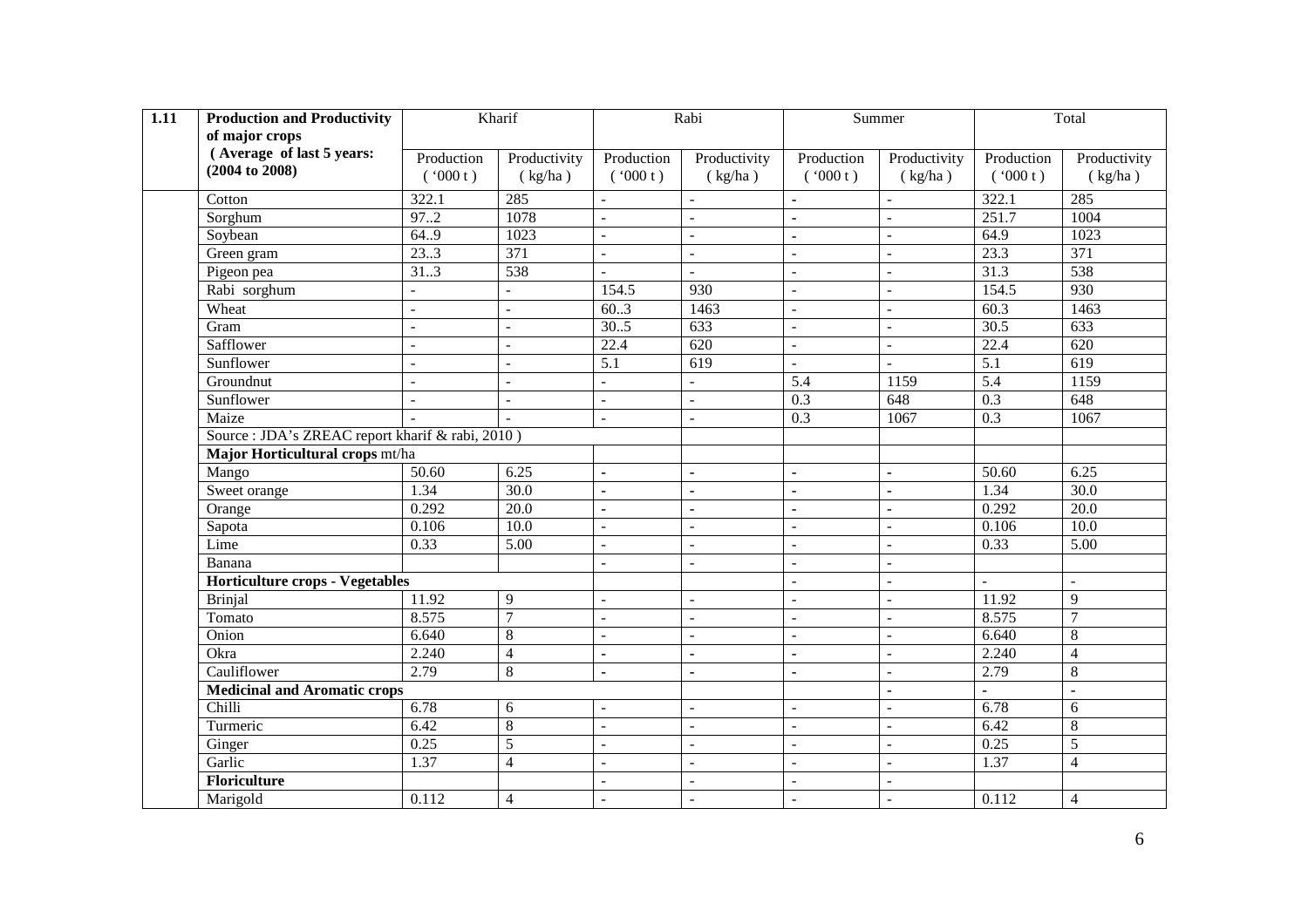|  | Rose     | 0034  | - |  |  | 0034  |  |
|--|----------|-------|---|--|--|-------|--|
|  | Aster    | 0.036 |   |  |  | 0.036 |  |
|  | Mogra    | 0.044 |   |  |  | 0.044 |  |
|  | Gelirdia | 0.012 |   |  |  | 0.012 |  |

| 1.12 | Sowing window for 5 major | Crop 1: Cottom     | $2:$ Sorghum       | 3 : Soybean                | 4 : Green gram       | 5 : Pigeon pea     |
|------|---------------------------|--------------------|--------------------|----------------------------|----------------------|--------------------|
|      | crops (start and end of   |                    |                    |                            |                      |                    |
|      | sowing period)            |                    |                    |                            |                      |                    |
|      | Kharif - Rainfed          | June 15 to July 15 | June 15 to July 15 | June 15 to July 15 $\vert$ | June $15$ to July 07 | June 15 to July 30 |
|      | Kharif - Irrigated        | May 15 to June 15  | NA                 | <b>NA</b>                  | NA                   | <b>NA</b>          |
|      |                           | Wheat              | Sorghum            | Gram                       | Safflower            |                    |
|      | Rabi - Rainfed            | NA                 | Sept 23 to Oct 15  | Oct 1 to $15$              | Sept 23 to Oct 15    | <b>NA</b>          |
|      | Rabi - Irrigated          | Nov 1 to $20$      | Oct 15 to Nov 15   | Oct 15 to Nov 15           | Oct 15 to nov $15$   | <b>NA</b>          |

| 1.13 | What is the major contingency the district is prone to?  | Regular                  | Occassional                                                   | None |
|------|----------------------------------------------------------|--------------------------|---------------------------------------------------------------|------|
|      | (Tick mark and mention years if known during the last 10 |                          |                                                               |      |
|      | years period)                                            |                          |                                                               |      |
|      | Drought                                                  | $\overline{\phantom{a}}$ |                                                               |      |
|      | Flood                                                    | $\overline{\phantom{a}}$ | $\sqrt{(Parbhani, Gangakhed punna, Pathri, tahsils)}$         |      |
|      | Cyclone                                                  | $\overline{\phantom{0}}$ |                                                               |      |
|      | Hail storm                                               |                          |                                                               |      |
|      | Heat wave                                                |                          |                                                               |      |
|      | Cold wave                                                |                          |                                                               |      |
|      | Frost                                                    | $\overline{\phantom{a}}$ |                                                               |      |
|      | Sea water inundation                                     | $\overline{\phantom{a}}$ |                                                               |      |
|      | Pests and diseases (specify)                             | $\overline{\phantom{a}}$ | Jassids. White fly(Cotton). Heliothis (pigeonpea), Spodoptera |      |
|      |                                                          |                          | (Soybean) Sphingid (Moong and Urd Shoot fly(sorghum)          |      |

| 1.14 | Include Digital maps of the district for | Location map of district within States as Annexure 1 | Enclosed:<br>: Yes |  |
|------|------------------------------------------|------------------------------------------------------|--------------------|--|
|      |                                          | Mean annual rainfall as Annexure 2                   | Enclosed : Yes     |  |
|      |                                          | Soil map as Annexure 3                               | Yes<br>Enclosed :  |  |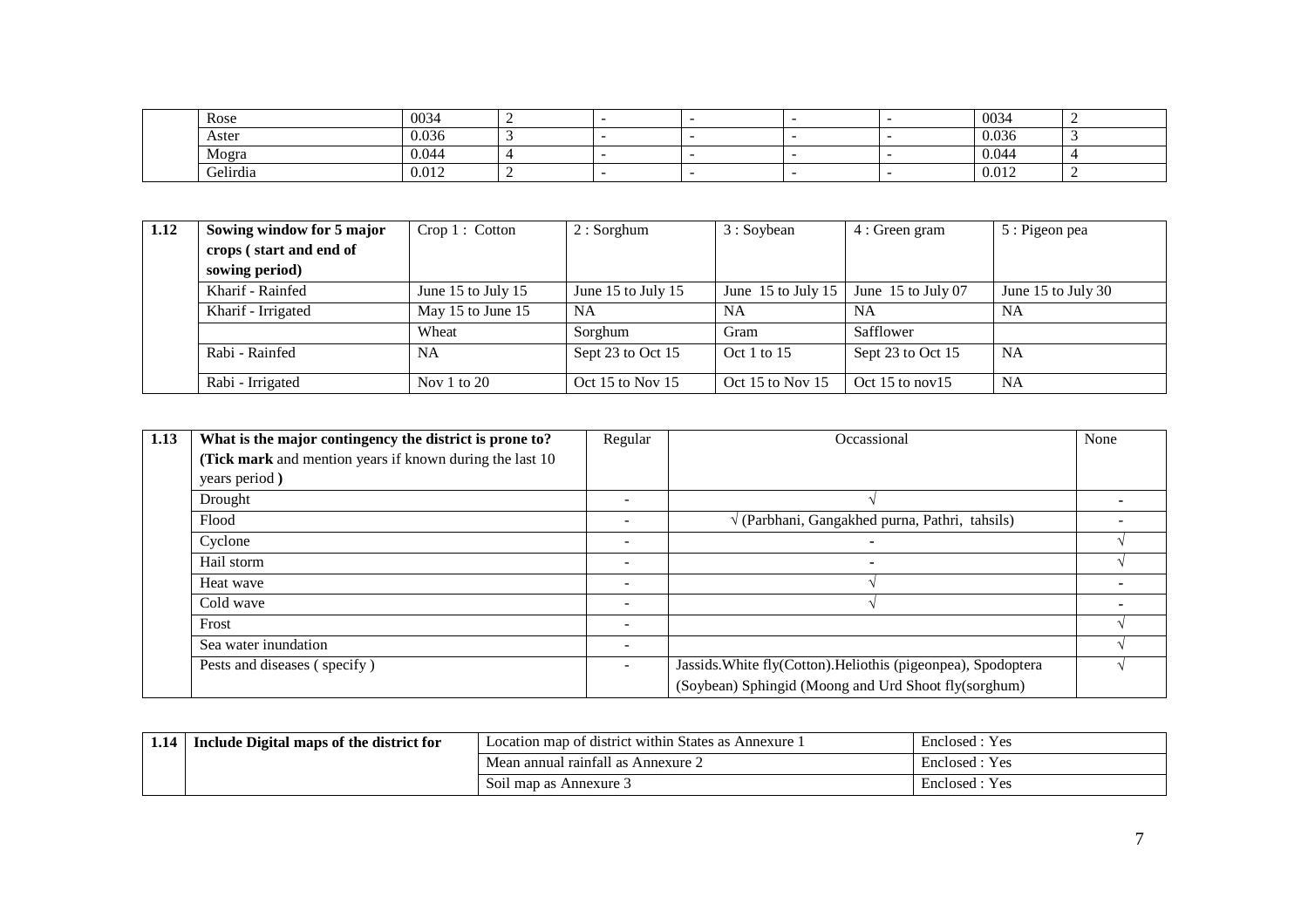#### **Annexure 1**



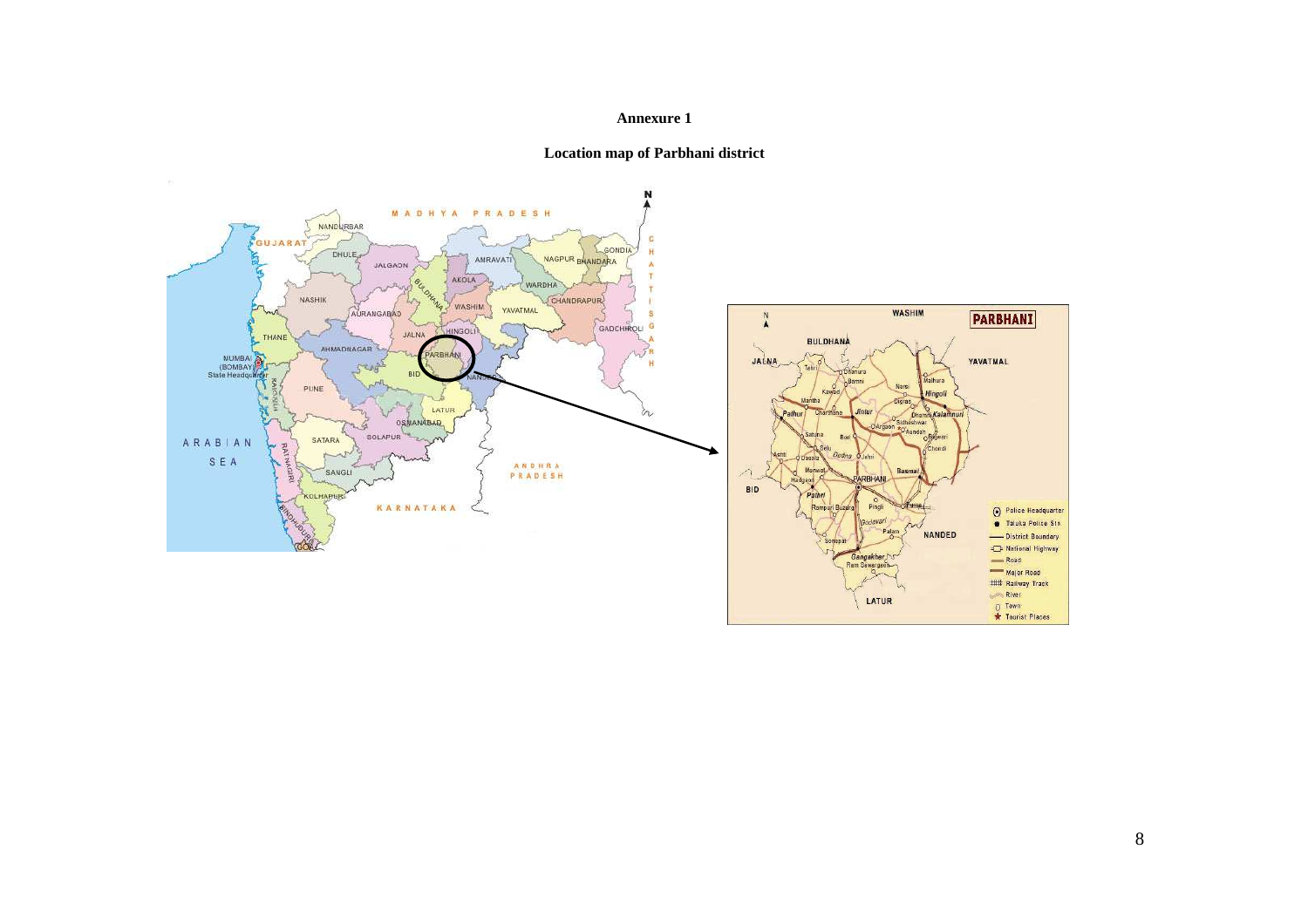

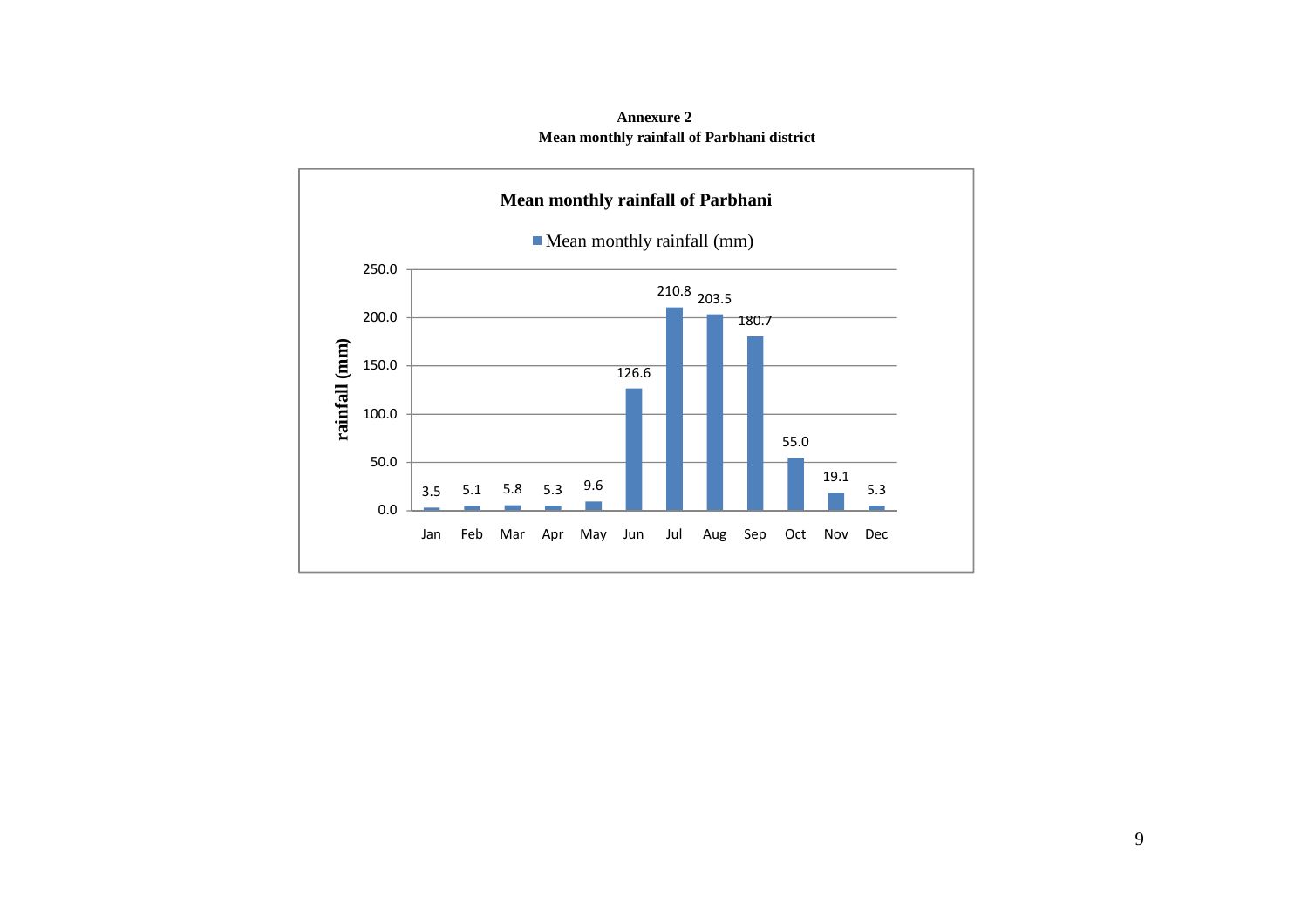#### **Annexure 3**





(Source: NBSS & LUP Regional Centre, Nagpur)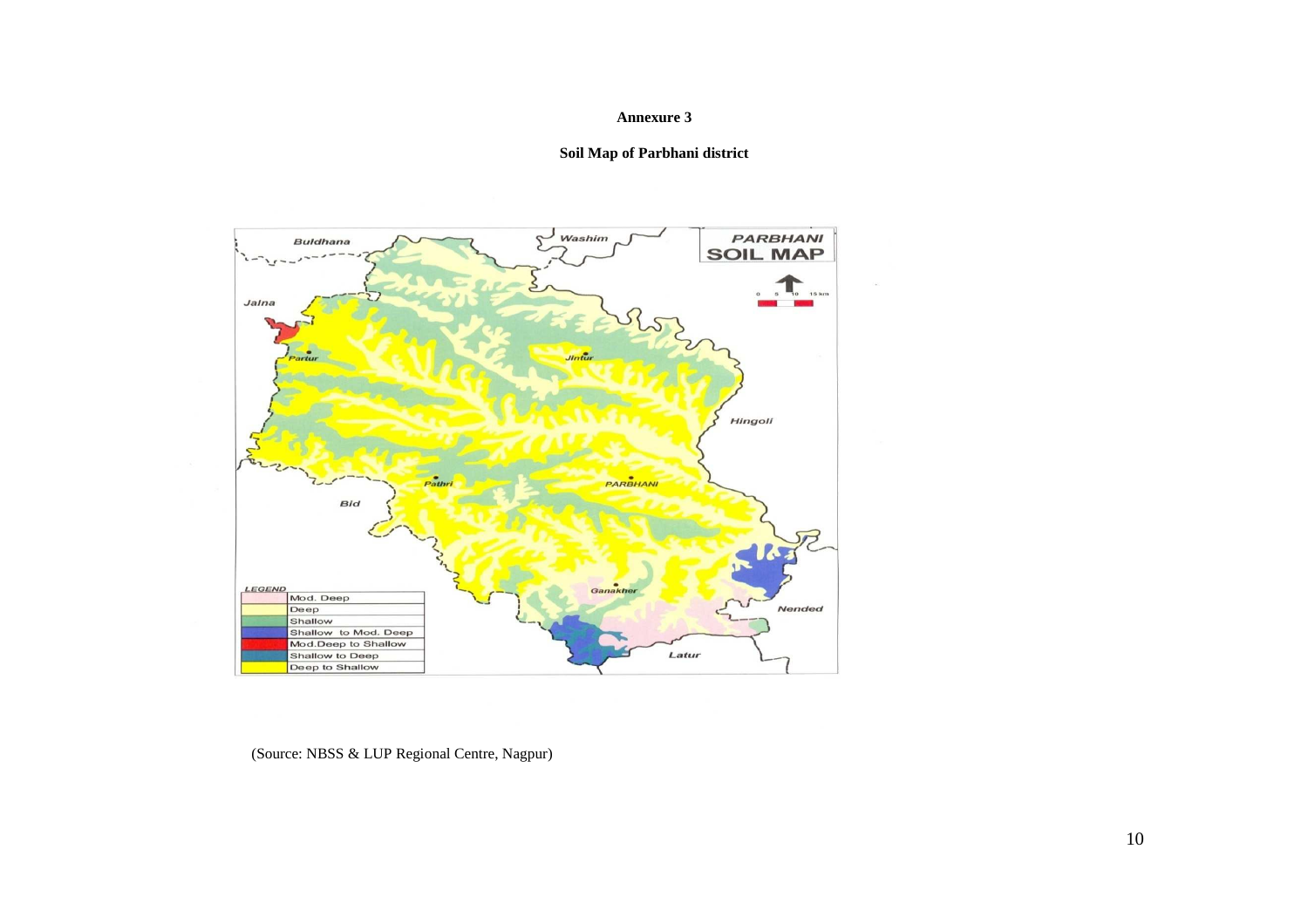**2.0 Strategies for weather related contingencies** 

**2.1 Drought 2.1.1 Rainfed situation** 

| <b>Condition</b>                              |                                |                             | <b>Suggested Contingency measures</b> |           |                                                            |  |
|-----------------------------------------------|--------------------------------|-----------------------------|---------------------------------------|-----------|------------------------------------------------------------|--|
| <b>Early season</b>                           | <b>Major Farming situation</b> | <b>Normal Crop/Cropping</b> | <b>Change in Crop/Cropping</b>        | Agronomic | <b>Remarks</b> on                                          |  |
| drought (delayed                              |                                | system                      | system                                | measures  | Implementation                                             |  |
| onset)                                        |                                |                             |                                       |           |                                                            |  |
|                                               | Medium deep to deep black      | Cotton                      | No change                             | No change | Linkage with MAU,                                          |  |
| Delay by 2 week (                             | soils                          | Sorghum                     | No change                             | No change | MSSC and NSC for                                           |  |
| Specify month) *<br>June 4 <sup>th</sup> week |                                | Soybean                     | No change                             | No change | seed.                                                      |  |
| 26MW                                          |                                | Green gram                  | No change                             | No change | Linkage with MAIDC<br>for implements.<br>Linkage with MAU, |  |
|                                               |                                | Pigeon pea                  | No change                             | No change |                                                            |  |
|                                               |                                | Black gram                  | No change                             | No change |                                                            |  |
|                                               | Shallow soils                  | Cotton                      | No change                             | No change | KVK for agro                                               |  |
|                                               |                                | Sorghum                     | No change                             | No change | techniques                                                 |  |
|                                               |                                | Soybean                     | No change                             | No change |                                                            |  |
|                                               |                                | Green gram                  | No change                             | No change |                                                            |  |
|                                               |                                | Pigeon pea                  | No change                             | No change |                                                            |  |
|                                               |                                | Black gram                  | No change                             | No change |                                                            |  |

| <b>Condition</b>                                               |                                           |                                          | <b>Suggested Contingency measures</b>                                                            |                                                                                                                                                                       |                                                                                                                                      |  |  |
|----------------------------------------------------------------|-------------------------------------------|------------------------------------------|--------------------------------------------------------------------------------------------------|-----------------------------------------------------------------------------------------------------------------------------------------------------------------------|--------------------------------------------------------------------------------------------------------------------------------------|--|--|
| Early season drought (<br>delayed onset)                       | <b>Major Farming</b><br>situation         | <b>Normal</b><br>Crop/Cropping<br>system | <b>Change in Crop/Cropping system</b>                                                            | <b>Agronomic measures</b>                                                                                                                                             | Remarks on<br>Implementation                                                                                                         |  |  |
| Delay by 4 week (<br>Specify month)<br>July $2nd$ week<br>28MW | <b>Medium deep to</b><br>deep black soils | Cotton                                   | $Cottom + Pigeonpea 6:2$<br>(BSMR 736, 853, BDN 708, 711)                                        | Normal package of<br>practices recommended<br>by MAU, Parbhani or<br>adopt 15-20% more seed<br>rate than recommended<br>and reduce fertilizer dose<br>by 25 per cent. | Linkage with MAU,<br>MSSC and NSC for seed.<br>Linkage with MAIDC for<br>implements.<br>Linkage with MAU, KVK<br>for agro techniques |  |  |
|                                                                |                                           | Sorghum                                  | Sorghum + Pigeonpea $4:2$ (CSH-9,<br>11, 14, 16 PVK-401, 809) + (BSMR<br>736, 853, BDN 708, 711) | -------do--------                                                                                                                                                     |                                                                                                                                      |  |  |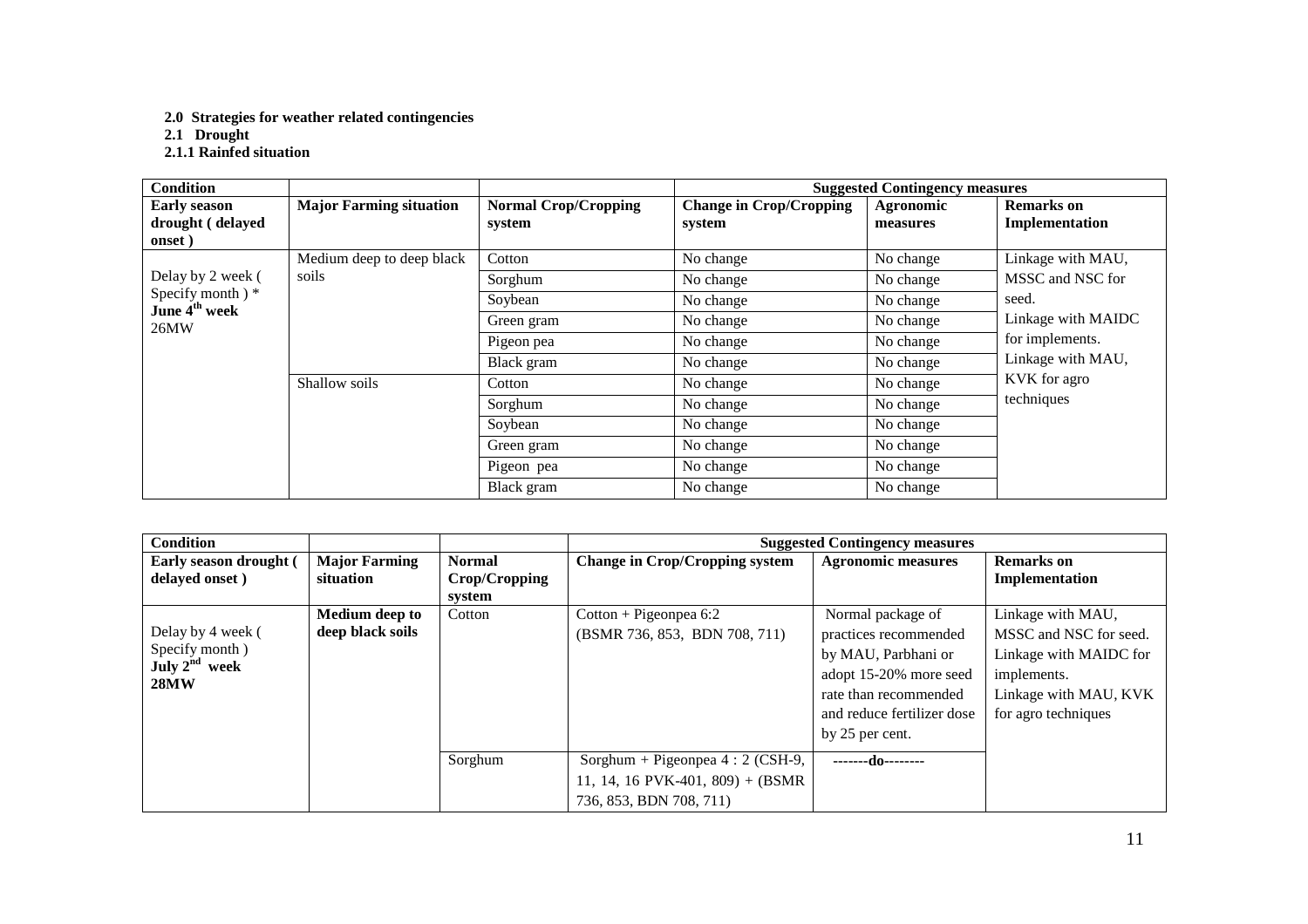|                      | Soybean    | No change / Soybean+ pigeon pea    | Normal package of          |
|----------------------|------------|------------------------------------|----------------------------|
|                      |            | 4:2 row proportion (MAUS 71,81)    | practices recommended      |
|                      |            |                                    | by MAU, Parbhani           |
|                      | Green gram | Soybean + Pigeonpea $4:2$ (JS-335, | -------do--------          |
|                      |            | MAUS-71,81)                        |                            |
|                      | Pigeon pea | NO change /                        | $---d0$                    |
|                      |            | Soybean + Pigeonpea $4:2$ (JS-335, |                            |
|                      |            | MAUS-71,81)                        |                            |
|                      | Black gram | Soybean + Pigeonpea $4:2$ (JS-335, | --------do--------         |
|                      |            | MAUS-71,81)                        |                            |
| <b>Shallow soils</b> | Cotton     | $Cottom + Pigeonpea 6:2$           | Normal package of          |
|                      |            | (BSMR 736, 853, BDN 708, 711)      | practices recommended      |
|                      |            |                                    | by MAU, Parbhani or        |
|                      |            |                                    | adopt 15-20% more seed     |
|                      |            |                                    | rate than recommended      |
|                      |            |                                    | and reduce fertilizer dose |
|                      |            |                                    | by 25 per cent.            |
|                      | Sorghum    | Sorghum + Pigeonpea $4:2$ (CSH-9,  | $---d0$                    |
|                      |            | 11, 14, 16 PVK-401, 809) + (BSMR   |                            |
|                      |            | 736, 853, BDN 708, 711)            |                            |
|                      | Soybean    | Soybean+ pigeon pea $4:2$<br>row   | Normal package of          |
|                      |            | proportion (MAUS 71,81)            | practices recommended      |
|                      |            |                                    | by MAU, Parbhani           |
|                      | Green gram | Soybean + Pigeonpea $4:2$ (JS-335, | --------do--------         |
|                      |            | MAUS-71,81)                        |                            |
|                      | Pigeon pea | NO change /                        | --------do--------         |
|                      |            | Soybean + Pigeonpea $4:2$ (JS-335, |                            |
|                      |            | MAUS-71,81)                        |                            |
|                      | Black gram | Soybean + Pigeonpea $4:2$ (JS-335, | -------do--------          |
|                      |            | MAUS-71,81)                        |                            |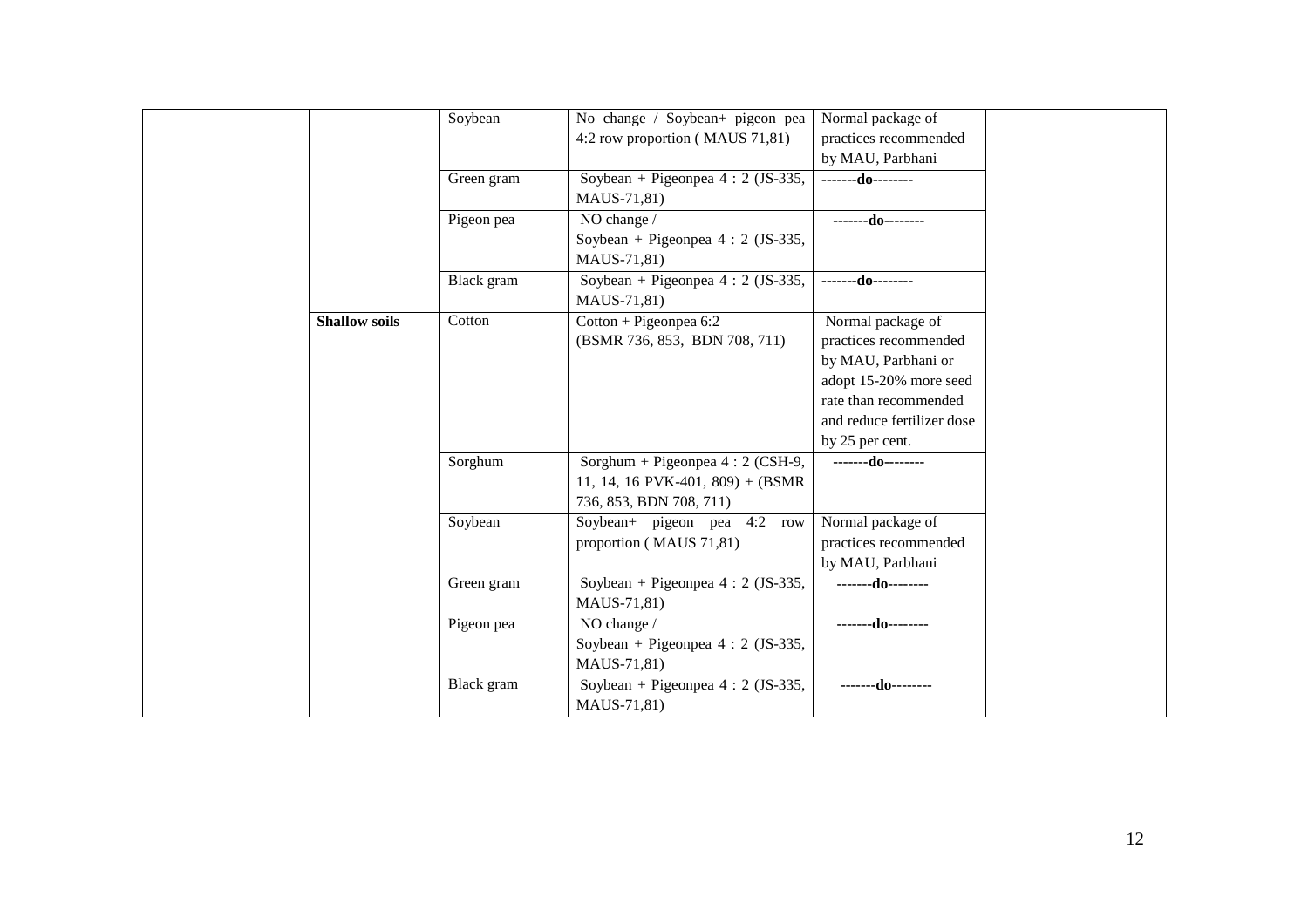| <b>Condition</b>          |                                |                             | <b>Suggested Contingency measures</b> |                      |                        |  |  |
|---------------------------|--------------------------------|-----------------------------|---------------------------------------|----------------------|------------------------|--|--|
| Early season drought (    | <b>Major Farming situation</b> | <b>Normal</b>               | Change in                             | Agronomic            | <b>Remarks</b> on      |  |  |
| delayed onset)            |                                | <b>Crop/Cropping system</b> | <b>Crop/Cropping system</b>           | measures             | Implementation         |  |  |
| Delay by 6 week           | Medium deep to deep black      | Cotton                      | $Cottom + Pigeonpea 6:2$              | Normal package of    | Linkage with MAU,      |  |  |
| (Specify month)           | soils                          |                             | (BSMR 736, 853, BDN                   | practices            | MSSC and NSC for seed. |  |  |
|                           |                                |                             | 708, 711)                             | recommended by       |                        |  |  |
| July 4 <sup>th</sup> week |                                |                             |                                       | MAU, Parbhani or     | Linkage with MAIDC for |  |  |
| <b>30MW</b>               |                                |                             |                                       | adopt 15-20% more    | implements.            |  |  |
|                           |                                |                             |                                       | seed rate than       |                        |  |  |
|                           |                                |                             |                                       | recommended and      | Linkage with MAU, KVK  |  |  |
|                           |                                |                             |                                       |                      | for agro techniques    |  |  |
|                           |                                |                             |                                       | reduce fertilizer    |                        |  |  |
|                           |                                |                             |                                       | dose by 25 per cent. |                        |  |  |
|                           |                                | Sorghum                     | Sorghum + Pigeonpea 4                 | -------do--------    |                        |  |  |
|                           |                                |                             | $: 2$ (CSH-9, 11, 14, 16)             |                      |                        |  |  |
|                           |                                |                             | $PVK-401, 809$ +                      |                      |                        |  |  |
|                           |                                |                             | (BSMR 736, 853, BDN                   |                      |                        |  |  |
|                           |                                |                             | 708, 711)                             |                      |                        |  |  |
|                           |                                | Soybean                     | No change / Soybean+                  | Normal package of    |                        |  |  |
|                           |                                |                             | pigeon pea 4:2 row                    | practices            |                        |  |  |
|                           |                                |                             | proportion (MAUS                      | recommended by       |                        |  |  |
|                           |                                |                             | $71,81$ + (BSMR 736)                  | MAU, Parbhani        |                        |  |  |
|                           |                                |                             | 853, BDN 708, 711)                    |                      |                        |  |  |
|                           |                                | Green gram                  | Soybean + Pigeonpea $4$               | -------do--------    |                        |  |  |
|                           |                                |                             | $: 2$ (JS-335, MAUS-                  |                      |                        |  |  |
|                           |                                |                             | $71,81$ + (BSMR 736                   |                      |                        |  |  |
|                           |                                |                             | 853, BDN 708, 711)                    |                      |                        |  |  |
|                           |                                |                             |                                       |                      |                        |  |  |
|                           |                                | Pigeon pea                  | NO change /                           | -------do--------    |                        |  |  |
|                           |                                |                             | Soybean + Pigeonpea $4$ :             |                      |                        |  |  |
|                           |                                |                             | 2 (JS-335, MAUS-                      |                      |                        |  |  |
|                           |                                |                             | $71,81$ + (BSMR 736)                  |                      |                        |  |  |
|                           |                                |                             | 853, BDN 708, 711)                    |                      |                        |  |  |
|                           |                                | Black gram                  | Soybean + Pigeonpea 4                 | $---d0$              |                        |  |  |
|                           |                                |                             | : 2 (JS-335, MAUS-                    |                      |                        |  |  |
|                           |                                |                             | $71,81$ + (BSMR 736)                  |                      |                        |  |  |
|                           |                                |                             | 853, BDN 708, 711)                    |                      |                        |  |  |
|                           | <b>Shallow soils</b>           | Cotton                      | $Cottom + Pigeonpea 6:2$              | Normal package of    |                        |  |  |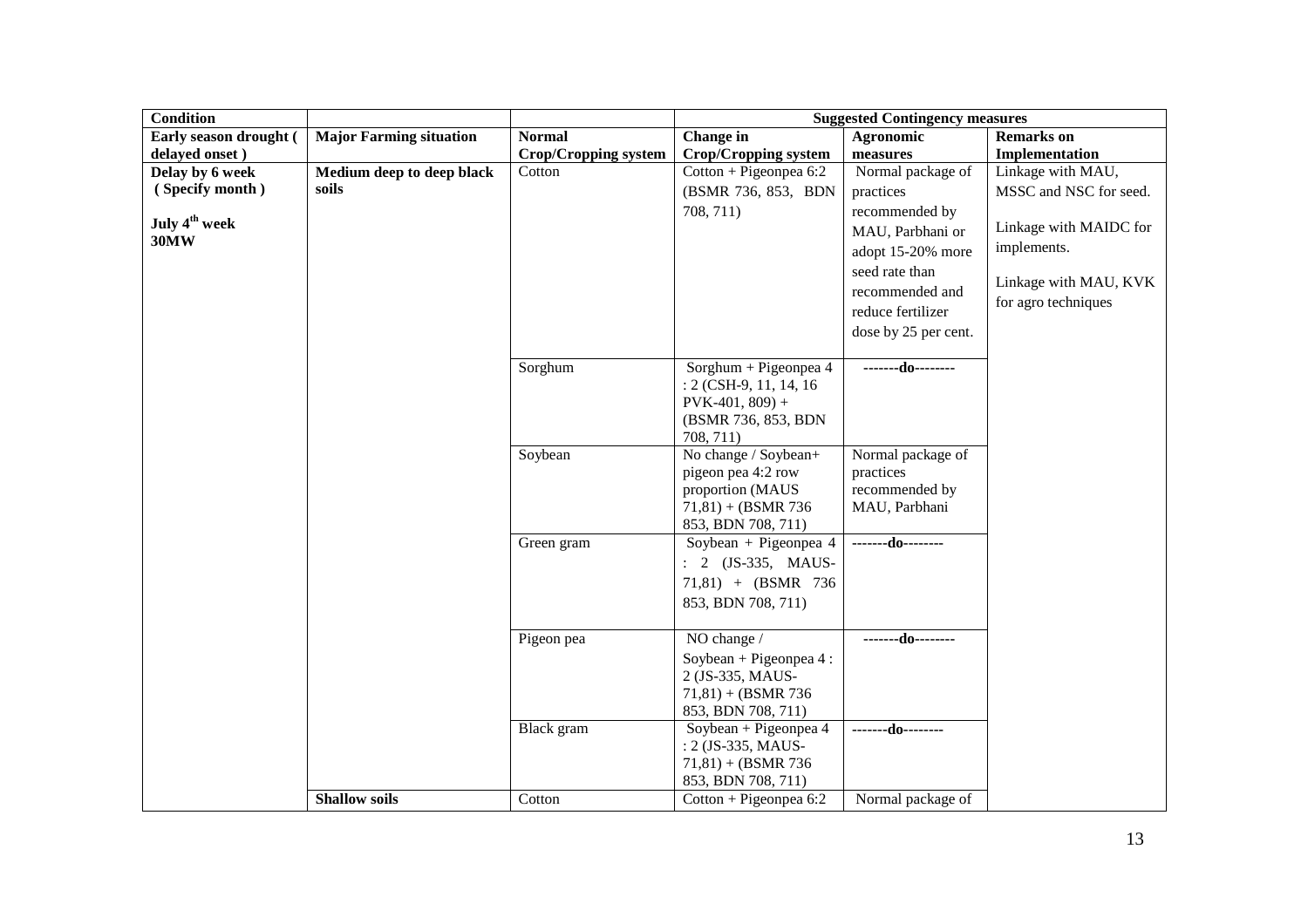|            | (BSMR 736, 853, BDN       | practices            |
|------------|---------------------------|----------------------|
|            | 708, 711)                 | recommended by       |
|            |                           | MAU, Parbhani or     |
|            |                           | adopt 15-20% more    |
|            |                           | seed rate than       |
|            |                           | recommended and      |
|            |                           | reduce fertilizer    |
|            |                           | dose by 25 per cent. |
| Sorghum    | $Pearlmillet + Pigeonpea$ | $---d0---$           |
|            | 3:3 or 4:2 (Shradha,      |                      |
|            | Saburi, Shanti AIMP-      |                      |
|            | $92901$ ) + (BSMR 853,    |                      |
|            | BDN 708, 711)             |                      |
| Soybean    | Soybean+ pigeon pea       | Normal package of    |
|            | 4:2 row proportion (      | practices            |
|            | $MAUS 71,81) + (BSMR)$    | recommended by       |
|            | 853, BDN 708, 711)        | MAU, Parbhani        |
| Green gram | Soybean + Pigeonpea 4     | $---d0$              |
|            | : 2 (JS-335, MAUS-        |                      |
|            | $71,81$ + (BSMR 853,      |                      |
|            | BDN 708, 711)             |                      |
| Pigeon pea | NO change /               | -------do--------    |
|            | Soybean + Pigeonpea 4 :   |                      |
|            | 2 (JS-335, MAUS-          |                      |
|            | $71,81$ + (BSMR 853,      |                      |
|            | BDN 708, 711)             |                      |
| Black gram | Soybean + Pigeonpea 4     | $---d0$              |
|            | : 2 (JS-335, MAUS-        |                      |
|            | $71,81$ + (BSMR 853,      |                      |
|            | BDN 708, 711)             |                      |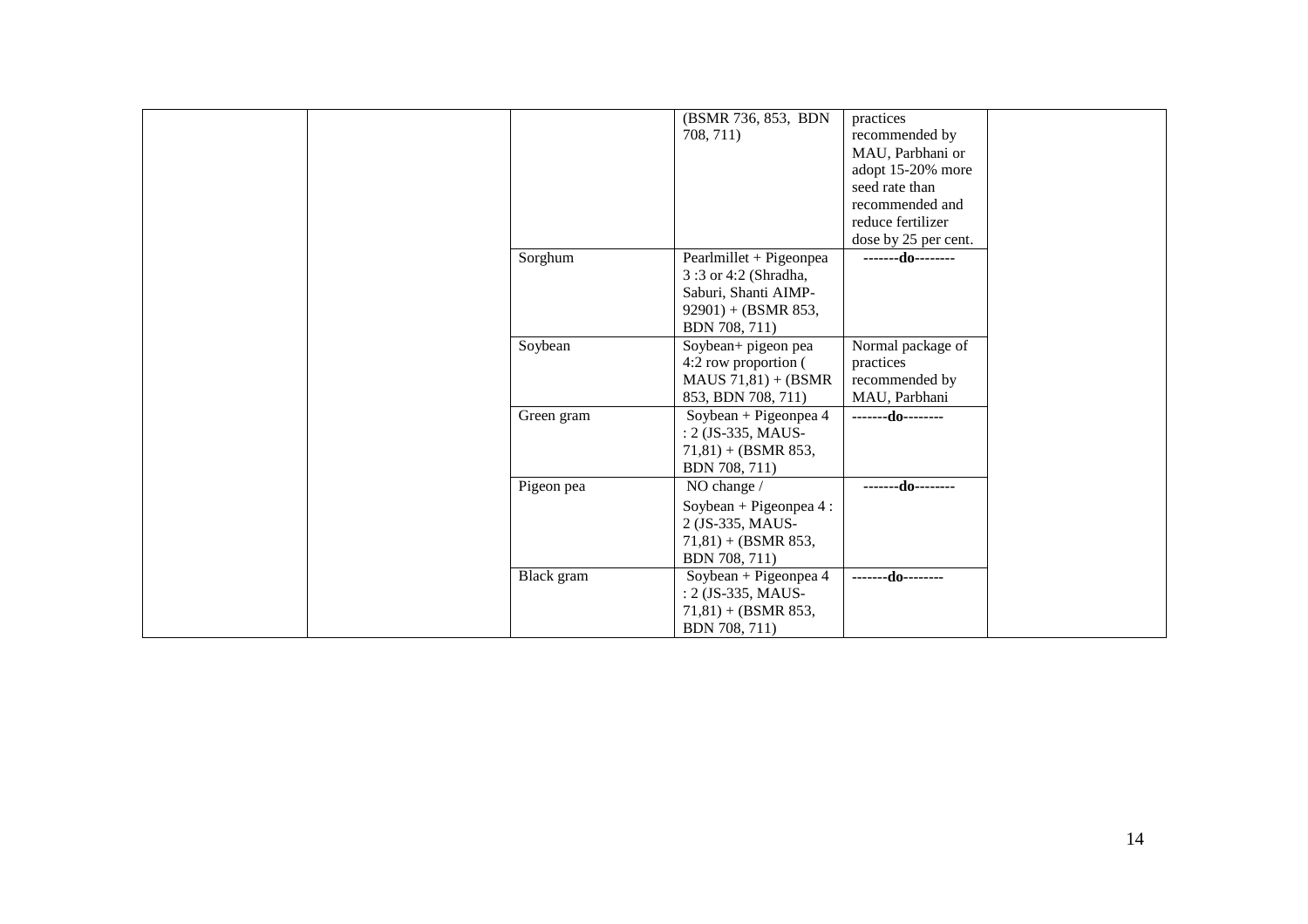| <b>Condition</b>            |                                |               | <b>Suggested Contingency measures</b>        |                                |                    |  |  |
|-----------------------------|--------------------------------|---------------|----------------------------------------------|--------------------------------|--------------------|--|--|
| Early season drought (      | <b>Major Farming situation</b> | <b>Normal</b> | <b>Change in Crop/Cropping</b>               | <b>Agronomic measures</b>      | <b>Remarks</b> on  |  |  |
| delayed onset)              |                                | Crop/Cropping | system                                       |                                | Implementation     |  |  |
|                             |                                | system        |                                              |                                |                    |  |  |
| Delay by 8 week             | Medium deep to deep black      | Cotton        | Pigeonpea (BDN 708, 711)                     | Prefer early maturing          | Linkage with MAU,  |  |  |
| (Specify month)             | soils                          |               |                                              | varieties recommended          | MSSC and NSC for   |  |  |
| August 2 <sup>nd</sup> week |                                |               |                                              | by MAU, Parbhani.              | seed.              |  |  |
| 33MW                        |                                |               |                                              | Reduce intera row              | Linkage with MAIDC |  |  |
|                             |                                |               |                                              | spacing and adopt 15-          | for implements.    |  |  |
|                             |                                |               |                                              | 20% more seed rate             | Linkage with MAU,  |  |  |
|                             |                                |               |                                              | than recommended               | KVK for agro       |  |  |
|                             |                                | Sorghum       | Pearlmillet + Pigeonpea $3:3$                | $---d0$                        | techniques         |  |  |
|                             |                                |               | or 4:2 (Shradha, Saburi,                     |                                |                    |  |  |
|                             |                                |               | Shanti AIMP-92901) +                         |                                |                    |  |  |
|                             |                                |               | (BDN 708, 711)                               |                                |                    |  |  |
|                             |                                | Soybean       | Sunflower (Morden, SS-56,<br>LSFH-35, BSH-1) | Normal package of<br>practices |                    |  |  |
|                             |                                |               |                                              | recommended by                 |                    |  |  |
|                             |                                |               |                                              | MAU, Parbhani                  |                    |  |  |
|                             |                                | Green gram    | Pigeonpea (BDN 708, $\overline{711}$ )       | -------do--------              |                    |  |  |
|                             |                                |               | or Keep fallow and plan for                  |                                |                    |  |  |
|                             |                                |               | Rabi Crops like Sorghum,                     |                                |                    |  |  |
|                             |                                |               | Chickpea,<br>Sunflower and                   |                                |                    |  |  |
|                             |                                |               | Safflower.                                   |                                |                    |  |  |
|                             |                                | Pigeon pea    | Pigeonpea(BDN 708, 711)                      | -------do--------              |                    |  |  |
|                             |                                | Black gram    | Pigeonpea (BDN 708, 711)                     | -------do--------              |                    |  |  |
|                             |                                |               | or Keep fallow and plan for                  |                                |                    |  |  |
|                             |                                |               | Rabi Crops like Sorghum,                     |                                |                    |  |  |
|                             |                                |               | Chickpea,<br>Sunflower and                   |                                |                    |  |  |
|                             |                                |               | Safflower.                                   |                                |                    |  |  |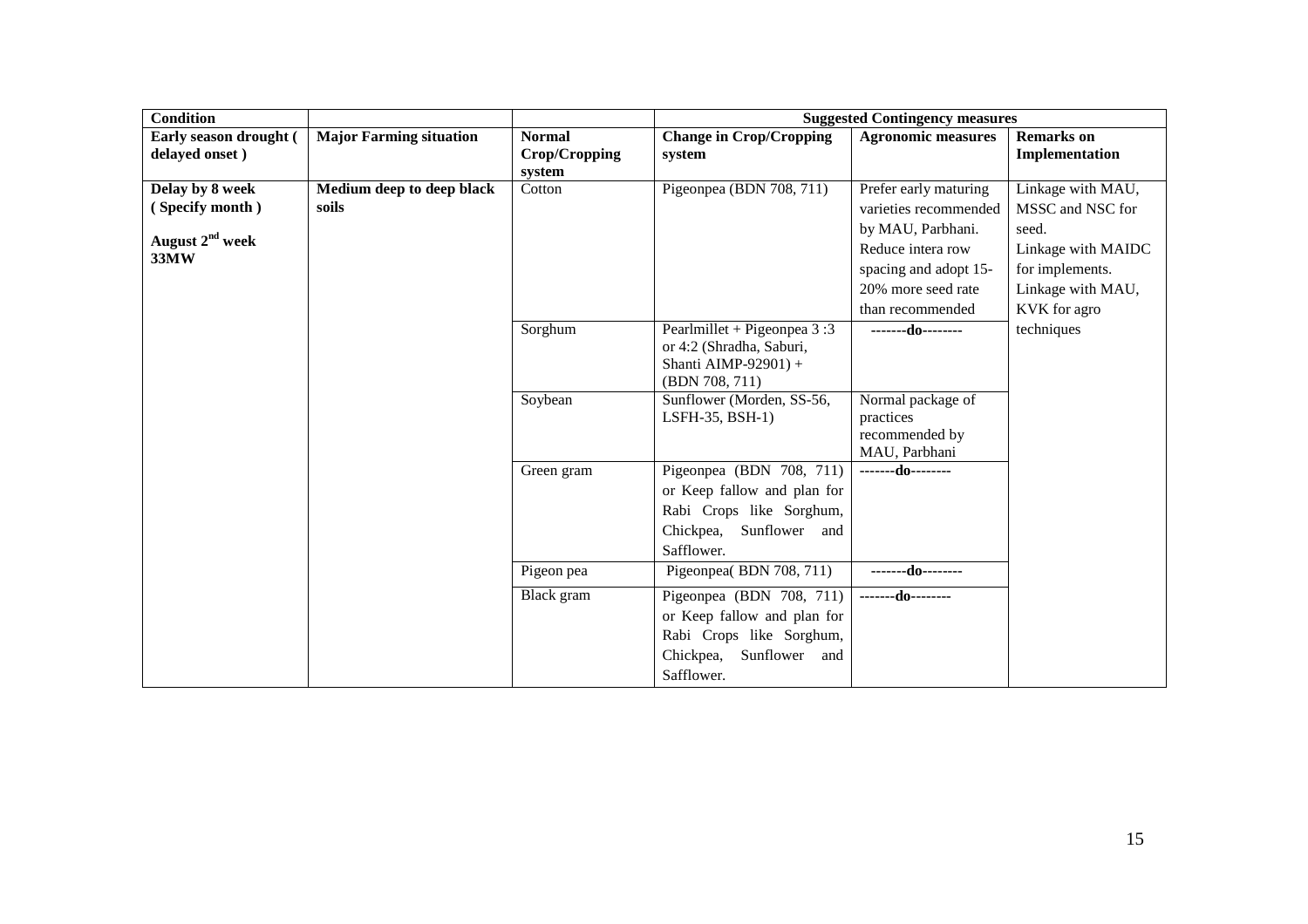| <b>Shallow soils</b> | Cotton     | Pigeonpea (BDN 708, 711)                                  | Prefer early maturing |
|----------------------|------------|-----------------------------------------------------------|-----------------------|
|                      |            |                                                           | varieties recommended |
|                      |            |                                                           | by MAU, Parbhani.     |
|                      |            |                                                           | Reduce intera row     |
|                      |            |                                                           | spacing and adopt 15- |
|                      |            |                                                           | 20% more seed rate    |
|                      |            |                                                           | than recommended      |
|                      |            |                                                           |                       |
|                      |            |                                                           |                       |
|                      | Sorghum    | Pearlmillet + Pigeonpea $3:3$<br>or 4:2 (Shradha, Saburi, | -------do--------     |
|                      |            | Shanti AIMP-92901) +                                      |                       |
|                      |            | (BDN 708, 711)                                            |                       |
|                      | Soybean    | Sunflower (Morden, SS-56,                                 | Normal package of     |
|                      |            | LSFH-35, BSH-1)                                           | practices             |
|                      |            |                                                           | recommended by        |
|                      |            |                                                           | MAU, Parbhani         |
|                      | Green gram | Keep fallow and plan for                                  | $---d0---$            |
|                      |            | Rabi<br>early<br>Crops like                               |                       |
|                      |            | Sorghum,<br>Chickpea,                                     |                       |
|                      |            | Sunflower and Safflower.                                  |                       |
|                      | Pigeon pea | Keep fallow and plan for                                  | -------do--------     |
|                      |            | early<br>Rabi Crops like                                  |                       |
|                      |            | Sorghum,<br>Chickpea,                                     |                       |
|                      |            | Sunflower and Safflower.                                  |                       |
|                      | Black gram | Keep fallow and plan for                                  | --------do--------    |
|                      |            | early<br>Rabi<br>Crops like                               |                       |
|                      |            | Chickpea,<br>Sorghum,                                     |                       |
|                      |            | Sunflower and Safflower.                                  |                       |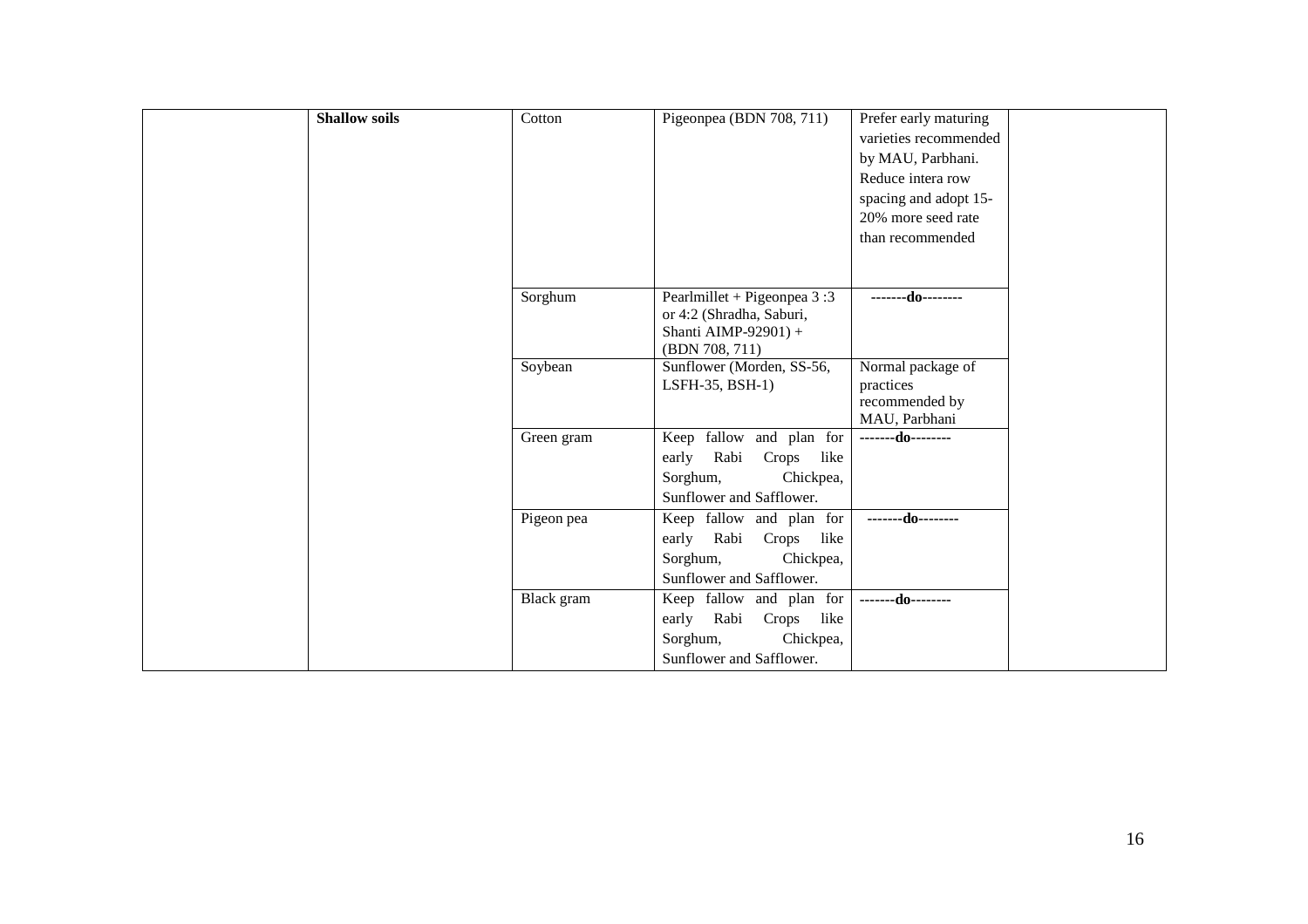| <b>Condition</b>                        |                    |               | <b>Suggested Contingency measures</b>                     |                              |                    |  |  |
|-----------------------------------------|--------------------|---------------|-----------------------------------------------------------|------------------------------|--------------------|--|--|
| <b>Early season drought</b>             | Major              | Crop/Cropping | Crop management                                           | Soil nutrient                | <b>Remarks</b> on  |  |  |
| (Normal onset)                          | Farming            | system        |                                                           | & moisture                   | Implementation     |  |  |
|                                         | situation          |               |                                                           | <b>Conservation measures</b> |                    |  |  |
|                                         | <b>Medium</b> deep | Cotton        | Gap filling 7-10 days after sowing by pot                 | Making of conservation       | Linkage with MAU,  |  |  |
| <b>Normal onset</b>                     | to deep black      |               | watering within the rows with same cultivar               | furrows for moisture         | MSSC and NSC for   |  |  |
| followed by 15-20                       | soils              |               | or pigeonpea to maintain at least 75% plant               | conservation                 | seed.              |  |  |
| days dry spell after                    |                    |               | population.                                               | When the crop is 2 weeks     | Linkage with MAIDC |  |  |
| sowing germination /<br>crop stand etc. |                    |               |                                                           | old take up Interculture     | for implements.    |  |  |
|                                         |                    |               | Raise cotton seedlings in polythene bags and              | with harrow.                 |                    |  |  |
|                                         |                    |               | transplant when sufficient soil moisture is               | Spray 2 % urea solution or   | Linkage with MAU,  |  |  |
|                                         |                    |               | available.                                                | 1% water soluble             | KVK for agro       |  |  |
|                                         |                    |               | Give protective irrigation wherever possible              | fertilizers like 19-19-19,   | techniques         |  |  |
|                                         |                    |               |                                                           | 20-20-20, 21-21-21 to        |                    |  |  |
|                                         |                    |               |                                                           | supplement nutrition         |                    |  |  |
|                                         |                    | Sorghum       | Gap filling with pigeonpea                                | When the crop is 2 weeks     |                    |  |  |
|                                         |                    |               |                                                           | old take up Interculture     |                    |  |  |
|                                         |                    |               |                                                           | with hoe                     |                    |  |  |
|                                         |                    | Soybean       | Gap filling within the rows with same or                  | Avoid applying fertilizers   |                    |  |  |
|                                         |                    |               | short duration cultivar to maintain at least              | till sufficient soil.        |                    |  |  |
|                                         |                    |               | 75% plant population or if the plant                      | moisture is available        |                    |  |  |
|                                         |                    |               | population is less than 50% re sow the crop               |                              |                    |  |  |
|                                         |                    | Green gram    | If the plant population is less than 75% of               | When the crop is 2 weeks     |                    |  |  |
|                                         |                    |               | optimum, go for resowing of the alternate                 | old take up Interculture     |                    |  |  |
|                                         |                    |               | crops like sunflower / pigeonpea.                         | with hoe                     |                    |  |  |
|                                         |                    |               | If possible give protective irrigation with<br>sprinkler. |                              |                    |  |  |
|                                         |                    | Pigeon pea    | Gap filling within the rows with same or                  | When the crop is 2 weeks     |                    |  |  |
|                                         |                    |               | short duration cultivar to maintain at least              | old take up Interculture     |                    |  |  |
|                                         |                    |               | 75% plant population                                      | with hoe                     |                    |  |  |
|                                         |                    | Black gram    | If the plant population is less than 75% of               | $-do-$                       |                    |  |  |
|                                         |                    |               | optimum, go for re sowing of the alternate                |                              |                    |  |  |
|                                         |                    |               | crops like sunflower / pigeonpea.                         |                              |                    |  |  |
|                                         |                    |               |                                                           |                              |                    |  |  |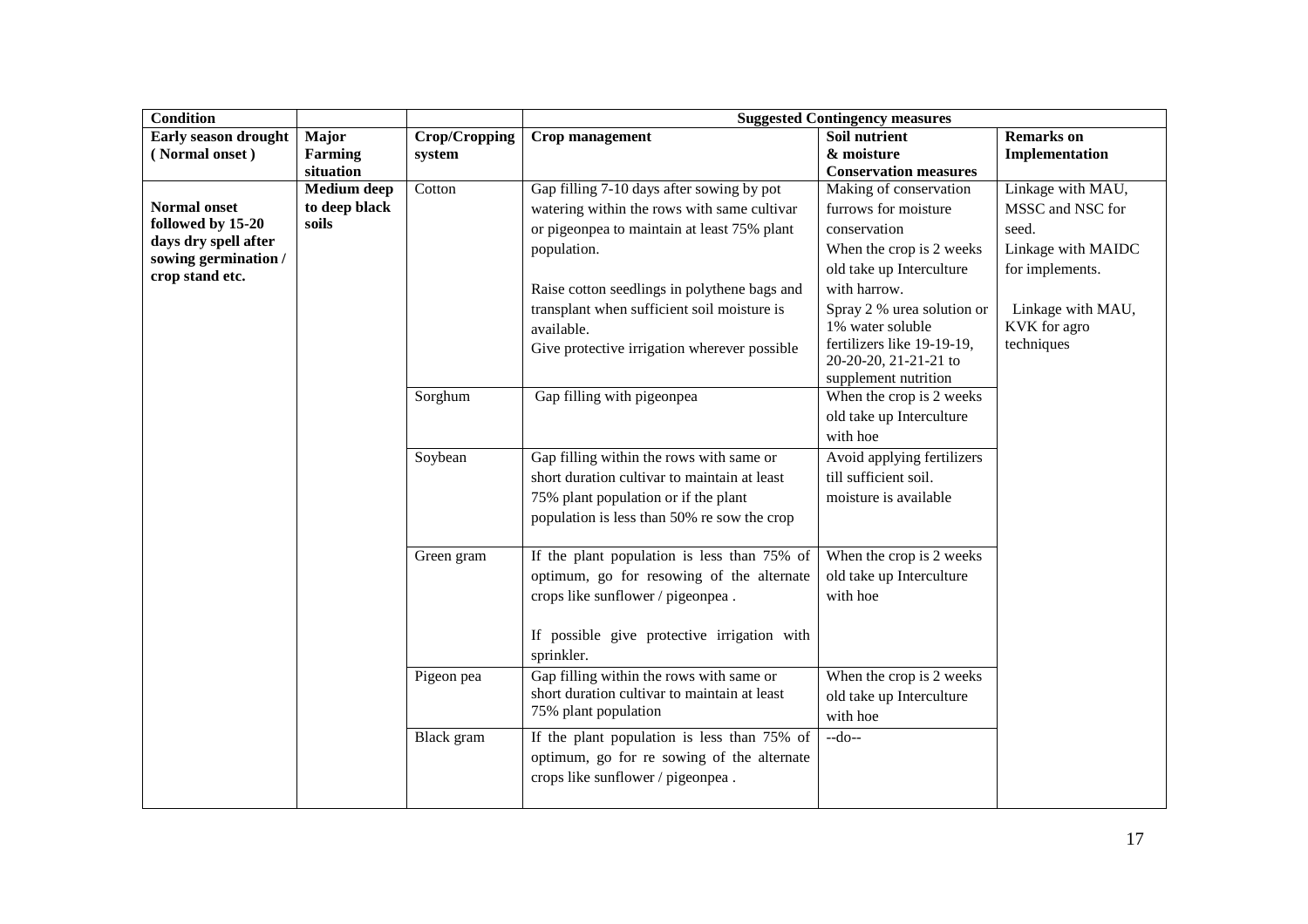|                      |            | If possible give protective irrigation with    |                            |
|----------------------|------------|------------------------------------------------|----------------------------|
|                      |            | sprinkler.                                     |                            |
| <b>Shallow soils</b> | Cotton     | Gap filling within the rows with same          | Avoid applying fertilizers |
|                      |            | cultivar or pigeonpea to maintain at least 75% | till sufficient soil.      |
|                      |            | plant population.                              | moisture is available      |
|                      |            | Raise cotton seedlings in polythene bags and   | Making of conservation     |
|                      |            | transplant when sufficient soil moisture is    | furrows for moisture       |
|                      |            | available.                                     | conservation               |
|                      |            | Give protective irrigation wherever possible   | Interculture with harrows  |
|                      | Sorghum    | Gap filling with pigeonpea                     | Interculture with hoe      |
|                      | Soybean    | Gap filling within the rows with same or       | Interculture with hoe      |
|                      |            | short duration cultivar to maintain at least   |                            |
|                      |            | 75% plant population                           |                            |
|                      | Green gram | If the plant population is less than 75% of    | When the crop is 2 weeks   |
|                      |            | optimum, go for resowing of the alternate      | old take up Interculture   |
|                      |            | crops like sunflower / pigeonpea.              | with hoe                   |
|                      |            | If possible give protective irrigation with    |                            |
|                      |            | sprinkler.                                     |                            |
|                      | Pigeon pea |                                                | When the crop is 2 weeks   |
|                      |            | Gap filling within the rows with same or       | old take up Interculture   |
|                      |            | short duration cultivar to maintain at least   | with hoe                   |
|                      |            | 75% plant population                           |                            |
|                      | Black gram | If the plant population is less than 75% of    | $-do-$                     |
|                      |            | optimum, go for resowing of the alternate      |                            |
|                      |            | crops like sunflower / pigeonpea.              |                            |
|                      |            |                                                |                            |
|                      |            | If possible give protective irrigation with    |                            |
|                      |            | sprinkler.                                     |                            |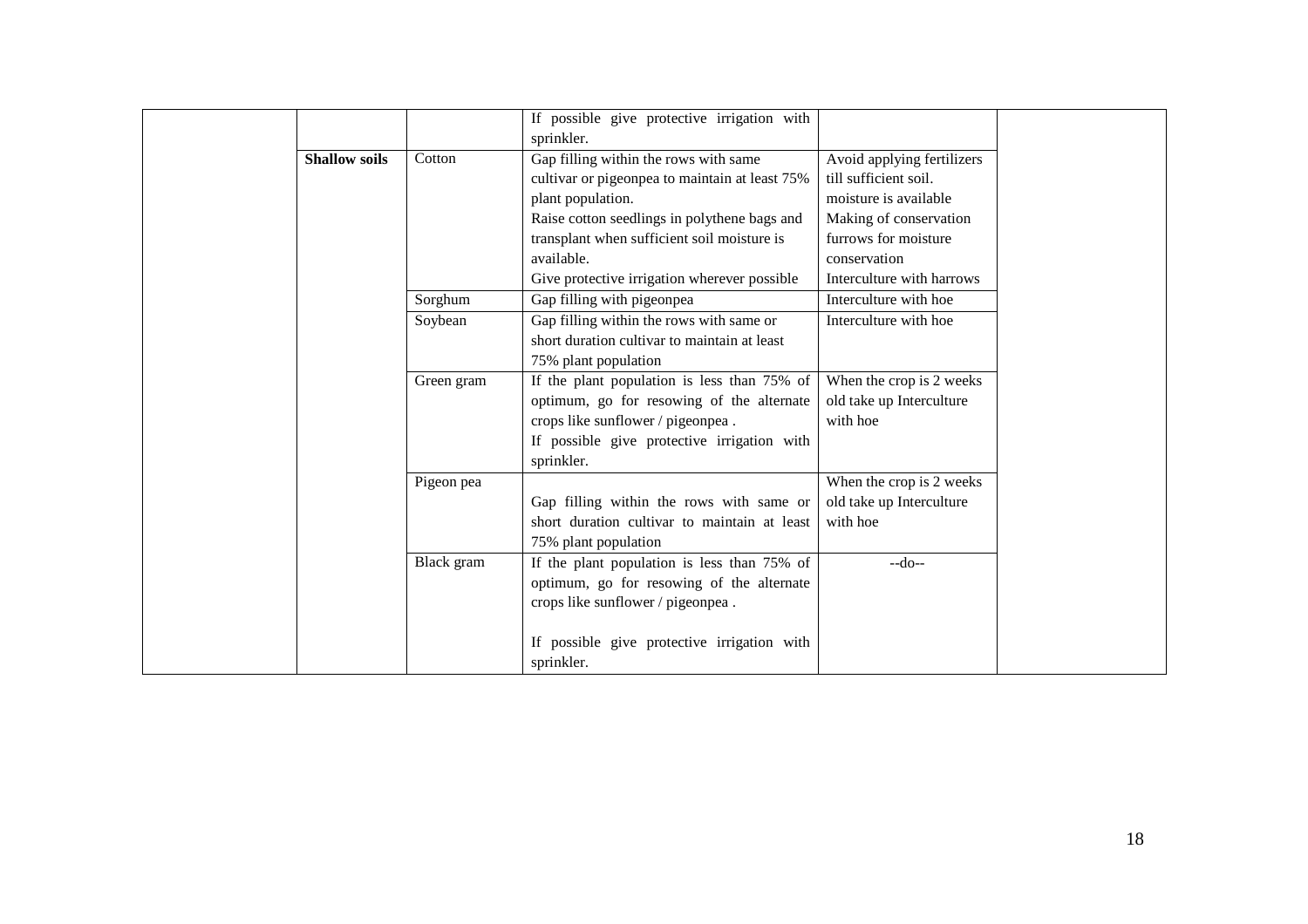| <b>Condition</b>                                                                 |                                                            |                          | <b>Suggested Contingency measures</b>                                                                                                             |                                                                                                                                                                                                                                                                                                                                                                                                                          |                                                                                                                                            |  |
|----------------------------------------------------------------------------------|------------------------------------------------------------|--------------------------|---------------------------------------------------------------------------------------------------------------------------------------------------|--------------------------------------------------------------------------------------------------------------------------------------------------------------------------------------------------------------------------------------------------------------------------------------------------------------------------------------------------------------------------------------------------------------------------|--------------------------------------------------------------------------------------------------------------------------------------------|--|
| <b>Mid season</b><br>drought (long dry<br>spell, consecutive 2<br>weeks rainless | <b>Major Farming</b><br>situation                          | Crop/Cropping<br>system  | Crop management                                                                                                                                   | Soil nutrient & moisture<br>conservation measures                                                                                                                                                                                                                                                                                                                                                                        | <b>Remarks</b> on<br>Implementation                                                                                                        |  |
| $(>2.5$ mm) period)<br>At vegetative stage                                       | Medium deep to deep<br>black soils<br><b>Shallow soils</b> | Cotton                   | Give protective irrigation<br>wherever possible<br>Maintain weed free<br>conditions                                                               | Avoid applying fertilizers till<br>sufficient soil moisture is<br>available<br>Making of conservation furrows<br>for moisture conservation<br>Interculture with harrows<br>Two sprays of 2% MgSO4, Zn,<br>Boron at weekly interval when<br>the crop is encountered reddening<br>symptoms<br>Spray 2 % urea solution or 1%<br>water soluble fertilizers like 19-<br>19-19, 20-20-20, 21-21-21 to<br>supplement nutrition. | Linkage with MAU,<br>MSSC and NSC for<br>seed.<br>Linkage with MAIDC<br>for implements.<br>Linkage with MAU,<br>KVK for agro<br>techniques |  |
|                                                                                  |                                                            | Sorghum                  | Avoid top dressing of<br>fertilizers till sufficient soil<br>moisture is available.<br>Intra row thinning<br>Protective irrigation if<br>possible | Opening of alternate furrows with<br>Balaram plough.<br>Interculture with harrows for<br>weeding                                                                                                                                                                                                                                                                                                                         |                                                                                                                                            |  |
|                                                                                  |                                                            | Soybean                  | Interculture for weeding and<br>to create soil mulch.<br>Give protective irrigation<br>wherever possible                                          | Opening of alternate furrows with<br>Balaram plough.<br>Spraying of 2% urea and DAP                                                                                                                                                                                                                                                                                                                                      |                                                                                                                                            |  |
|                                                                                  |                                                            | Green gram<br>Pigeon pea | Inter culture for weeding<br>Protective irrigation if<br>possible<br>Inter culture for weeding                                                    | Spraying of 2% urea and DAP<br>Spraying of 2% urea and DAP                                                                                                                                                                                                                                                                                                                                                               |                                                                                                                                            |  |
|                                                                                  |                                                            |                          | Protective irrigation if                                                                                                                          |                                                                                                                                                                                                                                                                                                                                                                                                                          |                                                                                                                                            |  |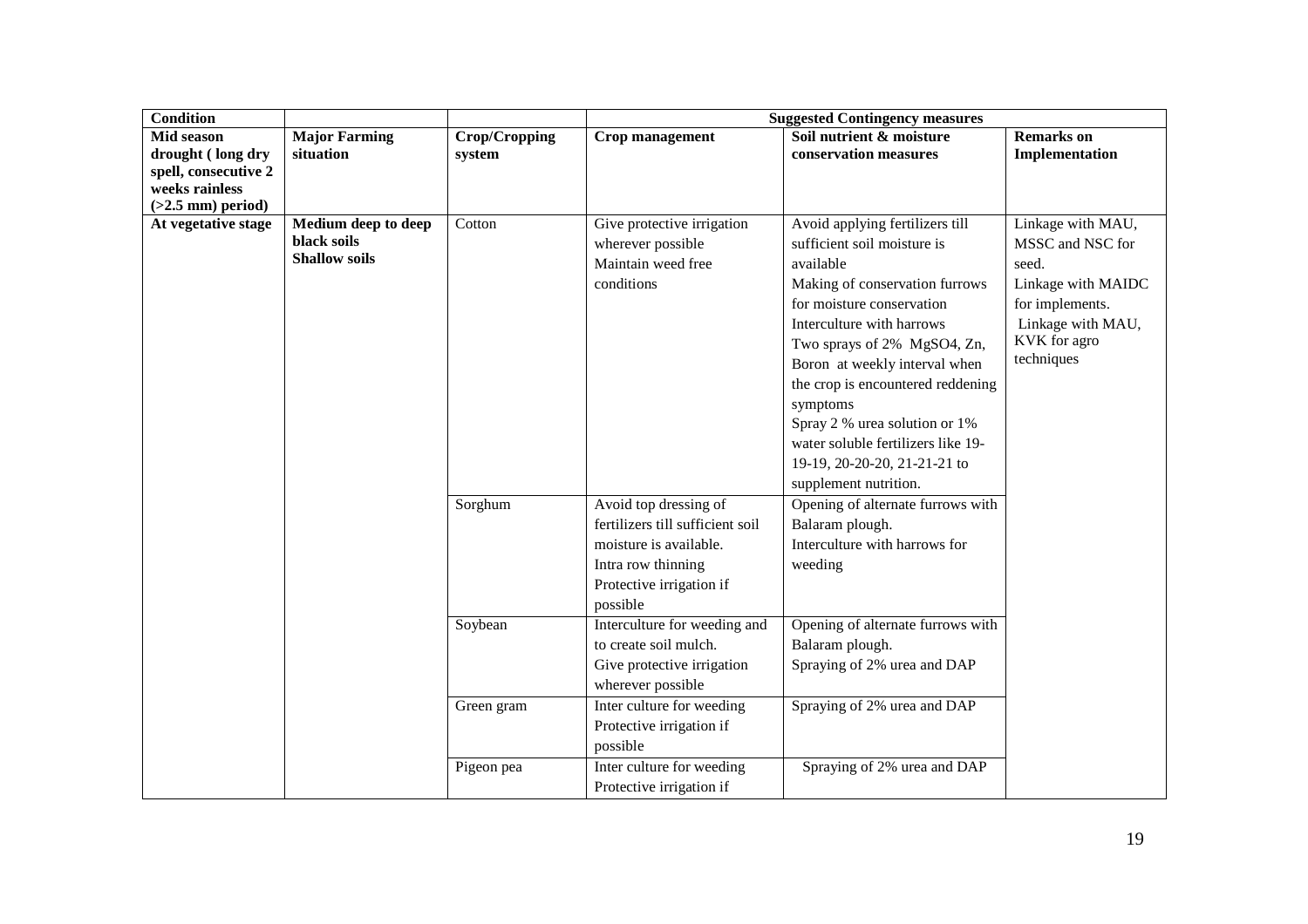| possible<br>Black gram<br>Inter culture for weeding<br>Spraying of 2% urea and DAP<br>Protective irrigation if<br>possible<br>Give protective irrigation<br>Avoid applying fertilizers till<br>Cotton<br>wherever possible<br>sufficient soil moisture is<br>Maintain<br>available<br>weed<br>free<br>Making of conservation furrows<br>conditions<br>for moisture conservation<br>Interculture with harrows<br>Two sprays of 2% MgSO4, Zn,<br>Boron at weekly interval when<br>the crop is encountered reddening<br>symptoms<br>Spray 2 % urea solution or 1%<br>water soluble fertilizers like 19-<br>19-19, 20-20-20, 21-21-21 to<br>supplement nutrition.<br>Avoid top dressing of<br>Interculture for weeding and to<br>Sorghum<br>fertilizers till sufficient soil<br>create soil mulch to conserve<br>moisture is available.<br>moisture.<br>Protective irrigation if<br>possible<br>Intra row thinning<br>Soybean<br>Give protective irrigation<br>wherever possible<br>Spraying of 2% urea and DAP<br>Inter culture for weeding<br>Spraying of 2% urea and DAP<br>Green gram<br>Protective irrigation if<br>possible<br>Inter culture for weeding<br>Spraying of 2% urea and DAP<br>Pigeon pea<br>Protective irrigation if<br>possible<br>Inter culture for weeding<br>Spraying of 2% urea and DAP<br>Black gram<br>Protective irrigation if |  |  |  |
|-------------------------------------------------------------------------------------------------------------------------------------------------------------------------------------------------------------------------------------------------------------------------------------------------------------------------------------------------------------------------------------------------------------------------------------------------------------------------------------------------------------------------------------------------------------------------------------------------------------------------------------------------------------------------------------------------------------------------------------------------------------------------------------------------------------------------------------------------------------------------------------------------------------------------------------------------------------------------------------------------------------------------------------------------------------------------------------------------------------------------------------------------------------------------------------------------------------------------------------------------------------------------------------------------------------------------------------------------------|--|--|--|
|                                                                                                                                                                                                                                                                                                                                                                                                                                                                                                                                                                                                                                                                                                                                                                                                                                                                                                                                                                                                                                                                                                                                                                                                                                                                                                                                                       |  |  |  |
|                                                                                                                                                                                                                                                                                                                                                                                                                                                                                                                                                                                                                                                                                                                                                                                                                                                                                                                                                                                                                                                                                                                                                                                                                                                                                                                                                       |  |  |  |
|                                                                                                                                                                                                                                                                                                                                                                                                                                                                                                                                                                                                                                                                                                                                                                                                                                                                                                                                                                                                                                                                                                                                                                                                                                                                                                                                                       |  |  |  |
|                                                                                                                                                                                                                                                                                                                                                                                                                                                                                                                                                                                                                                                                                                                                                                                                                                                                                                                                                                                                                                                                                                                                                                                                                                                                                                                                                       |  |  |  |
|                                                                                                                                                                                                                                                                                                                                                                                                                                                                                                                                                                                                                                                                                                                                                                                                                                                                                                                                                                                                                                                                                                                                                                                                                                                                                                                                                       |  |  |  |
|                                                                                                                                                                                                                                                                                                                                                                                                                                                                                                                                                                                                                                                                                                                                                                                                                                                                                                                                                                                                                                                                                                                                                                                                                                                                                                                                                       |  |  |  |
|                                                                                                                                                                                                                                                                                                                                                                                                                                                                                                                                                                                                                                                                                                                                                                                                                                                                                                                                                                                                                                                                                                                                                                                                                                                                                                                                                       |  |  |  |
|                                                                                                                                                                                                                                                                                                                                                                                                                                                                                                                                                                                                                                                                                                                                                                                                                                                                                                                                                                                                                                                                                                                                                                                                                                                                                                                                                       |  |  |  |
|                                                                                                                                                                                                                                                                                                                                                                                                                                                                                                                                                                                                                                                                                                                                                                                                                                                                                                                                                                                                                                                                                                                                                                                                                                                                                                                                                       |  |  |  |
|                                                                                                                                                                                                                                                                                                                                                                                                                                                                                                                                                                                                                                                                                                                                                                                                                                                                                                                                                                                                                                                                                                                                                                                                                                                                                                                                                       |  |  |  |
|                                                                                                                                                                                                                                                                                                                                                                                                                                                                                                                                                                                                                                                                                                                                                                                                                                                                                                                                                                                                                                                                                                                                                                                                                                                                                                                                                       |  |  |  |
|                                                                                                                                                                                                                                                                                                                                                                                                                                                                                                                                                                                                                                                                                                                                                                                                                                                                                                                                                                                                                                                                                                                                                                                                                                                                                                                                                       |  |  |  |
|                                                                                                                                                                                                                                                                                                                                                                                                                                                                                                                                                                                                                                                                                                                                                                                                                                                                                                                                                                                                                                                                                                                                                                                                                                                                                                                                                       |  |  |  |
|                                                                                                                                                                                                                                                                                                                                                                                                                                                                                                                                                                                                                                                                                                                                                                                                                                                                                                                                                                                                                                                                                                                                                                                                                                                                                                                                                       |  |  |  |
|                                                                                                                                                                                                                                                                                                                                                                                                                                                                                                                                                                                                                                                                                                                                                                                                                                                                                                                                                                                                                                                                                                                                                                                                                                                                                                                                                       |  |  |  |
|                                                                                                                                                                                                                                                                                                                                                                                                                                                                                                                                                                                                                                                                                                                                                                                                                                                                                                                                                                                                                                                                                                                                                                                                                                                                                                                                                       |  |  |  |
|                                                                                                                                                                                                                                                                                                                                                                                                                                                                                                                                                                                                                                                                                                                                                                                                                                                                                                                                                                                                                                                                                                                                                                                                                                                                                                                                                       |  |  |  |
|                                                                                                                                                                                                                                                                                                                                                                                                                                                                                                                                                                                                                                                                                                                                                                                                                                                                                                                                                                                                                                                                                                                                                                                                                                                                                                                                                       |  |  |  |
|                                                                                                                                                                                                                                                                                                                                                                                                                                                                                                                                                                                                                                                                                                                                                                                                                                                                                                                                                                                                                                                                                                                                                                                                                                                                                                                                                       |  |  |  |
|                                                                                                                                                                                                                                                                                                                                                                                                                                                                                                                                                                                                                                                                                                                                                                                                                                                                                                                                                                                                                                                                                                                                                                                                                                                                                                                                                       |  |  |  |
|                                                                                                                                                                                                                                                                                                                                                                                                                                                                                                                                                                                                                                                                                                                                                                                                                                                                                                                                                                                                                                                                                                                                                                                                                                                                                                                                                       |  |  |  |
|                                                                                                                                                                                                                                                                                                                                                                                                                                                                                                                                                                                                                                                                                                                                                                                                                                                                                                                                                                                                                                                                                                                                                                                                                                                                                                                                                       |  |  |  |
|                                                                                                                                                                                                                                                                                                                                                                                                                                                                                                                                                                                                                                                                                                                                                                                                                                                                                                                                                                                                                                                                                                                                                                                                                                                                                                                                                       |  |  |  |
|                                                                                                                                                                                                                                                                                                                                                                                                                                                                                                                                                                                                                                                                                                                                                                                                                                                                                                                                                                                                                                                                                                                                                                                                                                                                                                                                                       |  |  |  |
|                                                                                                                                                                                                                                                                                                                                                                                                                                                                                                                                                                                                                                                                                                                                                                                                                                                                                                                                                                                                                                                                                                                                                                                                                                                                                                                                                       |  |  |  |
|                                                                                                                                                                                                                                                                                                                                                                                                                                                                                                                                                                                                                                                                                                                                                                                                                                                                                                                                                                                                                                                                                                                                                                                                                                                                                                                                                       |  |  |  |
|                                                                                                                                                                                                                                                                                                                                                                                                                                                                                                                                                                                                                                                                                                                                                                                                                                                                                                                                                                                                                                                                                                                                                                                                                                                                                                                                                       |  |  |  |
|                                                                                                                                                                                                                                                                                                                                                                                                                                                                                                                                                                                                                                                                                                                                                                                                                                                                                                                                                                                                                                                                                                                                                                                                                                                                                                                                                       |  |  |  |
|                                                                                                                                                                                                                                                                                                                                                                                                                                                                                                                                                                                                                                                                                                                                                                                                                                                                                                                                                                                                                                                                                                                                                                                                                                                                                                                                                       |  |  |  |
|                                                                                                                                                                                                                                                                                                                                                                                                                                                                                                                                                                                                                                                                                                                                                                                                                                                                                                                                                                                                                                                                                                                                                                                                                                                                                                                                                       |  |  |  |
|                                                                                                                                                                                                                                                                                                                                                                                                                                                                                                                                                                                                                                                                                                                                                                                                                                                                                                                                                                                                                                                                                                                                                                                                                                                                                                                                                       |  |  |  |
|                                                                                                                                                                                                                                                                                                                                                                                                                                                                                                                                                                                                                                                                                                                                                                                                                                                                                                                                                                                                                                                                                                                                                                                                                                                                                                                                                       |  |  |  |
|                                                                                                                                                                                                                                                                                                                                                                                                                                                                                                                                                                                                                                                                                                                                                                                                                                                                                                                                                                                                                                                                                                                                                                                                                                                                                                                                                       |  |  |  |
|                                                                                                                                                                                                                                                                                                                                                                                                                                                                                                                                                                                                                                                                                                                                                                                                                                                                                                                                                                                                                                                                                                                                                                                                                                                                                                                                                       |  |  |  |
| possible                                                                                                                                                                                                                                                                                                                                                                                                                                                                                                                                                                                                                                                                                                                                                                                                                                                                                                                                                                                                                                                                                                                                                                                                                                                                                                                                              |  |  |  |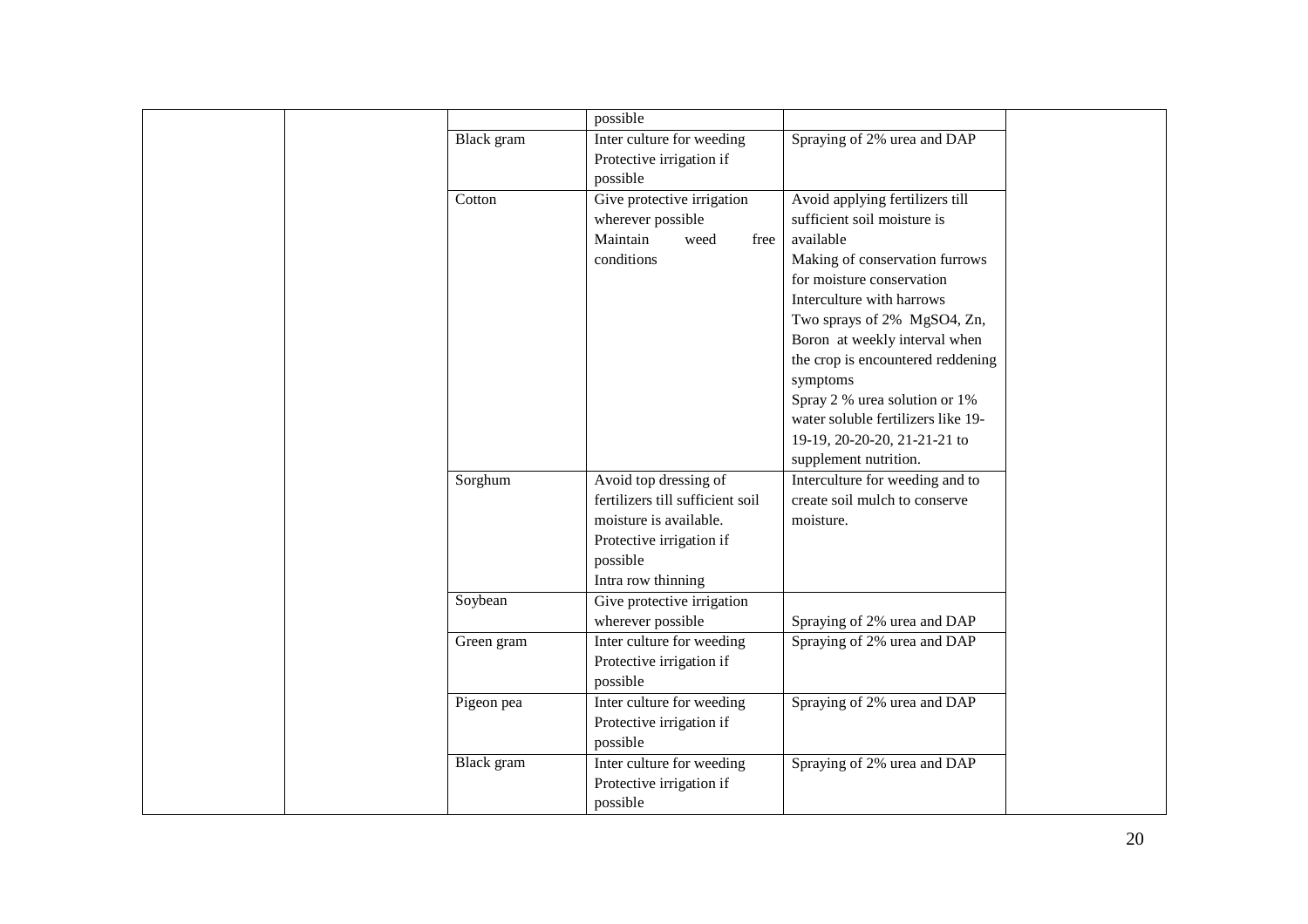| <b>Condition</b>   |                      |                        | <b>Suggested Contingency measures</b> |                                                             |                                          |  |
|--------------------|----------------------|------------------------|---------------------------------------|-------------------------------------------------------------|------------------------------------------|--|
| Mid season drought | Major                | Normal Crop/           | Crop management                       | Soil nutrient & moisture                                    | <b>Remarks</b> on                        |  |
| (long dry spell)   | Farming              | <b>Cropping system</b> |                                       | conservation measures                                       | Implementation                           |  |
|                    | situation            |                        |                                       |                                                             |                                          |  |
| At flowering /     | Medium deep          | Cotton                 | Give protective irrigation            | Avoid applying fertilizers till                             | Linkage with ongoing                     |  |
| fruiting stage or  | to deep black        |                        | wherever possible                     | sufficient soil moisture is available                       | govt. scheme to                          |  |
| At reproductive    | soils                |                        |                                       |                                                             | encourage adoption of                    |  |
| stage              |                      |                        |                                       | Making of conservation furrows for<br>moisture conservation | micro irrigation for<br>better water use |  |
|                    |                      |                        |                                       |                                                             | efficiency (WUE)                         |  |
|                    |                      |                        |                                       | Interculture with harrows                                   |                                          |  |
|                    |                      |                        |                                       |                                                             | Linkage with MAU                         |  |
|                    |                      |                        |                                       | Two sprays of 2% MgSO4, Zn,                                 | and KVK for agro                         |  |
|                    |                      |                        |                                       | Boron at weekly interval when the                           | techniques                               |  |
|                    |                      |                        |                                       | crop is encountered reddening                               |                                          |  |
|                    |                      |                        |                                       | symptoms                                                    |                                          |  |
|                    |                      |                        |                                       | Spray 2 % urea solution or 1% water                         |                                          |  |
|                    |                      |                        |                                       | soluble fertilizers like 19-19-19, 20-                      |                                          |  |
|                    |                      |                        |                                       | 20-20, 21-21-21 to supplement                               |                                          |  |
|                    |                      |                        |                                       | nutrition.                                                  |                                          |  |
|                    |                      | Sorghum                | Protective irrigation if possible     | $-$                                                         |                                          |  |
|                    |                      |                        |                                       |                                                             |                                          |  |
|                    |                      | Soybean                | Give protective irrigation            | Opening of alternate furrows with                           |                                          |  |
|                    |                      |                        | wherever possible                     | Balaram plough.                                             |                                          |  |
|                    |                      |                        |                                       |                                                             |                                          |  |
|                    |                      |                        |                                       | Spraying of 2% urea and DAP                                 |                                          |  |
|                    |                      | Green gram             | Protective irrigation if possible     |                                                             |                                          |  |
|                    |                      | Pigeon pea             | Protective irrigation if possible     | Opening of furrows with Balaram                             |                                          |  |
|                    |                      |                        |                                       | plough.                                                     |                                          |  |
|                    |                      |                        |                                       | Spraying of 2% urea and DAP                                 |                                          |  |
|                    |                      | <b>Black</b> gram      | Protective irrigation if possible     |                                                             |                                          |  |
|                    | <b>Shallow soils</b> | Cotton                 | Give protective irrigation            | Avoid applying fertilizers till                             |                                          |  |
|                    |                      |                        | wherever possible                     | sufficient soil moisture is available                       |                                          |  |
|                    |                      |                        |                                       |                                                             |                                          |  |
|                    |                      |                        |                                       | Making of conservation furrows for                          |                                          |  |
|                    |                      |                        |                                       | moisture conservation                                       |                                          |  |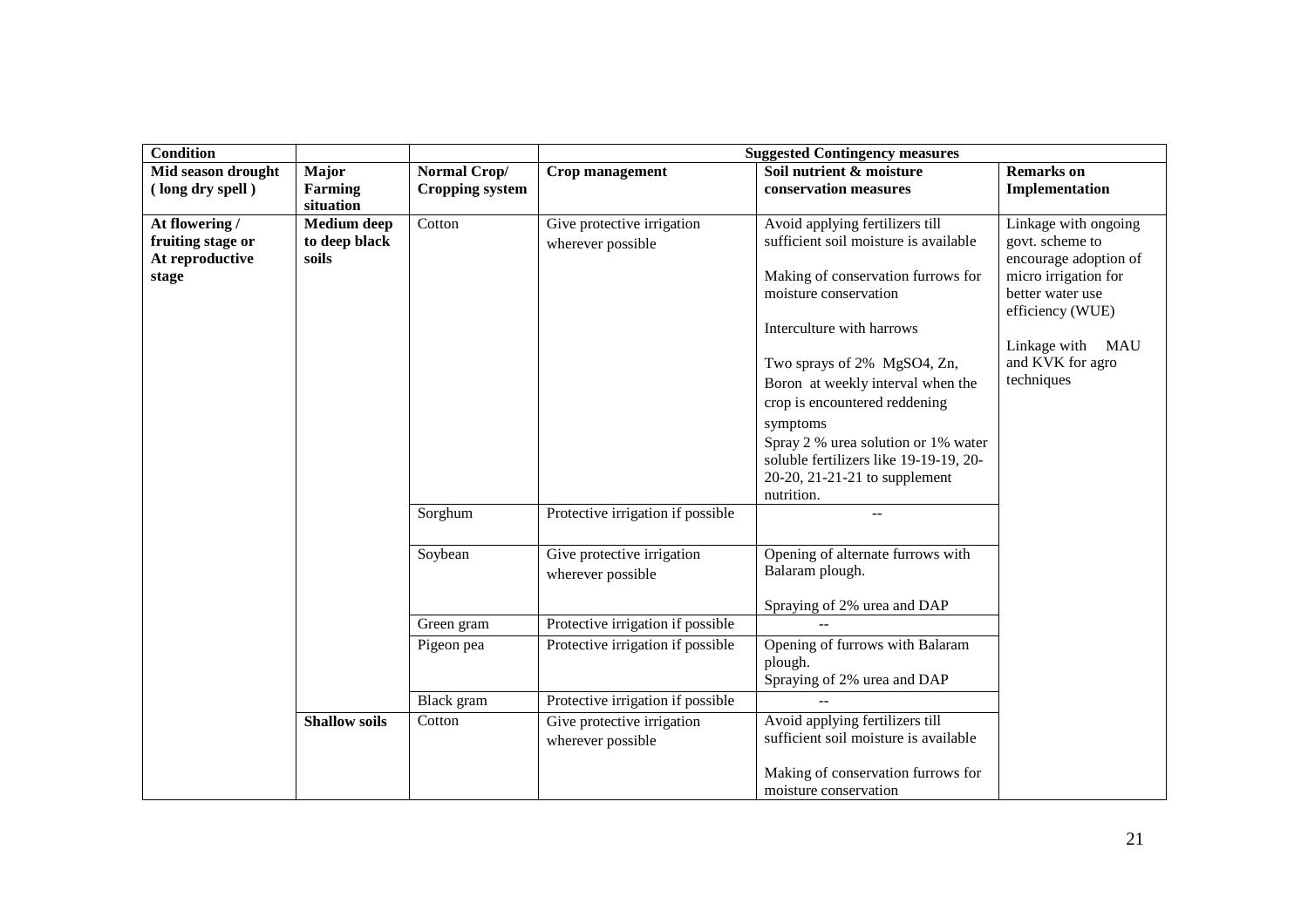|            |                                   | Interculture with harrows              |
|------------|-----------------------------------|----------------------------------------|
|            |                                   |                                        |
|            |                                   | Two sprays of 2% MgSO4, Zn,            |
|            |                                   | Boron at weekly interval when the      |
|            |                                   | crop is encountered reddening          |
|            |                                   | symptoms                               |
|            |                                   | Spray 2 % urea solution or 1% water    |
|            |                                   | soluble fertilizers like 19-19-19, 20- |
|            |                                   | 20-20, 21-21-21 to supplement          |
|            |                                   | nutrition.                             |
| Sorghum    | Protective irrigation if possible |                                        |
|            |                                   |                                        |
| Soybean    | Give protective irrigation        | Opening of alternate furrows with      |
|            | wherever possible                 | Balaram plough.                        |
|            |                                   |                                        |
|            |                                   | Spraying of 2% urea and DAP            |
| Green gram | Protective irrigation if possible |                                        |
|            | or in case of sever moisture      |                                        |
|            | stress use as fodder / green      |                                        |
|            | manuring                          |                                        |
| Pigeon pea | Protective irrigation if possible | Opening of furrows with Balaram        |
|            |                                   | plough.                                |
|            |                                   | Spraying of 2% urea and DAP            |
| Black gram | Protective irrigation if possible |                                        |
|            | or in case of sever moisture      |                                        |
|            | stress use as fodder / green      |                                        |
|            | manuring                          |                                        |
|            |                                   |                                        |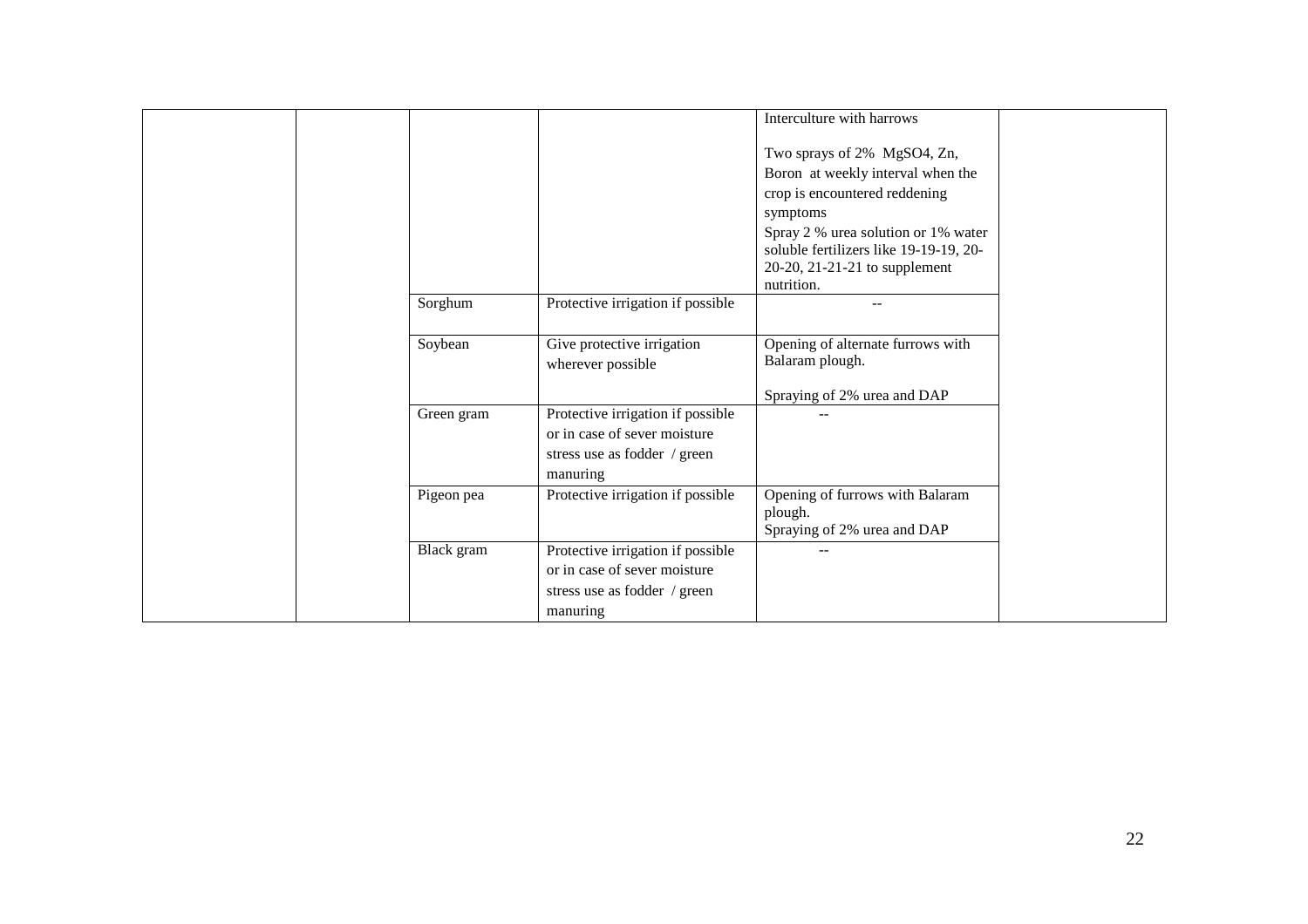| <b>Condition</b>                                            |                                           |                                                                | <b>Suggested Contingency measures</b>                                                                         |                                                                                                                            |                                                                                       |  |
|-------------------------------------------------------------|-------------------------------------------|----------------------------------------------------------------|---------------------------------------------------------------------------------------------------------------|----------------------------------------------------------------------------------------------------------------------------|---------------------------------------------------------------------------------------|--|
| <b>Terminal</b><br>drought(Early<br>withdral of<br>monsoon) | <b>Major Farming</b><br>situation         | Crop/Cropp<br>ing system                                       | Crop management                                                                                               | Rabi Crop planning                                                                                                         | <b>Remarks</b> on<br>Implementation                                                   |  |
|                                                             | <b>Medium</b> deep to<br>deep black soils | Cotton                                                         | Give protective irrigation with drip<br>Picking                                                               | If possible, adopt relay cropping of<br>chickpea, safflower, rabi sorghum                                                  | Linkage with MAIDC /<br><b>DSAO</b> for harvesting                                    |  |
| <b>Shallow soils</b>                                        | Sorghum                                   | Life saving irrigation or harvest at<br>physiological maturity | Plan for rabi crops like chickpea and<br>safflower                                                            | implements (thresher,<br>harvester).                                                                                       |                                                                                       |  |
|                                                             |                                           | Soybean                                                        | Give life saving irrigation or<br>harvest at physiological maturity                                           | Sowing of rabi crops like sorghum,<br>chickpea, saffalower immediately after<br>harvest of soybean with minimum<br>tillage | Linkage with DSAO for<br>farm ponds and micro<br>irrigation<br>system<br>through RKVY |  |
|                                                             |                                           | Green gram                                                     | Harvest at physiological maturity<br>or in case of severe drought use as<br>fodder/green manuring             | Plan for rabi crops chickpea / safflower<br>/ rabi sorghum / sunflower                                                     | Linkage with MAU,<br>MSSC and NSC for                                                 |  |
|                                                             |                                           | Pigeon pea                                                     | Life saving irrigation<br>Foliar spray of 2% KNO <sub>3</sub> , urea<br>and DAP                               | $---$                                                                                                                      | seed.<br>Linkage<br>with<br>MAU,<br><b>KVK</b><br>for<br>agro<br>techniques           |  |
|                                                             |                                           | Black gram                                                     | Harvest at physiological maturity<br>or in case of severe drought use as<br>fodder/ green manuring            | Plan for rabi crops chickpea / safflower<br>/ rabi sorghum / sunflower                                                     |                                                                                       |  |
|                                                             |                                           | Cotton                                                         | Give protective irrigation with drip<br>Picking                                                               | If possible, adopt relay cropping of<br>chickpea, safflower, rabi sorghum                                                  |                                                                                       |  |
|                                                             |                                           | Sorghum                                                        | Life saving irrigation or harvest at<br>physiological maturity or if no<br>grain setting use as green fodder. | Plan for rabi crops like chickpea and<br>safflower                                                                         |                                                                                       |  |
|                                                             |                                           | Soybean                                                        | Give life saving irrigation or<br>harvest at physiological maturity                                           | Sowing of rabi crops like sorghum,<br>chickpea, safflower immediately after<br>harvest of soybean with minimum<br>tillage  |                                                                                       |  |
|                                                             |                                           | Green gram                                                     | Harvest at physiological maturity<br>or in case of severe drought use as<br>fodder/ green manuring            | Plan for rabi crops chickpea / safflower<br>/ rabi sorghum / sunflower                                                     |                                                                                       |  |
|                                                             |                                           | Pigeon pea                                                     | Life saving irrigation                                                                                        | Foliar spray of $2\%$ KNO <sub>3</sub> , urea and                                                                          |                                                                                       |  |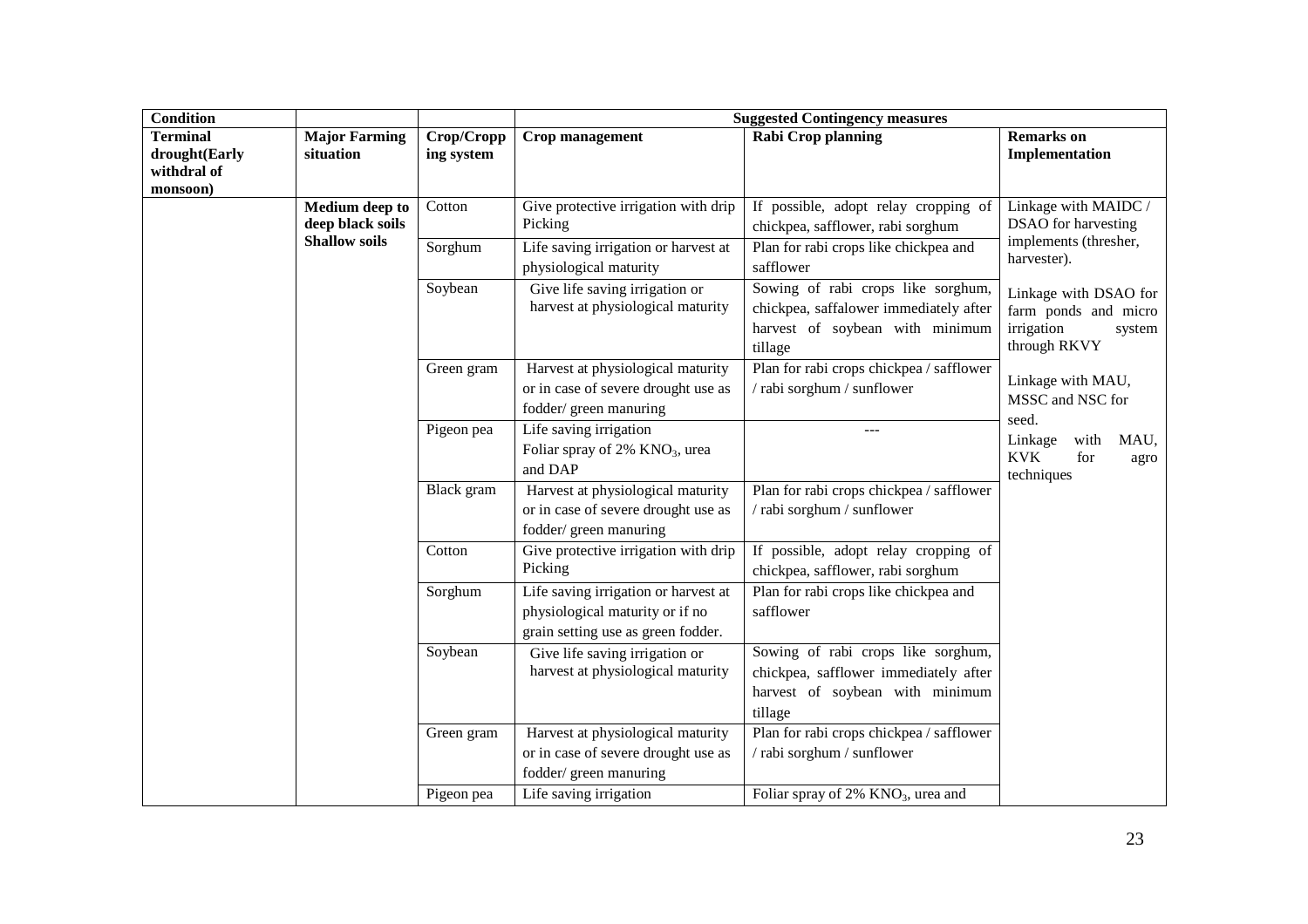|            |                                     | DAP                                      |
|------------|-------------------------------------|------------------------------------------|
| Black gram | Harvest at physiological maturity   | Plan for rabi crops chickpea / safflower |
|            | or in case of severe drought use as | / rabi sorghum / sunflower               |
|            | fodder/green manuring               |                                          |

# **2.1.2 Irrigated situation**

| <b>Condition</b>    |                                |                      | <b>Suggested Contingency measures</b> |                    |                         |
|---------------------|--------------------------------|----------------------|---------------------------------------|--------------------|-------------------------|
|                     | <b>Major Farming situation</b> | Crop/Cropping system | Change in crop /                      | Agronomic          | <b>Remarks</b> on       |
|                     |                                |                      | cropping system                       | measures           | Implementation          |
| Delayed / limited   | Medium deep to deep black      | Sugarcane            | No change or prefer                   | Limited irrigation | Supply of seed through  |
| release of water in | soil with assured and high     | Turmeric             | Cotton (Irrigated)                    |                    | MSSC, MAU, Village seed |
| canals due to low   | rainfall                       |                      | Wheat                                 |                    | production programme    |
| rainfall            | Shallow soil with assured      | Sweet orange         | Maize                                 | Alternate furrow   |                         |
|                     | and high rainfall              | Ginger               | Cotton                                | irrigation         |                         |
|                     |                                | Vegetable crops      |                                       | Drip irrigation    |                         |

| <b>Condition</b>     |                                |                             | <b>Suggested Contingency measures</b> |                                  |                        |
|----------------------|--------------------------------|-----------------------------|---------------------------------------|----------------------------------|------------------------|
|                      | <b>Major Farming situation</b> | <b>Crop/Cropping system</b> | Change in crop / cropping             | Agronomic                        | <b>Remarks</b> on      |
|                      |                                |                             | system                                | measures                         | <b>Implementation</b>  |
| Non release of water | Medium deep to deep black      | <b>Irrigated Cotton</b>     | <b>Rainfed Cotton</b>                 | Recommended                      | Supply of seed through |
| in canals under      | soil with assured and high     |                             |                                       | spacing                          | MSSC, MAU, Village     |
| delayed onset of     | rainfall                       |                             |                                       | $(120 \times 45 \text{ cm})$ and | seed production        |
| monsoon in           |                                |                             |                                       | 80:40:40 NPK                     | programme              |
| catchment            |                                |                             |                                       | Kg/ha                            |                        |
|                      | Shallow soil with assured      | Ginger / Turmeric           | Cotton and Maize                      |                                  |                        |
|                      | and high rainfall              |                             |                                       |                                  |                        |

| <b>Condition</b>       |                                |                         | <b>Suggested Contingency measures</b>         |                                  |                              |
|------------------------|--------------------------------|-------------------------|-----------------------------------------------|----------------------------------|------------------------------|
|                        | <b>Major Farming situation</b> | Crop/Cropping system    | Change in crop / cropping<br><b>Agronomic</b> |                                  | <b>Remarks</b> on            |
|                        |                                |                         | svstem                                        | measures                         | Implementation               |
| Lack of inflows into   | Medium deep to deep black      | <b>Irrigated Cotton</b> | <b>Rainfed Cotton</b>                         | Recommended                      | Release of water at          |
| tanks due to           | soil with assured and high     |                         |                                               | spacing                          | critical growth stages by    |
| insufficient / delayed | rainfall                       |                         |                                               | $(120 \times 45 \text{ cm})$ and | <b>Irrigation Department</b> |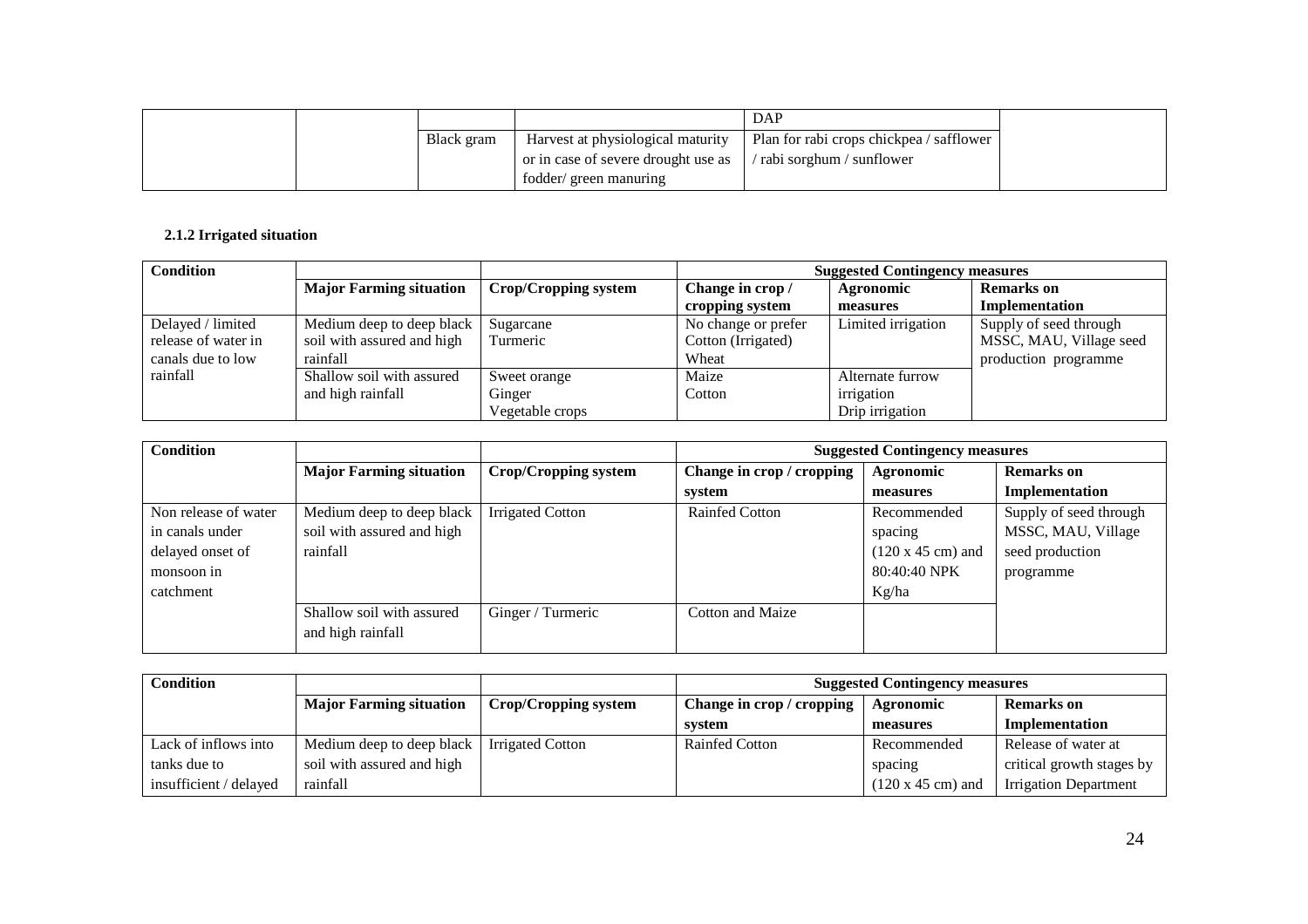| onset of monsoon |                                                |                   |                  | 80:40:40 NPK<br>Kg/ha |
|------------------|------------------------------------------------|-------------------|------------------|-----------------------|
|                  | Shallow soil with assured<br>and high rainfall | Ginger / Turmeric | Cotton and Maize |                       |

| <b>Condition</b>     |                                |                         | <b>Suggested Contingency measures</b> |                    |                         |
|----------------------|--------------------------------|-------------------------|---------------------------------------|--------------------|-------------------------|
|                      | <b>Major Farming situation</b> | Crop/Cropping system    | Change in crop / cropping             | Agronomic          | <b>Remarks</b> on       |
|                      |                                |                         | system                                | measures           | Implementation          |
| Insufficient         | Medium deep to deep black      | <b>Irrigated Cotton</b> | <b>Rainfed Cotton</b>                 | Limited irrigation | Supply of seed through  |
| groundwater recharge | soil with assured and high     |                         |                                       |                    | MSSC, NFSM, MAU,        |
| due to low rainfall  | rainfall                       |                         |                                       |                    | Village seed production |
|                      | Shallow soil with assured      | Ginger / Turmeric       | Cotton and Maize                      | Alternate furrow   | programme               |
|                      | and high rainfall              |                         |                                       | irrigation         |                         |
|                      |                                |                         |                                       | Drip irrigation    |                         |

## **2.2 Unusual rains (untimely, unseasonal etc)** (for both rainfed and irrigated situations)

| <b>Condition</b>         |                                   | <b>Suggested contingency measure</b> |                                  |                               |
|--------------------------|-----------------------------------|--------------------------------------|----------------------------------|-------------------------------|
| <b>Continuous high</b>   | <b>Vegetative stage</b>           | <b>Flowering stage</b>               | <b>Crop maturity Stage</b>       | <b>Post harvest</b>           |
| rainfall in a short      |                                   |                                      |                                  |                               |
| span leading to water    |                                   |                                      |                                  |                               |
| logging                  |                                   |                                      |                                  |                               |
| Cotton, Sorghum          | Drain excess water<br>$\bullet$   | Drain excess water                   | Drain out excess water           | Protect picked cotton<br>from |
|                          | Interculture at optimum soil<br>٠ |                                      | Timely harvest                   | drenching and soiling         |
|                          | moisture                          |                                      |                                  | Dry wet cotton and market     |
|                          | Apply 25KgN/Ha to cotton          |                                      |                                  |                               |
| Soybean,<br>Pigeonpea    | Drain out excess water            | $-do-$                               | $-do-$                           | Shift to safer place          |
| duration<br>short<br>and |                                   |                                      |                                  | Dry the produce               |
| pulses                   |                                   |                                      |                                  |                               |
| Horticulture             |                                   |                                      |                                  |                               |
| Mango                    | Opening of field channels to      | Opening of field channels to drain   | Collect fallen fruits, grade and | Grading,<br>cleaning<br>and   |
|                          | drain out excess water and avoid  | out excess water and avoid surface   | market if feasible               | marketing of fruits           |
|                          | surface ponding, Interculture at  | ponding, Interculture at optimum     |                                  |                               |
|                          | optimum soil moisture             | soil moisture                        |                                  |                               |
|                          |                                   |                                      |                                  |                               |
| Sweet orange             | $-do-$                            | -do-                                 | $-do-$                           | $-do-$                        |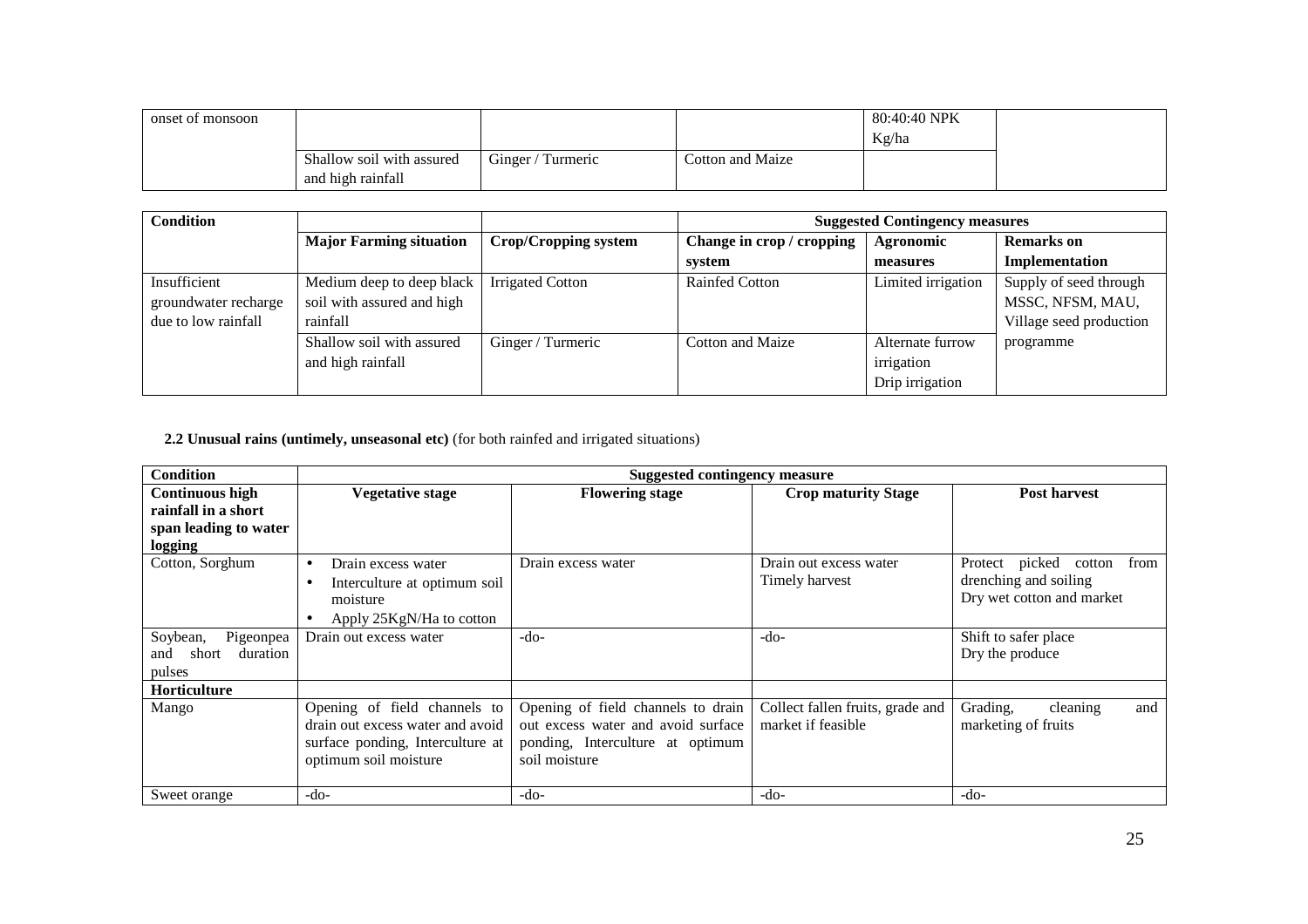| Banana                                                   | $-do-$                                                                                                                                                                                                                               | $-do-$                                                                                                                                                                                                                                                                                            | $-do-$                                                                          | $-do-$                                                                              |
|----------------------------------------------------------|--------------------------------------------------------------------------------------------------------------------------------------------------------------------------------------------------------------------------------------|---------------------------------------------------------------------------------------------------------------------------------------------------------------------------------------------------------------------------------------------------------------------------------------------------|---------------------------------------------------------------------------------|-------------------------------------------------------------------------------------|
| Sapota                                                   | $-do-$                                                                                                                                                                                                                               | $-do-$                                                                                                                                                                                                                                                                                            | $-do-$                                                                          | $-do-$                                                                              |
|                                                          | Heavy rainfall with high speed winds in a short spam                                                                                                                                                                                 |                                                                                                                                                                                                                                                                                                   |                                                                                 |                                                                                     |
| Cotton, Sorghum                                          | Drain excess water<br>$\bullet$<br>Interculture at optimum soil<br>moisture<br>Apply 25KgN/Ha to cotton<br>$\bullet$                                                                                                                 | Drain excess water                                                                                                                                                                                                                                                                                | Drain out excess water<br>Timely harvest                                        | Protect picked cotton from<br>drenching and soiling<br>Dry wet cotton and marketing |
| Pigeonpea<br>Soybean,<br>and short<br>duration<br>pulses | Drain out excess water                                                                                                                                                                                                               | $-do-$                                                                                                                                                                                                                                                                                            | $-do-$                                                                          | Shift to safer place<br>Dry the produce                                             |
| Horticulture                                             |                                                                                                                                                                                                                                      |                                                                                                                                                                                                                                                                                                   |                                                                                 |                                                                                     |
| Mango                                                    | $\overline{a}$                                                                                                                                                                                                                       | Provide support to prevent lodging<br>and uprooting in young orchards                                                                                                                                                                                                                             | multinutrient<br>Apply<br>and<br>hormonal spray to promote<br>flowering         | Shift produce to safer place                                                        |
| Sweet orange                                             | $-do-$                                                                                                                                                                                                                               | $-do-$                                                                                                                                                                                                                                                                                            | $-do-$                                                                          | $-do-$                                                                              |
| Banana                                                   | $-do-$                                                                                                                                                                                                                               | Provide propping and staking                                                                                                                                                                                                                                                                      | Propping and staking                                                            | $-do-$                                                                              |
| Sapota                                                   | $-do-$                                                                                                                                                                                                                               | $-do-$                                                                                                                                                                                                                                                                                            | $-do-$                                                                          | $-do-$                                                                              |
|                                                          | Outbreak of pests and diseases due to unseasonal rains                                                                                                                                                                               |                                                                                                                                                                                                                                                                                                   |                                                                                 |                                                                                     |
| Cotton                                                   | soil<br>drench<br>Apply<br>of<br>carbendazim 0.1% or COC @<br>3g/litre at base of plants to<br>prevent wilt in low lying<br>patches                                                                                                  | Apply foliar spray of streptocycline<br>sulphate @ $6g/60$ litre + COC @<br>25g/10 litre to prevent bacterial leaf<br>blight<br>Apply Sulphur 25g/10 litre (300<br>mesh) to prevent grey mildew<br>Apply MgSO4 25 kg/ha soil<br>application or 1% MgSO4 foliar<br>spray to prevent leaf reddening | Foliar spray of carbendazim<br>0.1% or Ditane M45 0.2% to<br>prevent boll rot   | $\omega$                                                                            |
| Sorghum                                                  | $\overline{\phantom{a}}$                                                                                                                                                                                                             |                                                                                                                                                                                                                                                                                                   | Apply Dithane M 45 0.2% on<br>ear heads immediately after<br>cessation of rains |                                                                                     |
| Soybean                                                  | Manually<br>infested<br>remove<br>plants or plant parts from below<br>the girdles<br>Protect against semilooper when<br>density reaches >4 larvae per<br>meter row with foliar spray of<br>NSKE 5% or dimethoate 30 EC<br>1 ml/litre |                                                                                                                                                                                                                                                                                                   |                                                                                 |                                                                                     |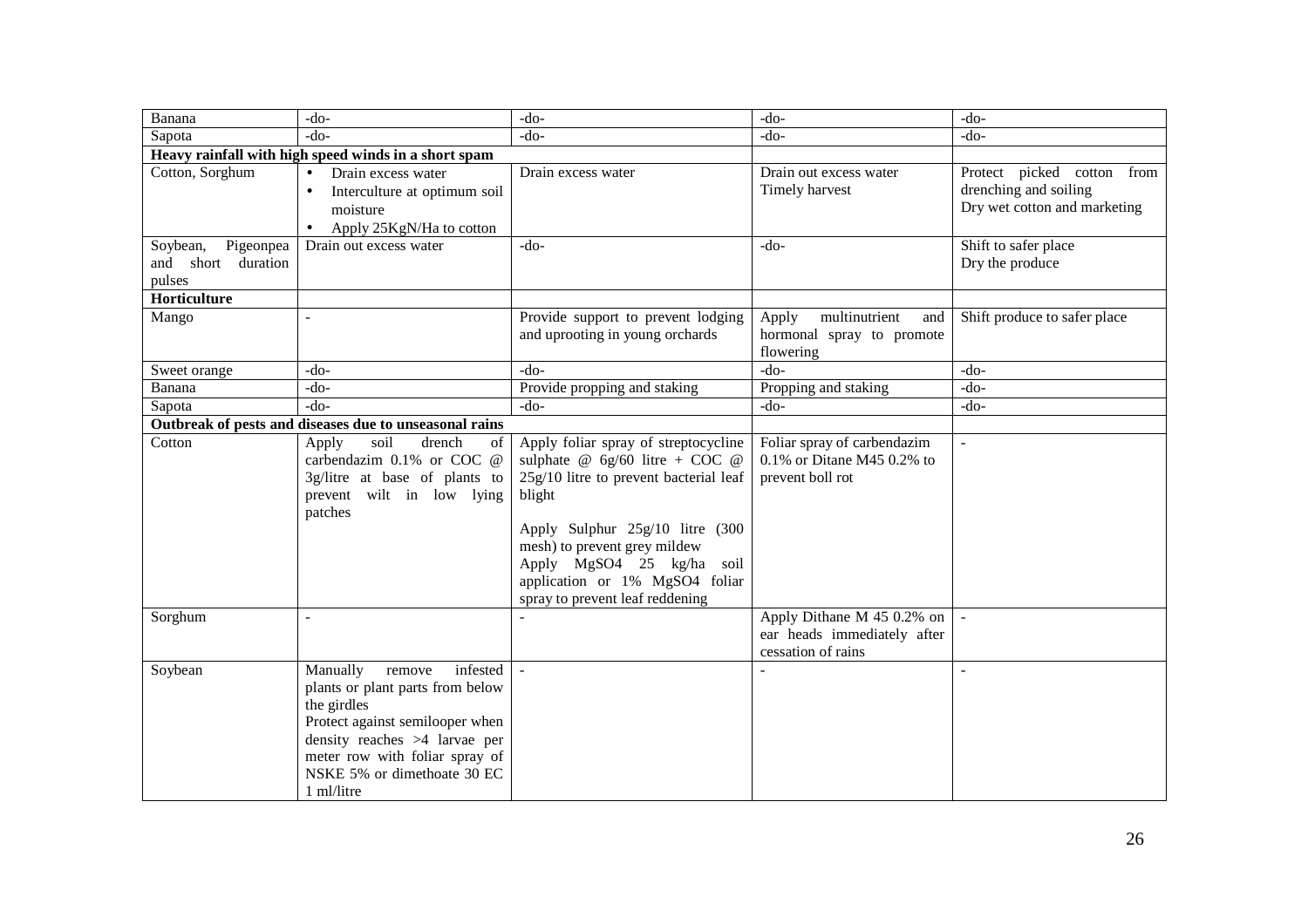| <b>Horticulture</b> |                                                       |                                                 |                                     |                                 |
|---------------------|-------------------------------------------------------|-------------------------------------------------|-------------------------------------|---------------------------------|
| Mango               | Spray imidacloprid $0.3$ ml or Protect against hopper |                                                 | Spray Dithane M 45 3g/litre         | Maintain aeration in storage to |
|                     | dimethoate 1 ml/liter to control                      |                                                 | $carbendazim$ 1g/liter<br><b>or</b> | prevent fungal infection and    |
|                     | hopper                                                |                                                 | against anthracnose                 | blackening or fruits            |
|                     | Drench the seedlings with COC                         |                                                 | Spray sulphur 0.5% to control       |                                 |
|                     | 0.25% against root rot                                |                                                 | powdery mildew                      |                                 |
| Banana              | Soil drenching with COC                               | Spray Dithane M $45 \frac{3g}{\text{liter}}$ or |                                     |                                 |
|                     | 3g/litre to avoid rhizome rot                         | propiconazole 1 ml/liter 2-3 times              |                                     |                                 |
|                     |                                                       | against Cercospora leaf spot                    |                                     |                                 |
| Sweet orange        | Protect against Citrus Psylla                         | Protect against Citrus Psylla with              |                                     |                                 |
|                     | with foliar spray of malathion                        | foliar spray of malathion 50 EC 10              |                                     |                                 |
|                     | 50 EC 10 ml or quinalphos 25                          | ml or quinalphos 25 EC 10 ml or                 |                                     |                                 |
|                     | EC 10 ml or cypermethrin 25EC                         | cypermethrin 25EC 4 ml per 10                   |                                     |                                 |
|                     | 4 ml per 10 liters                                    | liters                                          |                                     |                                 |

## **2.3 Floods**

| <b>Condition</b>                 |                                                                                                                                                                           | <b>Suggested contingency measure</b> |                                         |                                                                       |
|----------------------------------|---------------------------------------------------------------------------------------------------------------------------------------------------------------------------|--------------------------------------|-----------------------------------------|-----------------------------------------------------------------------|
| <b>Transient water logging /</b> | Seedling / nursery stage                                                                                                                                                  | <b>Vegetative stage</b>              | <b>Reproductive stage</b>               | At harvest                                                            |
| partial inundation               |                                                                                                                                                                           |                                      |                                         |                                                                       |
| Cotton                           | Drain excess water<br>$\bullet$<br>Interculture<br>at optimum<br>soil<br>$\bullet$<br>moisture<br>Apply 25KgN/Ha to cotton after<br>$\bullet$<br>receding of flood waters | Drain excess water                   | Drain out excess water                  | Protect picked cotton<br>from wetting<br>Dry wet cotton and<br>market |
| Horticulture                     |                                                                                                                                                                           |                                      |                                         |                                                                       |
| Sweet orange                     | Re-transplanting                                                                                                                                                          | Drainage of stagnated water          | Drainage of                             |                                                                       |
|                                  |                                                                                                                                                                           |                                      | Stagnatedwater                          |                                                                       |
| Mango                            | Transplanting in new areas                                                                                                                                                | Strengthening of field bunds         | Strengthening of<br>field               |                                                                       |
|                                  |                                                                                                                                                                           |                                      | bunds                                   |                                                                       |
| Banana                           | Open deep trenches between plant                                                                                                                                          | Spray Dithane M 45 3g/liter or       | Dithane M<br>45<br>Spray                |                                                                       |
|                                  | rows to improve drainage                                                                                                                                                  | propiconazole 1 ml/liter 2-3         | 3g/liter or propiconazole               |                                                                       |
|                                  |                                                                                                                                                                           | times against Cercospora leaf        | ml/liter $2-3$<br>times<br>$\mathbf{1}$ |                                                                       |
|                                  |                                                                                                                                                                           | spot                                 | against Cercospora leaf                 |                                                                       |
|                                  |                                                                                                                                                                           |                                      | spot                                    |                                                                       |
|                                  |                                                                                                                                                                           |                                      |                                         |                                                                       |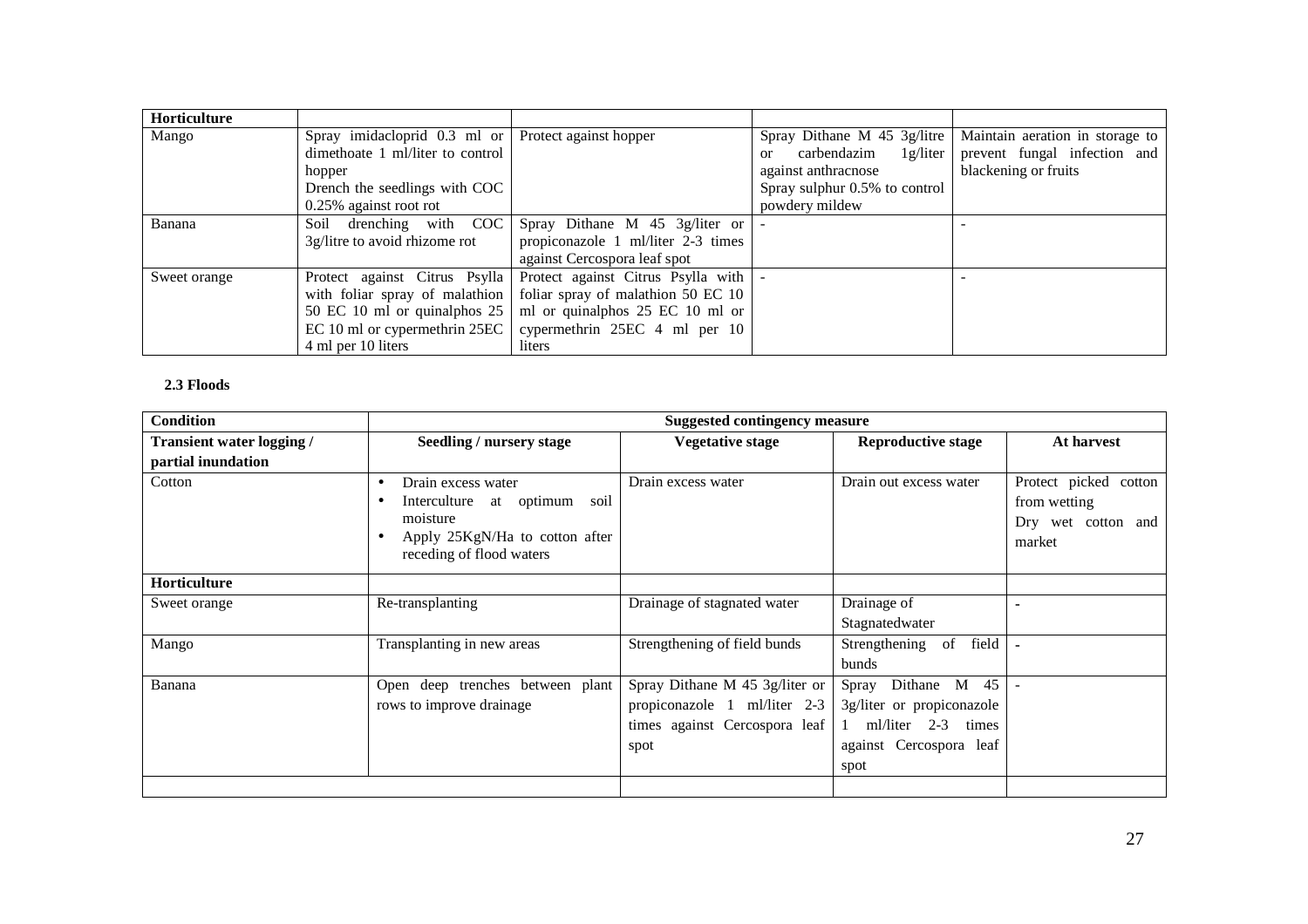| Continuous submergence for more than 2 days |                    |                                  |                    |  |
|---------------------------------------------|--------------------|----------------------------------|--------------------|--|
| Cotton                                      | Drain excess water | Drain out excess water           | Rabi crop planning |  |
|                                             |                    | Early rabi crop planning in case |                    |  |
|                                             |                    | of crop failure                  |                    |  |
| <b>Horticulture</b>                         |                    |                                  |                    |  |
| Sweet orange                                | -do-               | Drain out excess water           |                    |  |
|                                             |                    | Making of basin, interculture    |                    |  |
|                                             |                    | and fungicide spray to prevent   |                    |  |
|                                             |                    | fungal diseases                  |                    |  |
| Mango                                       | $-do-$             | $-do-$                           |                    |  |
| Banana                                      | -do-               | -do-                             |                    |  |
|                                             |                    |                                  |                    |  |
| Sea water inundation                        | Not applicable     |                                  |                    |  |

## **2.4 Extreme events: Heat wave / Cold wave / Frost / Hailstorm / Cyclone**

| <b>Extreme</b><br>event | <b>Suggested contingency measure</b> |                                    |                                    |                                     |  |
|-------------------------|--------------------------------------|------------------------------------|------------------------------------|-------------------------------------|--|
| type                    | Seedling / nursery stage             | <b>Vegetative stage</b>            | <b>Reproductive stage</b>          | At harvest                          |  |
| <b>Heat Wave</b>        |                                      |                                    |                                    |                                     |  |
| <b>Horticulture</b>     |                                      |                                    |                                    |                                     |  |
| Banana                  | Frequent irrigation                  | Frequent irrigation                | Frequent irrigation                |                                     |  |
|                         | Plant wind break trees               |                                    |                                    |                                     |  |
| Sweet orange            | Frequent irrigation                  | Irrigation and pruning of affected | Irrigation and pruning of affected | Immediate<br>harvesting,<br>grading |  |
|                         | Shade temporary shade net            | branches / twigs                   | branches / twigs                   | and marketing                       |  |
|                         | Mulching                             |                                    | Apply 1% Bordeaux paste to cut     |                                     |  |
|                         |                                      |                                    | ends                               |                                     |  |
| Cold wave               |                                      |                                    |                                    |                                     |  |
| Sweet orange            | Protect with polythene sheet         | frequent<br>and light<br>Smoking,  | Smoking,<br>and light<br>frequent  |                                     |  |
|                         |                                      | irrigation during evening hours,   | irrigation during evening hours,   |                                     |  |
|                         |                                      | basin<br>mulching,<br>apply        | mulching,<br>basin<br>apply        |                                     |  |
|                         |                                      | supplementary dose of fertilizers  | supplementary dose of fertilizers  |                                     |  |
| Banana                  | $-do-$                               | $-do-$                             | $-do-$                             |                                     |  |
| Frost                   | Not applicable                       |                                    |                                    |                                     |  |
| <b>Hailstorm</b>        | Not applicable                       |                                    |                                    |                                     |  |
| Cyclone                 | Not applicable                       |                                    |                                    |                                     |  |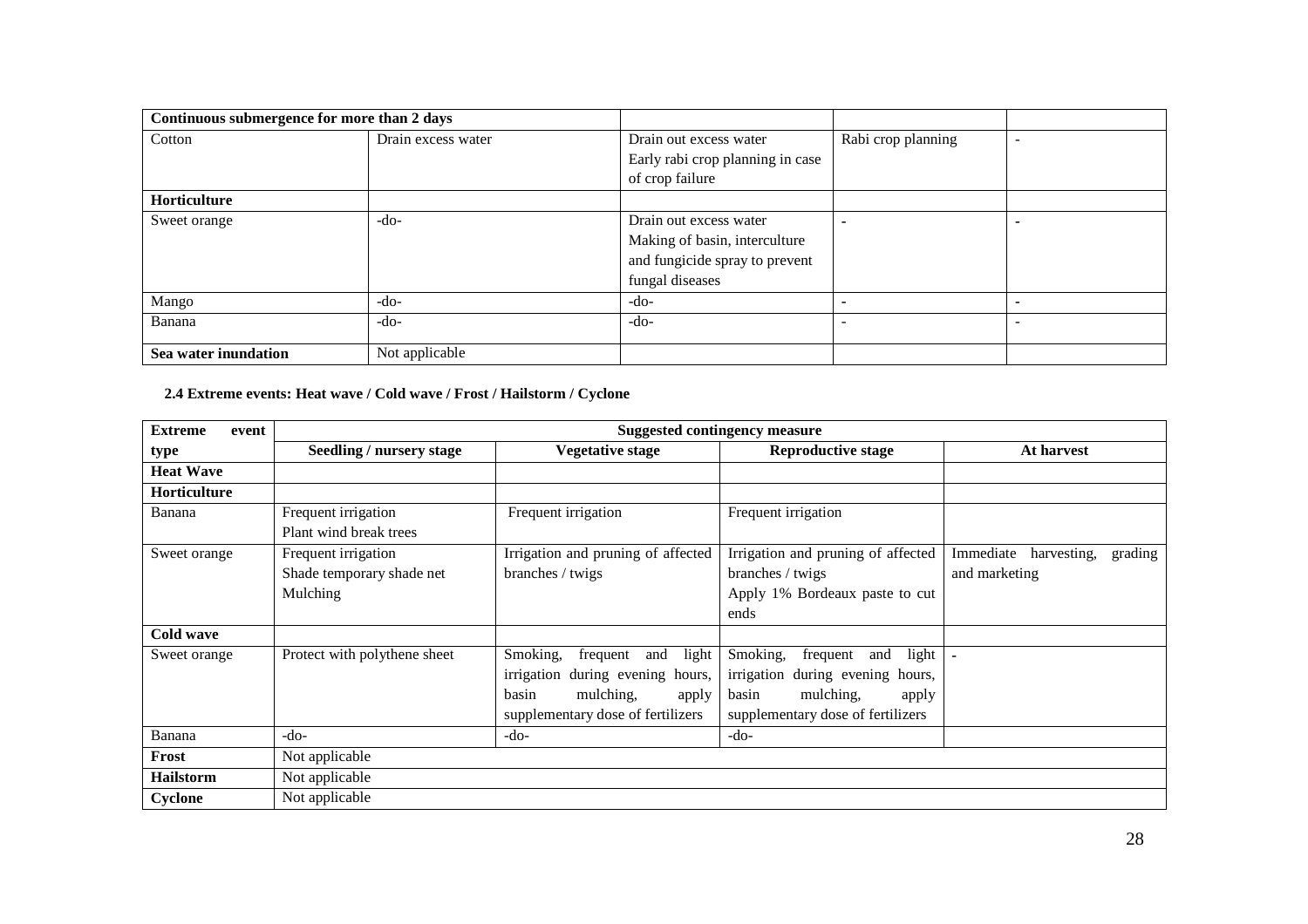# **2.5 Contingent strategies for Livestock, Poultry & Fisherie**

# **2.5.1 Livestock**

|                 | Before the event <sup>s</sup>                      | During the event                                                                                   | After the event                 |
|-----------------|----------------------------------------------------|----------------------------------------------------------------------------------------------------|---------------------------------|
| <b>Drought</b>  |                                                    |                                                                                                    |                                 |
| Feed and fodder | Sowing of cereals (Sorghum/Bajra) and              | Harvest and use biomass of dried up crops                                                          | Encourage progressive farmers   |
| availability    | leguminous crops (Lucerne, Berseem, Horse          | (Pearlmillet, Pigeon pea, Sorghum, maize, Wheat,                                                   | to grow multi cut fodder crops  |
|                 | gram, Cowpea) during North-East monsoon under      | Green gram, Black gram, Soybean, cluster bean)                                                     | sorghum/bajra/maize(UP<br>of    |
|                 | dry land system for fodder production              | material as fodder                                                                                 | chari, MP chari, HC-136, HD-    |
|                 | Collection of soya meal waste and                  | Use of unconventional and locally available cheap                                                  | 2, GAINT BAJRA, L-74, K-        |
|                 | sunflower/safflower/ groundnut seed cake for use   | feed ingredients especially soya meal waste and                                                    | Ananad/African<br>677.<br>Tall, |
|                 | as feed supplement during drought                  | sunflower/safflower/ groundnut seed cake for feeding                                               | composite,<br>Moti,<br>Kisan    |
|                 | Motivating the sugarcane farmers to convert green  | of livestock during drought                                                                        | Manjari, B1-7 on their own      |
|                 | sugarcane tops in to silage by the end of February | Harvest all the top fodder available (Subabul,                                                     | lands with input subsidy        |
|                 | Preserving the green maize fodder as silage        | Glyricidia, Pipol, Prosopis etc) and feed the LS during                                            | Supply of quality seeds of      |
|                 | Development of hortipastoral systems inexisting    | drought                                                                                            | COFS 29, Stylo and fodder       |
|                 | orchards                                           | Concentrate ingredients such as Grains, brans,                                                     | slips of Marvel, Yaswant,       |
|                 | Establishment of fodder bank at village level with | chunnies & oilseed cakes, low grade grains etc. unfit                                              | Jaywant, Napier, guinea grass   |
|                 | available dry fodder (wheat straw, Sorghum/Bajra   | for human consumption should be procured from<br>Govt. Godowns for feeding high productive animals | well before monsoon             |
|                 | stover, groundnut haulms, sugarcane tops)          | during drought                                                                                     | Flushing the stock to recoup    |
|                 | Development of silvopastoral models with           | Promotion of Horse gram as contingent crop and                                                     | Replenish the feed and          |
|                 | Leucaena, Glyricidia, Prosopis as fodder trees and | harvesting it at vegetative stage as fodder                                                        | fodder banks                    |
|                 | Marvel, Madras Anjan, Stylo, Desmanthus, etc.,     | All the hay should be enriched with 2% Urea molasses                                               |                                 |
|                 | as under storey grass                              | solution or 1% common salt solution and fed to LS.                                                 |                                 |
|                 | Encourage fodder production with Sorghum -         | Continuous supplementation of minerals to prevent                                                  |                                 |
|                 | stylo-Sorghum on rotation basis and also to        | infertility.                                                                                       |                                 |
|                 | cultivate short-term fodder crops like sunhemp     | Encourage mixing available kitchen waste with dry                                                  |                                 |
|                 | Promote Azola cultivation at backyard              | fodder while feeding to the milch animals                                                          |                                 |
|                 | Formation of village Disaster Management           | Arrangements should be made for mobilization of                                                    |                                 |
|                 | Committee                                          | small ruminants across the districts where no drought                                              |                                 |
|                 | Capacity building and preparedness of the          | exits                                                                                              |                                 |
|                 | stakeholders and official staff for the            | Unproductive livestock should to be culled during                                                  |                                 |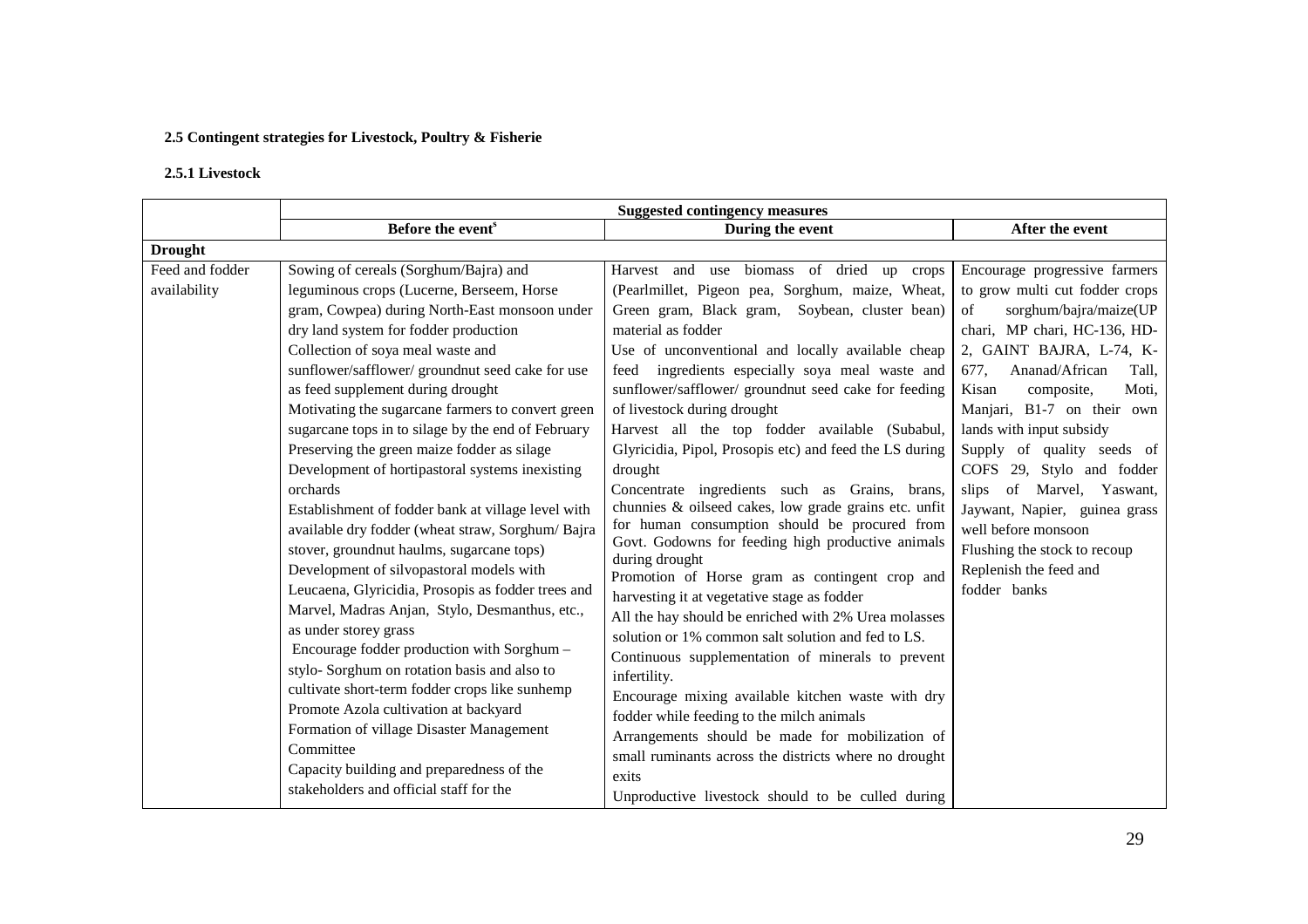|                    | drought/floods/cyclones                             | severe drought                                         |                                 |
|--------------------|-----------------------------------------------------|--------------------------------------------------------|---------------------------------|
|                    |                                                     | Create transportation and marketing facilities for the |                                 |
|                    |                                                     | culled and unproductive animals (10000-20000           |                                 |
|                    |                                                     | animals)                                               |                                 |
|                    |                                                     | Subsidized loans (5-10 crores) should be provided to   |                                 |
|                    |                                                     | the livestock keepers                                  |                                 |
| Drinking water     | Make available wholesome clean drinking water       | Provide<br>wholesome<br>drinking<br>clean<br>water     | Watershed<br>management         |
|                    | throughout the year for livestock                   | throughout the day                                     | practices should be promoted to |
|                    | Adopt various water conservation methods at         | Restrict wallowing<br>of<br>animals<br>in<br>water     | conserve the rainwater.         |
|                    | village level to improve the ground water level for | bodies/resources                                       | Bleach (0.1%) drinking water /  |
|                    | adequate water supply.                              | Add alum in stagnated water bodies                     | water sources                   |
|                    | Identification of water resources                   |                                                        | Desilting of ponds              |
|                    | Rain water harvesting and create water              |                                                        | Sensitize<br>the<br>farming     |
|                    | bodies/watering points (when water is scarce use    |                                                        | about<br>community              |
|                    | only as drinking water for animals)                 |                                                        | importance of clean drinking    |
|                    | Construction of drinking water tanks in herding     |                                                        | water for livestock             |
|                    | places/village junctions/relief camp locations      |                                                        |                                 |
|                    | Drinking water troughs should be provided in        |                                                        |                                 |
|                    | shandies /community grazing areas                   |                                                        |                                 |
| Health and disease | Procure and stock emergency medicines and           | Conduct mass animal health camps in every village      | Keep close surveillance on      |
| management         | vaccines for important endemic diseases of<br>the   | Keep close watch on health of different livestock      | disease outbreak.               |
|                    | area                                                | species                                                | Undertake the vaccination       |
|                    | All the stock must be immunized for endemic         | Identification and quarantine of sick animals          | depending on need               |
|                    | diseases of the area before the onset of monsoon    | Performing ring vaccination (8 km radius) in case of   | Restricting<br>movement<br>of   |
|                    | Surveillance and disease monitoring network to be   | any outbreak                                           | livestock in case<br>of<br>any  |
|                    | established at Joint Director (Animal Husbandry)    | Tick control measures should be implemented to         | epidemic                        |
|                    | office in the district                              | prevent tick borne diseases in productive animals      | Farmers should be advised to    |
|                    | Adequate refreshment training on disaster           | Keep the animal houses clean and spray disinfectants   | breed their milch animals       |
|                    | management to be given to animal husbandry          | Safe and hygienic disposal of dead animal carcasses    | during July-September so that   |
|                    | department staff                                    |                                                        | the peak milk production does   |
|                    | Procure and stock multivitamins & area specific     |                                                        | not coincide with mid summer    |
|                    | mineral mixture                                     |                                                        |                                 |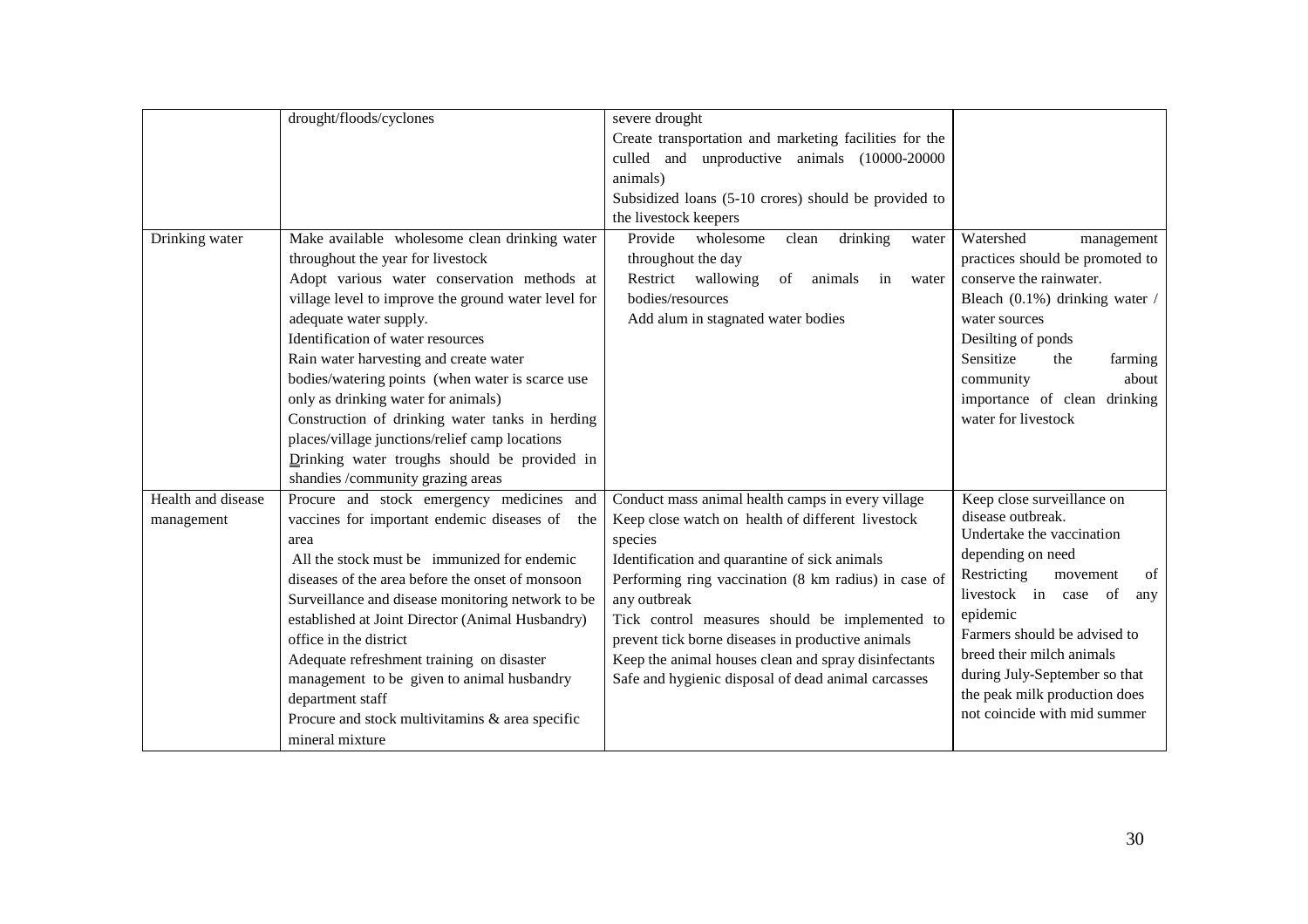| Cyclone/         | Harvest all the possible immature and or wetted     | Arrange relief camps to save productive and high      | Restrict movement of animals     |
|------------------|-----------------------------------------------------|-------------------------------------------------------|----------------------------------|
| <b>Floods</b>    | grain (Pearlmillet, Pigeon pea, Sorghum, Wheat,     | valued animals                                        | in case of epidemic              |
|                  | Green gram, Black gram, maize, Soybean, cluster     | Shift productive and high valued animals from         | Repair of animal shed            |
|                  | bean etc) and store properly for use as animal      | affected areas to relief camps                        | Cleaning and disinfection of the |
|                  | feed.                                               | Carryout deworming to all the animals entering into   | shed                             |
|                  | Protect the stored dry roughage feed (wheat         | relief camps                                          | Bleach (0.1%) drinking water /   |
|                  | straw/sorghum stover etc.,) from wetting and        | Proper hygiene and sanitation of the relief camps,    | water sources                    |
|                  | inundation of stagnated water                       | animal sheds and surroundings                         | Deworm all the animals through   |
|                  | Procure and stock vaccines for important endemic    | Avoid feeding soaked and mould infected feeds         | mass camps                       |
|                  | diseases                                            | fodders to livestock                                  | Vaccinate against possible       |
|                  | Make available emergency medicines, anti-           | Treatment of the sick, injured and affected animals   | disease out breaks like HS, BQ,  |
|                  | diarrheal drugs and electrolytes for transport to   | through arrangement of mobile emergency veterinary    | FMD and PPR                      |
|                  | the needy areas                                     | hospitals / rescue animal health workers.             | Proper dispose of the dead       |
|                  | Keep stock of bleaching powder and lime             |                                                       | animals / carcasses by burning / |
|                  |                                                     | Spray fly repellants like neem oil, Butax etc., in    | deep burying (4-8 feet) with     |
|                  | Don't allow the animals for grazing in case of      | animal sheds and relief camps                         | lime powder (1kg for small       |
|                  | early forewarning (EFW)                             | Identification and quarantine of sick animals         | ruminants and 5kg for large      |
|                  | Incase of EFW of severe cyclone/floods, shift the   | Perform ring vaccination (8 km radius) in case of any | ruminants) in pit                |
|                  | animals to safer places                             | disease outbreak                                      | Bleach / chlorinate (0.1%)       |
|                  | Surveillance and disease monitoring network to be   | Sprinkle lime in relief camps and animal sheds        | drinking water or water          |
|                  | established at Animal Husbandry Department in       | Proper disposal of dung from relief camps and animal  | resources                        |
|                  | each district                                       | sheds                                                 | Collect drowned crop material,   |
|                  | Arrange transportation facilities for animals to    |                                                       | dry it and store for future use  |
|                  | shift from low lying areas to safer places and also |                                                       | Sowing of short duration fodder  |
|                  | for animal health workers for rescue operations     |                                                       | crops in unsown and water        |
|                  |                                                     |                                                       | logged areas when crops are      |
|                  |                                                     |                                                       | damaged and no chance to         |
|                  |                                                     |                                                       | replant                          |
|                  |                                                     |                                                       | Application of urea (20-         |
|                  |                                                     |                                                       | 25kg/ha) in the inundated areas  |
|                  |                                                     |                                                       | and CPR's to enhance the bio     |
|                  |                                                     |                                                       | mass production.                 |
| Heat & Cold wave | Arrangement for protection from heat wave           | Heat wave: Allow the animals early in the morning     | Feed the animals as per routine  |
|                  | Plantation around the shed<br>$\mathbf{i}$          | or late in the evening for grazing                    | schedule                         |
|                  | Arrangement of $H_2O$ sprinklers<br>$\rm ii)$       | Feed green fodder/silage / concentrates during day    | Allow the animals for grazing    |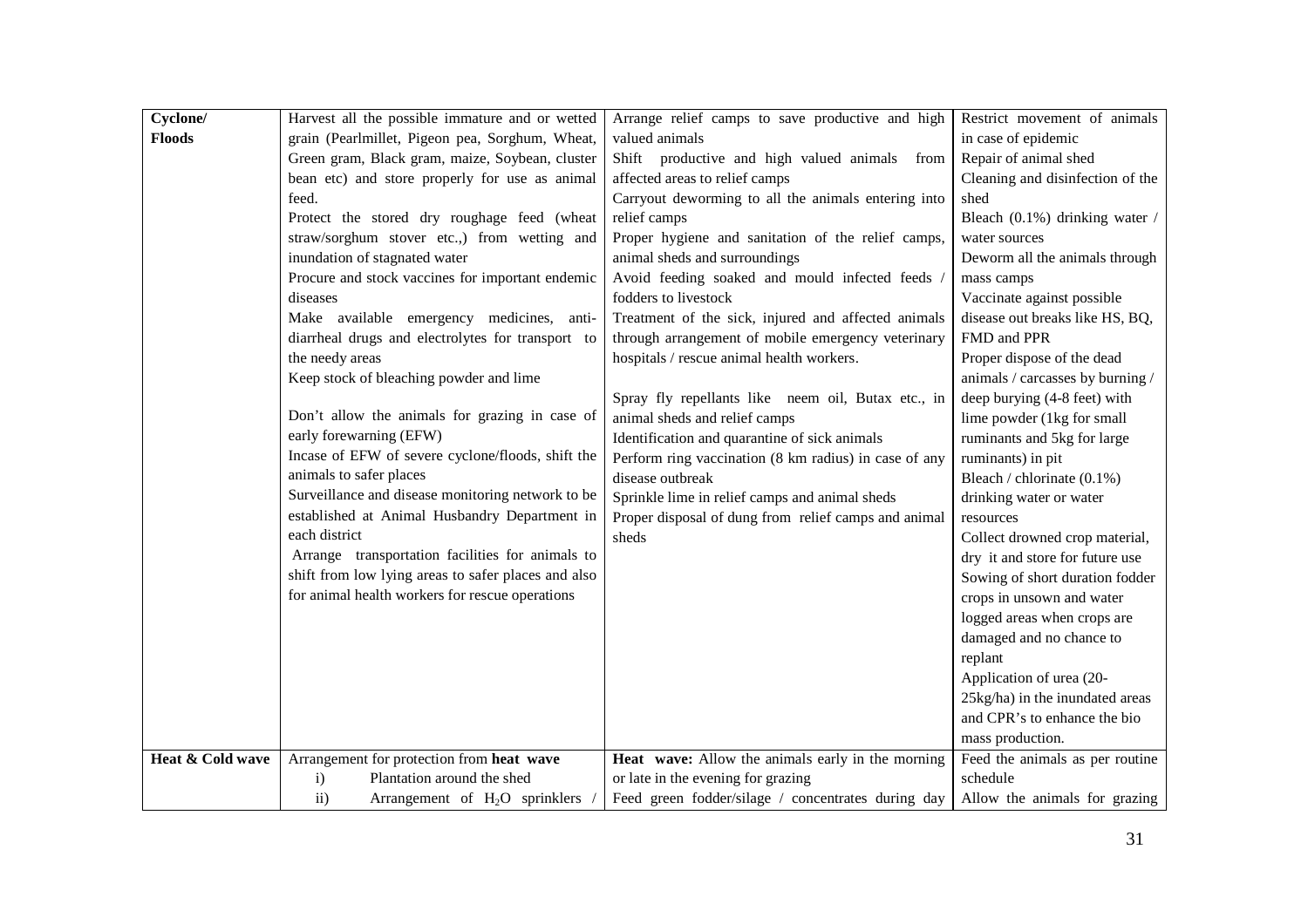|                  |                                                   | foggers in the shed                             | time and roughages / hay during night time              | (normal timings)               |
|------------------|---------------------------------------------------|-------------------------------------------------|---------------------------------------------------------|--------------------------------|
|                  | iii)                                              | Application of white reflector paint            | Put on the foggers / sprinkerlers during day time       |                                |
|                  |                                                   | on the roof                                     | In severe cases, vitamin 'C' and electrolytes should be |                                |
|                  | iv)                                               | Thatched sheds should be provided               | added in $H_2O$ during day time                         |                                |
|                  |                                                   | as a shelter to minimize heat stress            | Cold wave:                                              |                                |
|                  |                                                   | Cold wave: Covering all the wire meshed walls / | Allow for grazing between 10AM to 3PM                   |                                |
|                  |                                                   | open area with gunny bags/ polyethylene sheets  | Add 25-50 ml of edible oil in concentrates and fed to   |                                |
|                  | (with a mechanism for lifting during the day time |                                                 | the animals                                             |                                |
|                  | and putting down during night time)               |                                                 | Put on the heaters during night time                    |                                |
|                  |                                                   |                                                 | Apply / sprinkle lime powder in the animal shed to      |                                |
|                  |                                                   |                                                 | neutralize ammonia accumulation                         |                                |
| <b>Insurance</b> |                                                   | Encouraging insurance of livestock              | Listing out the details of the dead animals             | Submission for insurance claim |
|                  |                                                   |                                                 |                                                         | and availing insurance benefit |
|                  |                                                   |                                                 |                                                         | Purchase of new productive     |
|                  |                                                   |                                                 |                                                         | animals                        |

# **2.5.2 Poultry**

|                               | <b>Suggested contingency measures</b> |                                                |                                           |
|-------------------------------|---------------------------------------|------------------------------------------------|-------------------------------------------|
|                               | Before the event <sup>a</sup>         | During the event                               | After the event                           |
| <b>Drought</b>                |                                       |                                                |                                           |
| Shortage of feed ingredients  | Storing of grain like maize,          | Feed with house hold grain to all the birds in | Feed supplementation to all the survival  |
|                               | bajra, jowar, broken wheat/rice       | the noon i.e., after morning scavenging        | birds                                     |
|                               | etc, to use as supplemental feed      | Supplementation of shell grit (calcium) for    |                                           |
|                               | during drought                        | laying birds                                   |                                           |
|                               |                                       | Culling of weak birds                          |                                           |
|                               |                                       |                                                |                                           |
| Drinking water                | adequate good quality<br>Store        | Use water sanitizers and offer cool hygienic   | Provide clean and hygienic drinking water |
|                               | water                                 | drinking water                                 |                                           |
| Health and disease management | Culling of sick birds.                | Supplementation of Vit. A, D, E, K and B-      | Hygienic and sanitation of poultry house  |
|                               | Deworming and vaccination             | complex including vit C in drinking water      | Disposal of dead birds by burning /       |
|                               | against RD and IBD                    | (5ml in one litre water)                       | burying with lime powder in pit           |
| <b>Floods</b>                 |                                       |                                                |                                           |
| Shortage of feed ingredients  | In case of early forewarning of       | Use stored feed as supplement                  | Routine practices are followed            |
|                               | floods, shift the birds to safer      | Don't allow for scavenging                     | Deworming and vaccination against RD      |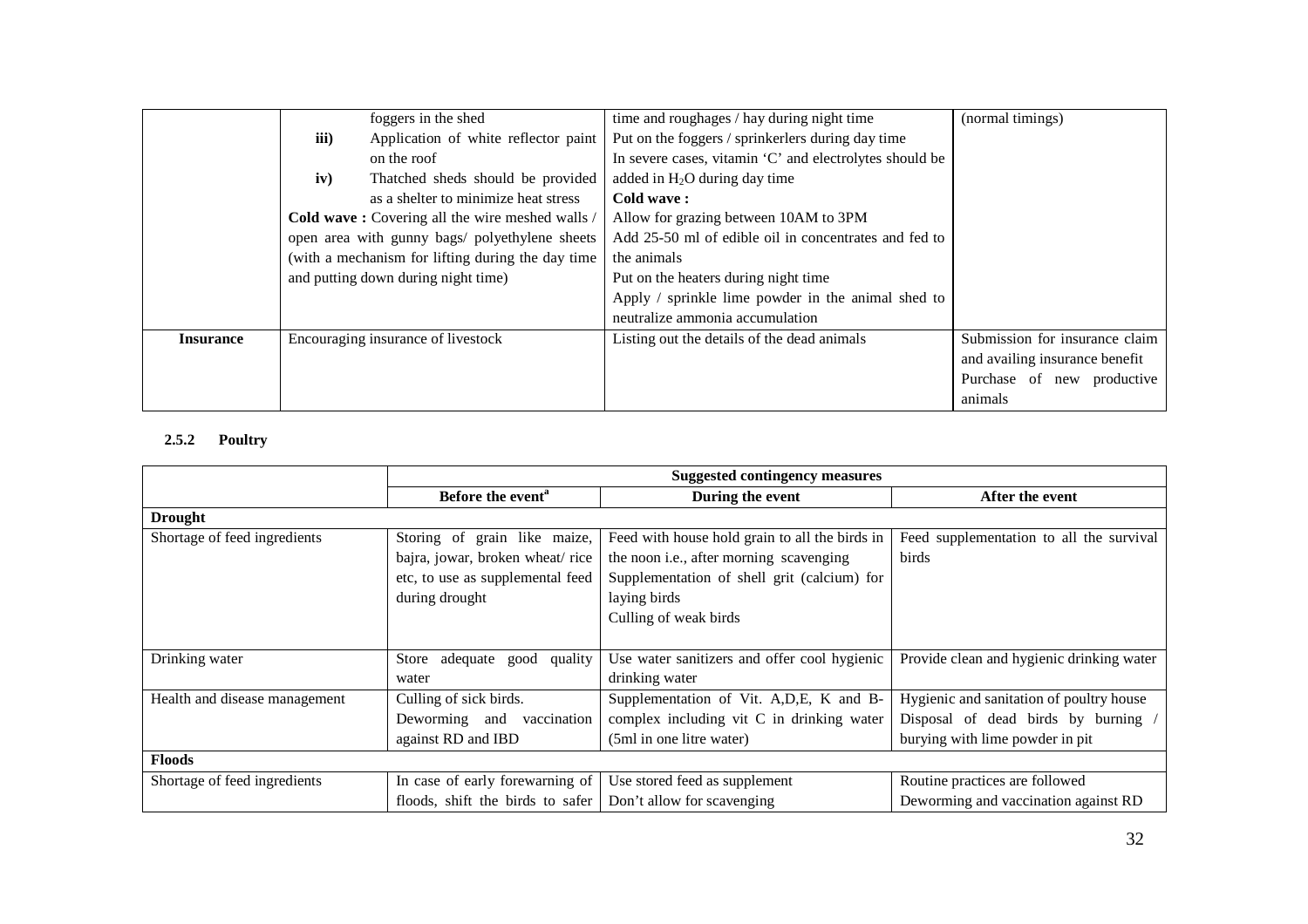|                               | place                            | Culling of weak birds                        |                                           |
|-------------------------------|----------------------------------|----------------------------------------------|-------------------------------------------|
|                               | Storing of grain like maize,     |                                              |                                           |
|                               | bajra, jowar, broken wheat/rice  |                                              |                                           |
|                               | etc                              |                                              |                                           |
| Drinking water                | Protect the stored water from    | Use water sanitizers                         | Provide clean and hygienic drinking water |
|                               | contamination                    | Offer hygienic drinking water                |                                           |
|                               |                                  |                                              |                                           |
| Health and disease management | In case of EFW, add antibiotic   | Prevent water logging around the sheds       | Sanitation of poultry house               |
|                               | powder                           | Provide proper drainage facility to clear    | Treatment of affected birds               |
|                               | (Terramycin/Ampicilline/         | stagnated water                              | Disposal of dead birds by burning         |
|                               | Ampiclox etc., 10g in one litre) | Assure supply of electricity by generator or | burying with line powder in pit           |
|                               | in drinking water to prevent any | solar energy or biogas                       | Disposal of poultry manure to prevent     |
|                               | disease outbreak                 | Sprinkle lime powder to prevent ammonia      | protozoal problem                         |
|                               |                                  | accumulation due to dampness                 | Supplementation of coccidiostats in feed  |
|                               |                                  | Sanitation of poultry house                  | Vaccination against RD                    |
|                               |                                  |                                              |                                           |
| Cyclone                       |                                  |                                              |                                           |
| Shortage of feed ingredients  | In case of EFW, shift the birds  | Use stored feed as supplement                | Routine practices are followed            |
|                               | to safer place                   | Don't allow for scavenging                   |                                           |
|                               | Storing of grain like maize,     | Protect from thunder storms                  |                                           |
|                               | bajra, jowar, broken wheat/rice  |                                              |                                           |
|                               | etc Culling of weak birds        |                                              |                                           |
| Drinking water                | Protect the stored water from    | Use water sanitizers                         | Provide clean and hygienic drinking water |
|                               | contamination                    | Offer hygienic drinking water                |                                           |
| Health and disease management | In case of EFW, add antibiotic   | Sanitation of poultry house                  | Disposal of dead birds by burning / deep  |
|                               | powder in drinking water to      | Treatment of affected birds                  | burying with lime powder in pit           |
|                               | prevent any disease outbreak     | Prevent water logging around the sheds       | Disposal of poultry manure to prevent     |
|                               |                                  | Assure supply of electricity                 | protozoal problem                         |
|                               |                                  | Sprinkle lime powder (5-10g per square feet) | Supplementation of coccidiostats in feed  |
|                               |                                  | to prevent ammonia accumulation due to       | Vaccination against Ranikhet Disease      |
|                               |                                  |                                              |                                           |
|                               |                                  | dampness                                     |                                           |
| <b>Heat wave</b>              |                                  |                                              |                                           |
|                               |                                  |                                              |                                           |